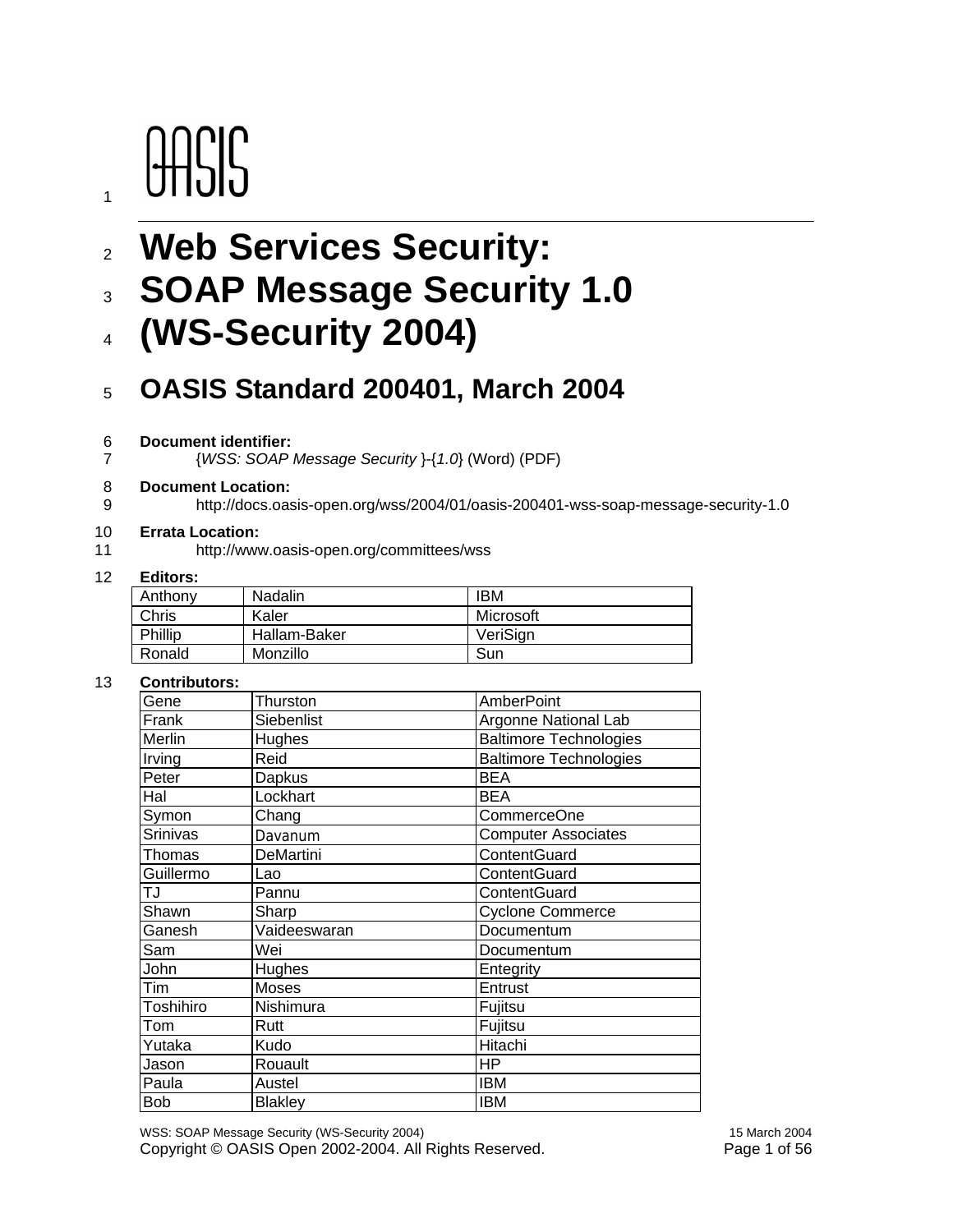| Joel           | Farrell          | <b>IBM</b>           |
|----------------|------------------|----------------------|
| Satoshi        | Hada             | <b>IBM</b>           |
| Maryann        | Hondo            | <b>IBM</b>           |
| Michael        | McIntosh         | <b>IBM</b>           |
| Hiroshi        | Maruyama         | <b>IBM</b>           |
| David          | Melgar           | <b>IBM</b>           |
| Anthony        | Nadalin          | <b>IBM</b>           |
| Nataraj        | Nagaratnam       | <b>IBM</b>           |
| Wayne          | Vicknair         | <b>IBM</b>           |
| Kelvin         | Lawrence         | IBM (co-Chair)       |
| Don            | Flinn            | <b>Individual</b>    |
| <b>Bob</b>     | Morgan           | Individual           |
| <b>Bob</b>     | Atkinson         | Microsoft            |
| Keith          | <b>Ballinger</b> | Microsoft            |
| Allen          | <b>Brown</b>     | Microsoft            |
| Paul           | Cotton           | Microsoft            |
| Giovanni       | Della-Libera     | Microsoft            |
| Vijay          | Gajjala          | Microsoft            |
| Johannes       | Klein            | Microsoft            |
| <b>Scott</b>   | Konersmann       | Microsoft            |
| Chris          | Kurt             | Microsoft            |
| <b>Brian</b>   | LaMacchia        | Microsoft            |
| Paul           | Leach            | Microsoft            |
| John           | Manferdelli      | Microsoft            |
| John           | Shewchuk         | Microsoft            |
| Dan            | Simon            | Microsoft            |
| Hervey         | Wilson           | Microsoft            |
| Chris          | Kaler            | Microsoft (co-Chair) |
| Prateek        | Mishra           | Netegrity            |
| Frederick      | Hirsch           | Nokia                |
| Senthil        | Sengodan         | Nokia                |
| Lloyd          | <b>Burch</b>     | Novell               |
| Ed             | Reed             | Novell               |
| <b>Charles</b> | Knouse           | Oblix                |
| <b>Steve</b>   | Anderson         | OpenNetwork (Sec)    |
| Vipin          | Samar            | Oracle               |
| Jerry          | Schwarz          | Oracle               |
| Eric           | Gravengaard      | Reactivity           |
| <b>Stuart</b>  | King             | <b>Reed Elsevier</b> |
| Andrew         | Nash             | <b>RSA Security</b>  |
| Rob            | Philpott         | <b>RSA</b> Security  |
| Peter          | Rostin           | <b>RSA Security</b>  |
| Martijn        | de Boer          | SAP                  |
| <b>Blake</b>   | Dournaee         | Sarvega              |
| Pete           | Wenzel           | SeeBeyond            |
| Jonathan       | Tourzan          | Sony                 |
| Yassir         | Elley            | Sun Microsystems     |
| Jeff           | Hodges           | Sun Microsystems     |
| Ronald         | Monzillo         | Sun Microsystems     |
| Jan            | Alexander        | Systinet             |
| Michael        | Nguyen           | The IDA of Singapore |
| Don            | Adams            | <b>TIBCO</b>         |

WSS: SOAP Message Security (WS-Security 2004) 15 March 2004 Copyright © OASIS Open 2002-2004. All Rights Reserved. Page 2 of 56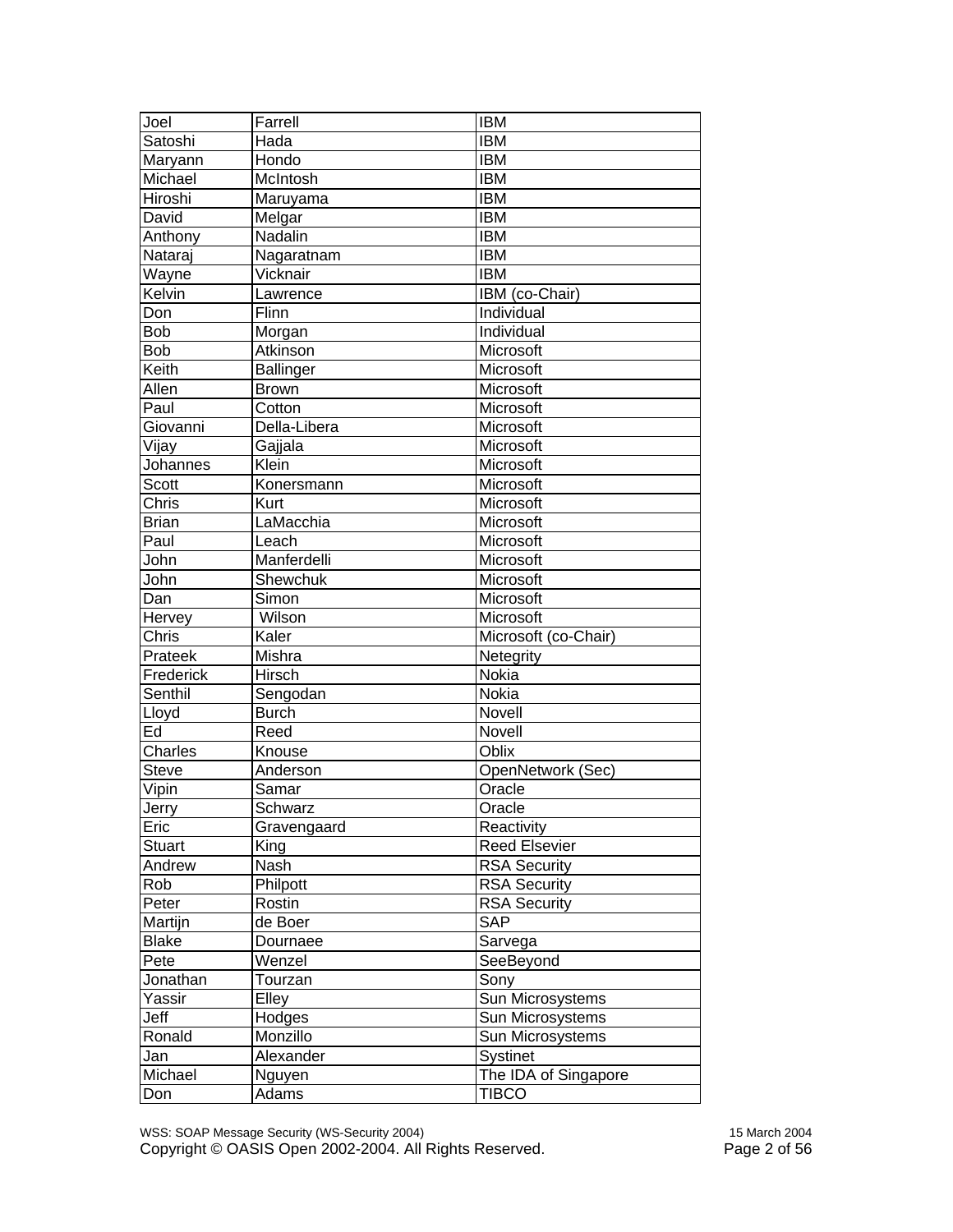| John         | Weiland                | <b>US Navv</b> |
|--------------|------------------------|----------------|
| Phillip      | Hallam-Baker           | VeriSian       |
| Mark         | Havs                   | Verisian       |
| <b>Hemma</b> | <b>IPrafullchandra</b> | VeriSign       |

#### 14

#### 15 **Abstract:**

16 This specification describes enhancements to SOAP messaging to provide message 17 integrity and confidentiality. The specified mechanisms can be used to accommodate a 18 wide variety of security models and encryption technologies.

19 This specification also provides a general-purpose mechanism for associating security 20 tokens with message content. No specific type of security token is required, the 21 specification is designed to be extensible (i.e.. support multiple security token formats). 22 For example, a client might provide one format for proof of identity and provide another 23 format for proof that they have a particular business certification.

24 Additionally, this specification describes how to encode binary security tokens, a 25 framework for XML-based tokens, and how to include opaque encrypted keys. It also 26 includes extensibility mechanisms that can be used to further describe the characteristics 27 of the tokens that are included with a message.

#### 28 **Status:**

29 This is a technical committee document submitted for consideration by the OASIS Web 30 Services Security (WSS) technical committee. Please send comments to the editors. If<br>31 vou are on the wss@lists.oasis-open.org list for committee members. send comments you are on the wss@lists.oasis-open.org list for committee members, send comments 32 there. If you are not on that list, subscribe to the wss-comment@lists.oasis-open.org list 33 and send comments there. To subscribe, send an email message to wss-comment-34 request@lists.oasis-open.org with the word "subscribe" as the body of the message. For 35 patent disclosure information that may be essential to the implementation of this 36 specification, and any offers of licensing terms, refer to the Intellectual Property Rights 37 section of the OASIS Web Services Security Technical Committee (WSS TC) web page 38 at http://www.oasis-open.org/committees/wss/ipr.php. General OASIS IPR information 39 can be found at http://www.oasis-open.org/who/intellectualproperty.shtml.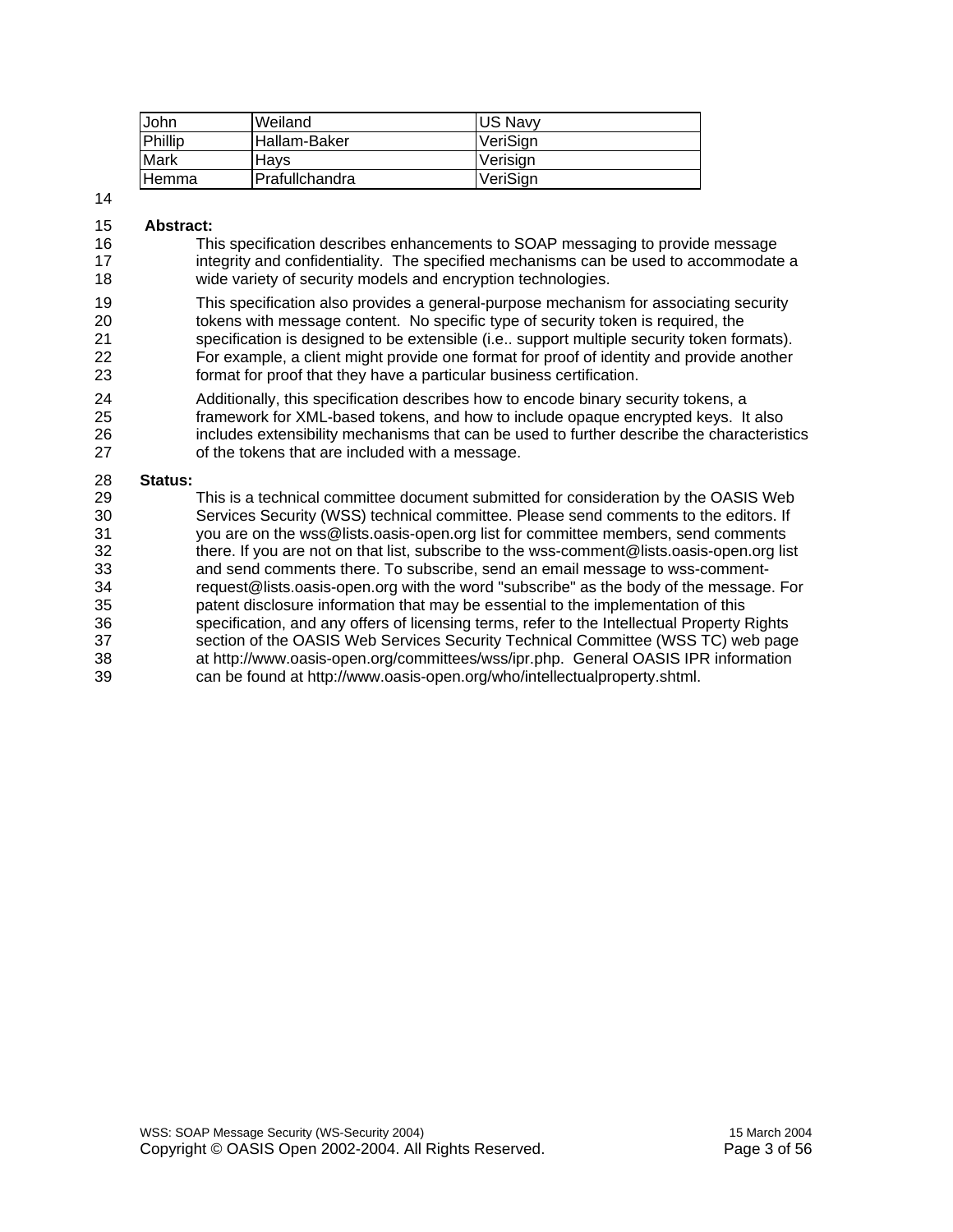### 40 Table of Contents

|    |   | WSS: SOAP Message Security (WS-Security 2004)<br>15 March 2004<br>Copyright © OASIS Open 2002-2004. All Rights Reserved.<br>Page 4 of 56 |  |
|----|---|------------------------------------------------------------------------------------------------------------------------------------------|--|
| 81 |   |                                                                                                                                          |  |
| 80 |   |                                                                                                                                          |  |
| 79 |   |                                                                                                                                          |  |
| 78 |   |                                                                                                                                          |  |
| 77 | 8 |                                                                                                                                          |  |
| 76 |   |                                                                                                                                          |  |
| 75 |   |                                                                                                                                          |  |
| 74 |   |                                                                                                                                          |  |
| 73 |   |                                                                                                                                          |  |
| 72 |   |                                                                                                                                          |  |
| 71 |   |                                                                                                                                          |  |
| 70 | 7 |                                                                                                                                          |  |
| 69 |   |                                                                                                                                          |  |
| 68 |   |                                                                                                                                          |  |
| 67 |   |                                                                                                                                          |  |
| 66 |   |                                                                                                                                          |  |
| 65 |   |                                                                                                                                          |  |
| 64 |   |                                                                                                                                          |  |
| 63 |   |                                                                                                                                          |  |
| 62 |   |                                                                                                                                          |  |
| 61 |   |                                                                                                                                          |  |
| 60 |   |                                                                                                                                          |  |
| 59 | 6 |                                                                                                                                          |  |
| 58 | 5 |                                                                                                                                          |  |
| 57 |   |                                                                                                                                          |  |
| 56 |   |                                                                                                                                          |  |
| 55 | 4 |                                                                                                                                          |  |
| 54 |   |                                                                                                                                          |  |
| 53 |   |                                                                                                                                          |  |
| 52 |   |                                                                                                                                          |  |
| 51 |   |                                                                                                                                          |  |
| 50 | 3 |                                                                                                                                          |  |
| 49 |   |                                                                                                                                          |  |
| 48 |   |                                                                                                                                          |  |
| 47 |   |                                                                                                                                          |  |
| 46 |   |                                                                                                                                          |  |
| 45 | 2 |                                                                                                                                          |  |
| 44 |   |                                                                                                                                          |  |
| 43 |   |                                                                                                                                          |  |
| 42 |   |                                                                                                                                          |  |
| 41 | 1 |                                                                                                                                          |  |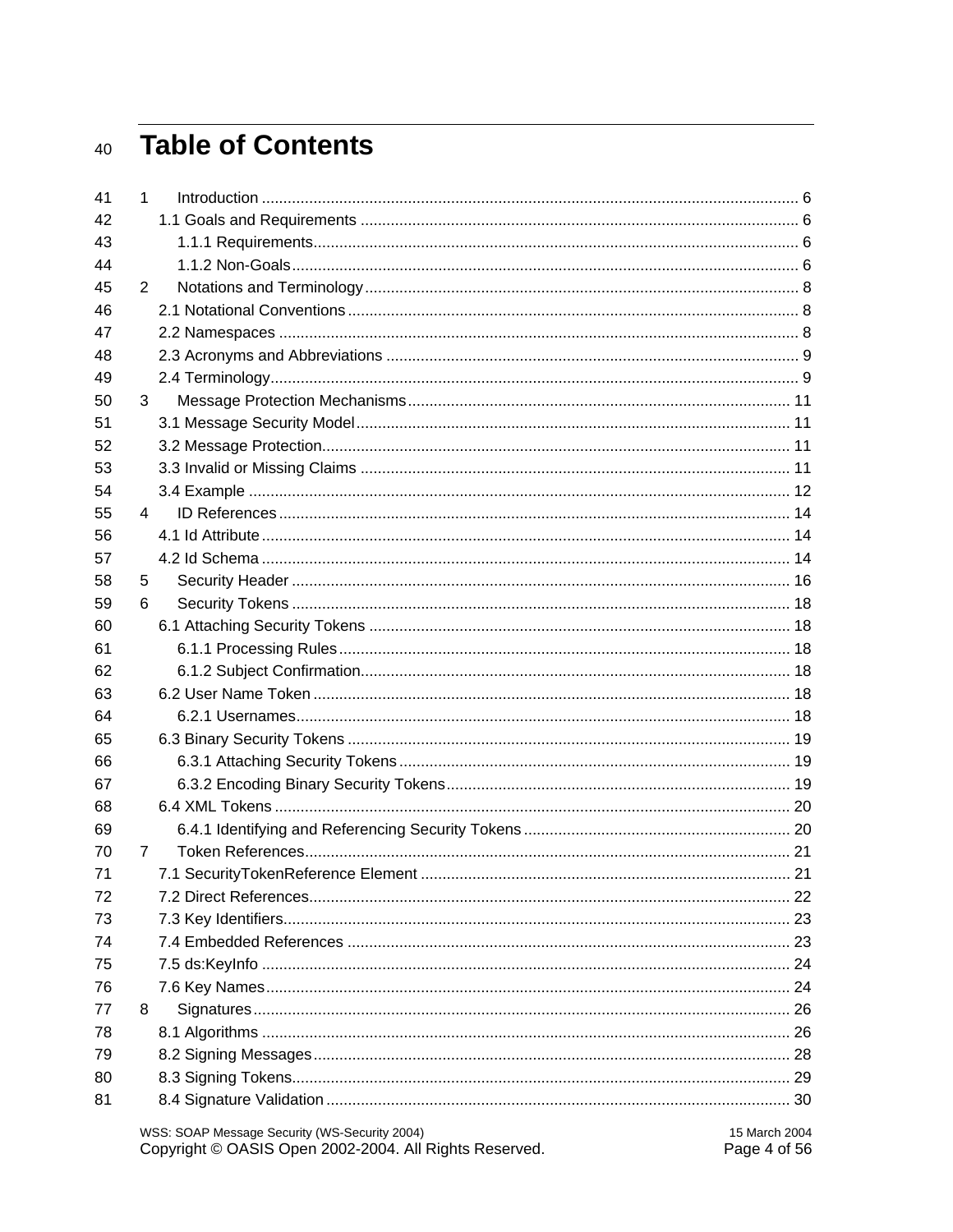| 82  |    |  |
|-----|----|--|
| 83  | 9  |  |
| 84  |    |  |
| 85  |    |  |
| 86  |    |  |
| 87  |    |  |
| 88  |    |  |
| 89  |    |  |
| 90  | 10 |  |
| 91  | 11 |  |
| 92  | 12 |  |
| 93  | 13 |  |
| 94  |    |  |
| 95  |    |  |
| 96  |    |  |
| 97  |    |  |
| 98  |    |  |
| 99  |    |  |
| 100 |    |  |
| 101 | 14 |  |
| 102 | 15 |  |
| 103 | 16 |  |
| 104 |    |  |
| 105 |    |  |
| 106 |    |  |
| 107 |    |  |
| 108 |    |  |
| 109 |    |  |
| 110 |    |  |
| 111 |    |  |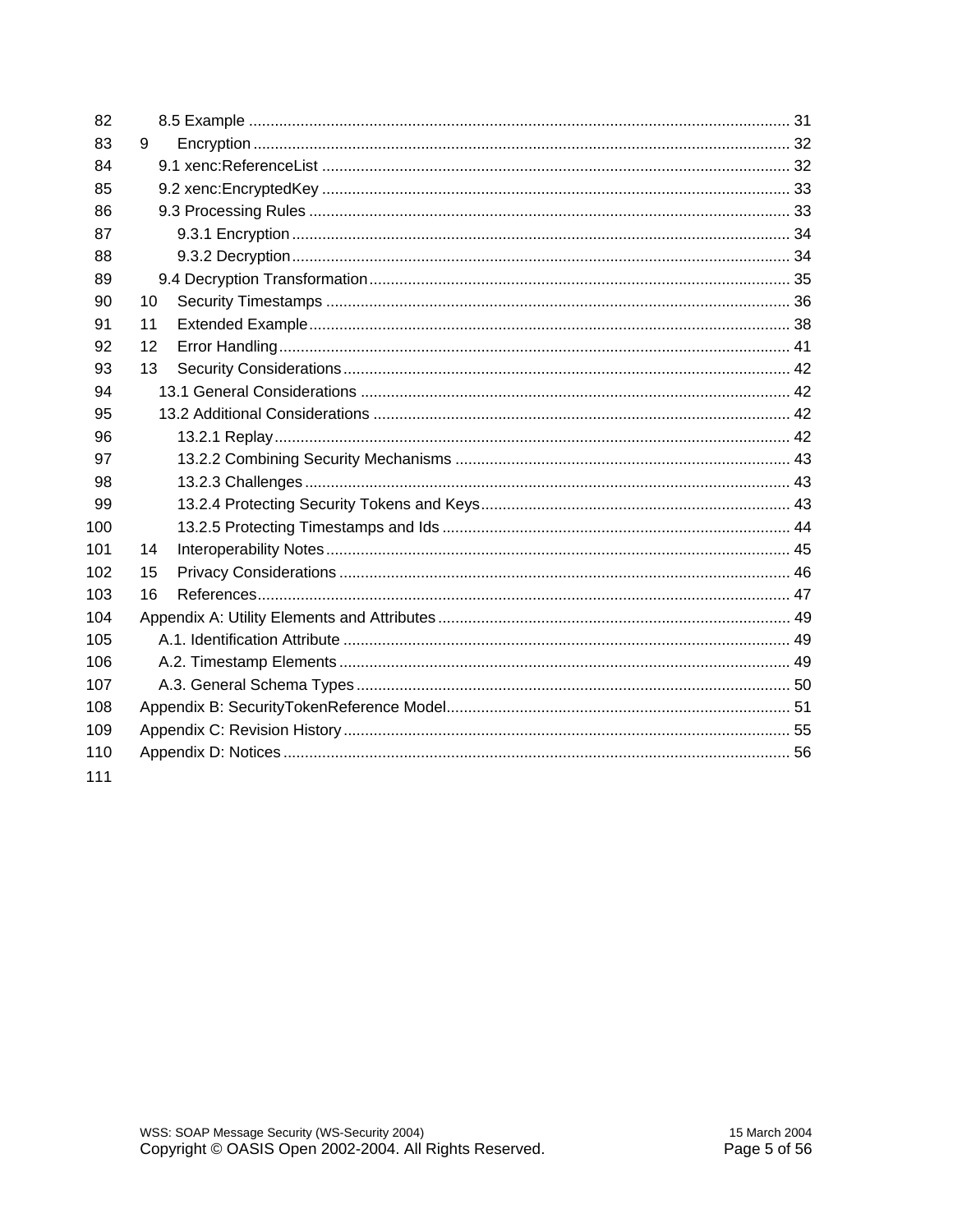### <sup>112</sup>**1 Introduction**

113 This OASIS specification is the result of significant new work by the WSS Technical Committee

114 and supersedes the input submissions, Web Service Security (WS-Security) Version 1.0 April 5, 115 2002 and Web Services Security Addendum Version 1.0 August 18, 2002.

116 This specification proposes a standard set of SOAP [SOAP11, SOAP12] extensions that can be 117 used when building secure Web services to implement message content integrity and

118 confidentiality. This specification refers to this set of extensions and modules as the "Web

- 119 Services Security: SOAP Message Security" or "WSS: SOAP Message Security".
- 120 This specification is flexible and is designed to be used as the basis for securing Web services
- 121 within a wide variety of security models including PKI, Kerberos, and SSL. Specifically, this
- 122 specification provides support for multiple security token formats, multiple trust domains, multiple
- 123 signature formats, and multiple encryption technologies. The token formats and semantics for 124 using these are defined in the associated profile documents.
- 125 This specification provides three main mechanisms: ability to send security tokens as part of a 126 message, message integrity, and message confidentiality. These mechanisms by themselves do 127 not provide a complete security solution for Web services. Instead, this specification is a building 128 block that can be used in conjunction with other Web service extensions and higher-level
- 129 application-specific protocols to accommodate a wide variety of security models and security 130 technologies.

131 These mechanisms can be used independently (e.g., to pass a security token) or in a tightly

132 coupled manner (e.g., signing and encrypting a message or part of a message and providing a

133 security token or token path associated with the keys used for signing and encryption).

#### 134 **1.1 Goals and Requirements**

135 The goal of this specification is to enable applications to conduct secure SOAP message 136 exchanges.

137 This specification is intended to provide a flexible set of mechanisms that can be used to

138 construct a range of security protocols; in other words this specification intentionally does not

- 139 describe explicit fixed security protocols.
- 140 As with every security protocol, significant efforts must be applied to ensure that security
- 141 protocols constructed using this specification are not vulnerable to any one of a wide range of
- 142 attacks. The examples in this specification are meant to illustrate the syntax of these mechanisms
- 143 and are not intended as examples of combining these mechanisms in secure ways.
- 144 The focus of this specification is to describe a single-message security language that provides for
- 145 message security that may assume an established session, security context and/or policy
- 146 agreement.
- 147 The requirements to support secure message exchange are listed below.

#### 148 **1.1.1 Requirements**

149 The Web services security language must support a wide variety of security models. The 150 following list identifies the key driving requirements for this specification:

- 151 Multiple security token formats
- 152 Multiple trust domains
- 153 Multiple signature formats
- 154 Multiple encryption technologies
- 155 End-to-end message content security and not just transport-level security

#### 156 **1.1.2 Non-Goals**

157 The following topics are outside the scope of this document:

WSS: SOAP Message Security (WS-Security 2004) 15 March 2004 Copyright © OASIS Open 2002-2004. All Rights Reserved. Page 6 of 56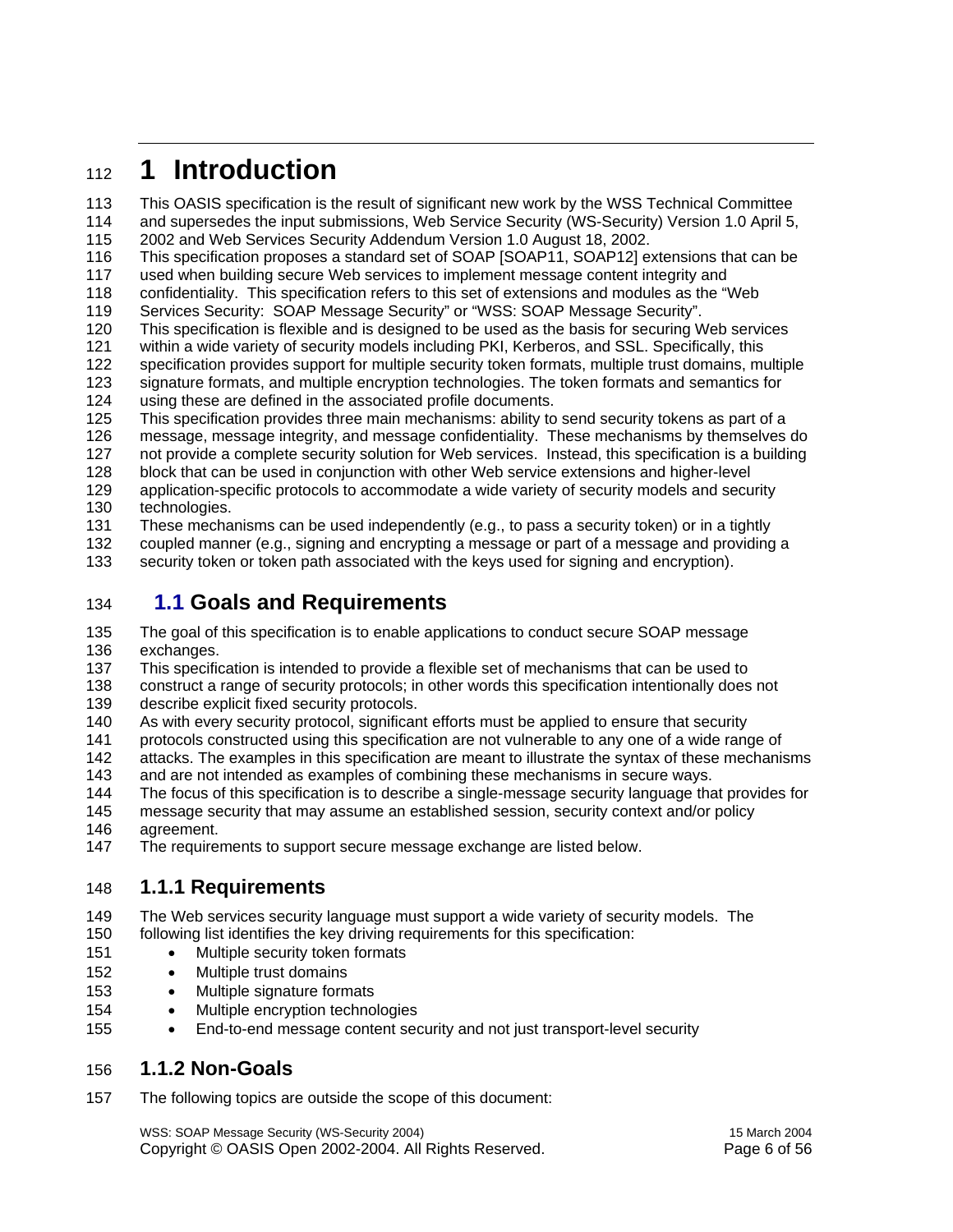- 158 Establishing a security context or authentication mechanisms.
- 159 Key derivation.
- 160 Advertisement and exchange of security policy.
- 161 How trust is established or determined.
- 162 Non-repudiation.
- 163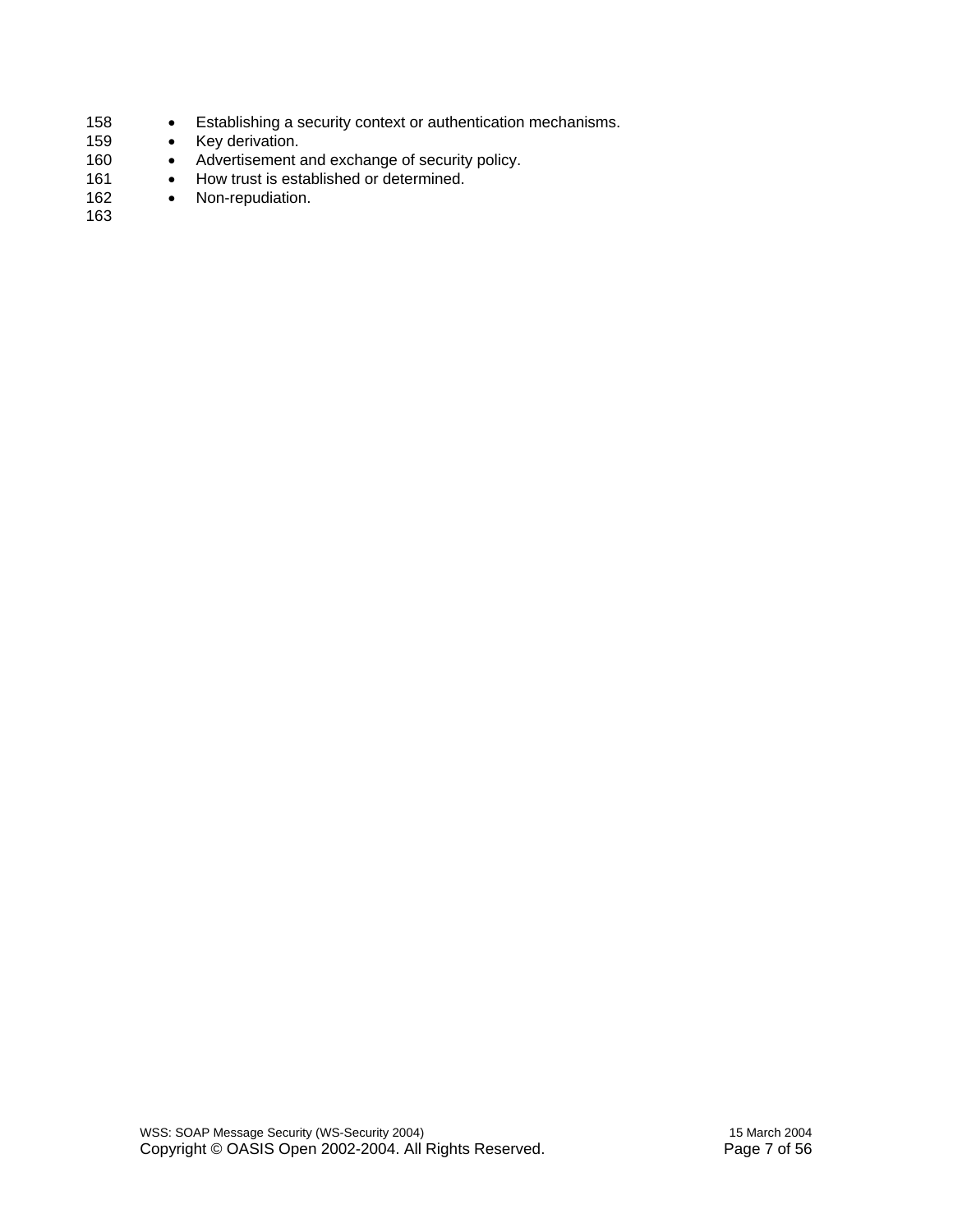### <sup>164</sup>**2 Notations and Terminology**

165 This section specifies the notations, namespaces, and terminology used in this specification.

#### 166 **2.1 Notational Conventions**

167 The keywords "MUST", "MUST NOT", "REQUIRED", "SHALL", "SHALL NOT", "SHOULD", 168 "SHOULD NOT", "RECOMMENDED", "MAY", and "OPTIONAL" in this document are to be

169 interpreted as described in RFC 2119.

170 When describing abstract data models, this specification uses the notational convention used by

171 the XML Infoset. Specifically, abstract property names always appear in square brackets (e.g., 172 [some property]).

173 When describing concrete XML schemas, this specification uses a convention where each

174 member of an element's [children] or [attributes] property is described using an XPath-like

175 notation (e.g., /x:MyHeader/x:SomeProperty/@value1). The use of {any} indicates the presence

176 of an element wildcard (<xs:any/>). The use of @{any} indicates the presence of an attribute 177 wildcard (<xs:anyAttribute/>).

178 Readers are presumed to be familiar with the terms in the Internet Security Glossary [GLOS].

#### 179 **2.2 Namespaces**

180 Namespace URIs (of the general form "some-URI") represents some application-dependent or 181 context-dependent URI as defined in RFC 2396 [URI]. The XML namespace URIs that MUST be 182 used by implementations of this specification are as follows (note that elements used in this 183 specification are from various namespaces):

184

185 http://www.docs.oasis-open.org/wss/2004/01/oasis-200401-wss-<br>186 wssecurity-secext-1.0.xsd 186 wssecurity-secext-1.0.xsd<br>187 http://www.docs.oa 187 http://www.docs.oasis-open.org/wss/2004/01/oasis-200401-wsswssecurity-utility-1.0.xsd

189

190 This specification is designed to work with the general SOAP [SOAP11, SOAP12] message 191 structure and message processing model, and should be applicable to any version of SOAP. The 192 current SOAP 1.1 namespace URI is used herein to provide detailed examples, but there is no 193 intention to limit the applicability of this specification to a single version of SOAP.

194 The namespaces used in this document are shown in the following table (note that for brevity, the 195 examples use the prefixes listed below but do not include the URIs – those listed below are 196 assumed).

197

| Prefix          | Namespace                                                                              |  |
|-----------------|----------------------------------------------------------------------------------------|--|
| ds              | http://www.w3.org/2000/09/xmldsig#                                                     |  |
| S <sub>11</sub> | http://schemas.xmlsoap.org/soap/envelope/                                              |  |
| S <sub>12</sub> | http://www.w3.org/2003/05/soap-envelope                                                |  |
| wsse            | http://docs.oasis-open.org/wss/2004/01/oasis-200401-wss-<br>wssecurity-secext-1.0.xsd  |  |
| wsu             | http://docs.oasis-open.org/wss/2004/01/oasis-200401-wss-<br>wssecurity-utility-1.0.xsd |  |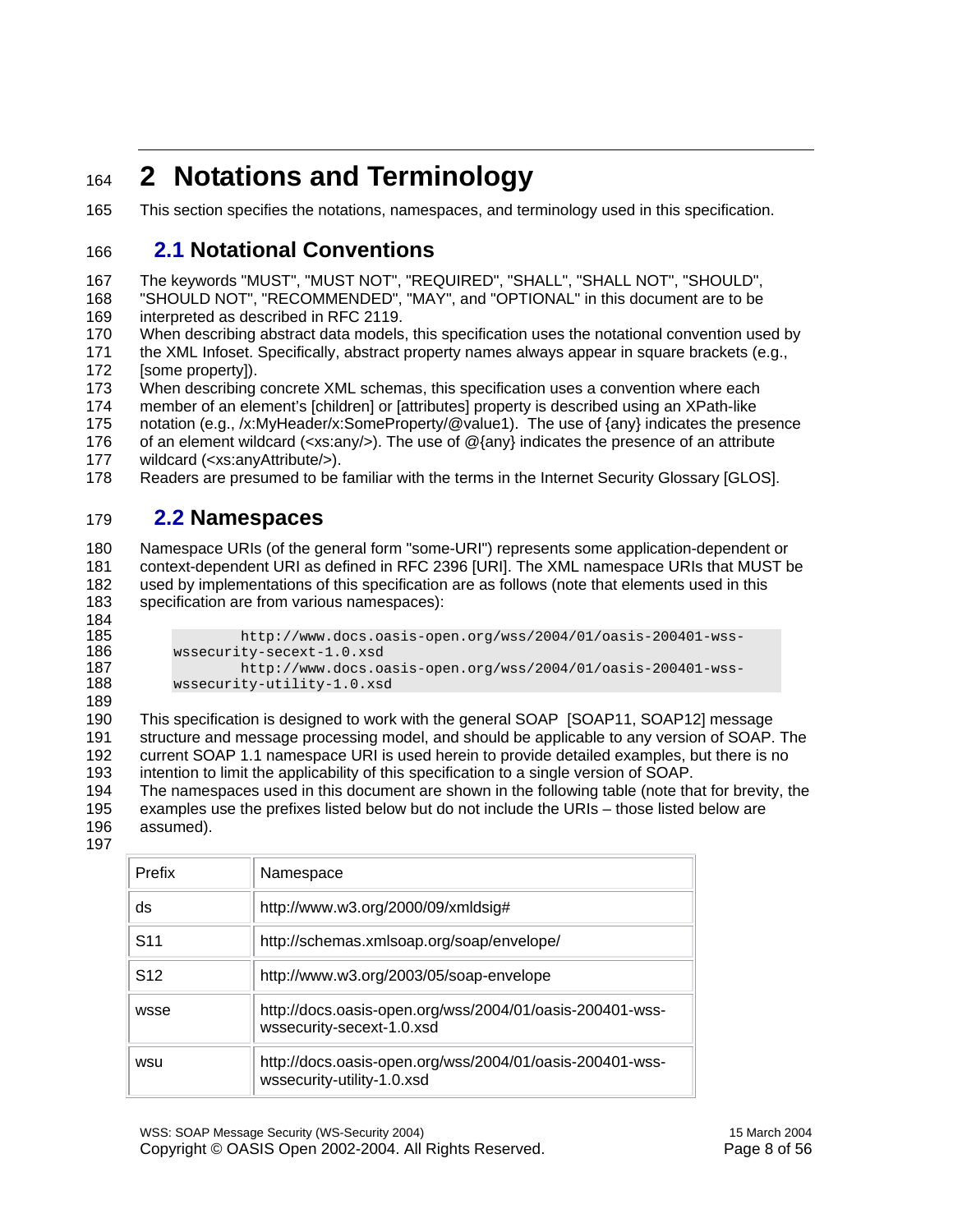| http://www.w3.org/2001/04/xmlenc# |
|-----------------------------------|
|-----------------------------------|

198 The URLs provided for the *wsse* and *wsu* namespaces can be used to obtain the schema files.

#### 199 **2.3 Acronyms and Abbreviations**

200 The following (non-normative) table defines acronyms and abbreviations for this document.

| Term        | <b>Definition</b>                        |
|-------------|------------------------------------------|
| <b>HMAC</b> | Keyed-Hashing for Message Authentication |
| SHA-1       | Secure Hash Algorithm 1                  |
| <b>SOAP</b> | Simple Object Access Protocol            |
| URI         | Uniform Resource Identifier              |
| <b>XML</b>  | Extensible Markup Language               |

#### 201 **2.4 Terminology**

202 Defined below are the basic definitions for the security terminology used in this specification.

203 **Claim** – A *claim* is a declaration made by an entity (e.g. name, identity, key, group, privilege,

204 capability, etc).

- 205 **Claim Confirmation** A *claim confirmation* is the process of verifying that a claim applies to 206 an entity
- 207 **Confidentiality** *Confidentiality* is the property that data is not made available to
- 208 unauthorized individuals, entities, or processes.
- 209 **Digest** A *digest* is a cryptographic checksum of an octet stream.
- 210 **Digital Signature** In this document, digital signature and signature are used
- 211 interchangeably and have the same meaning.
- 212 **End-To-End Message Level Security** *End-to-end message level security* is
- 213 established when a message that traverses multiple applications (one or more SOAP
- 214 intermediaries) within and between business entities, e.g. companies, divisions and business
- 215 units, is secure over its full route through and between those business entities. This includes not
- 216 only messages that are initiated within the entity but also those messages that originate outside
- 217 the entity, whether they are Web Services or the more traditional messages.
- 218 **Integrity** *Integrity* is the property that data has not been modified.
- 219 **Message Confidentiality** *Message Confidentiality* is a property of the message and
- 220 encryption is the mechanism by which this property of the message is provided.
- 221 **Message Integrity** *Message Integrity* is a property of the message and digital signature is a mechanism by which this property of the message is provided.
- 223 **Signature** A *signature* is a value computed with a cryptographic algorithm and bound
- 224 to data in such a way that intended recipients of the data can use the signature to verify that the
- 225 data has not been altered and/or has originated from the signer of the message, providing
- 226 message integrity and authentication. The signature can be computed and verified with
- 227 symmetric key algorithms, where the same key is used for signing and verifying, or with
- 228 asymmetric key algorithms, where different keys are used for signing and verifying (a private and 229 public key pair are used).
- 230 **Security Token** A *security token* represents a collection (one or more) of claims.
- 231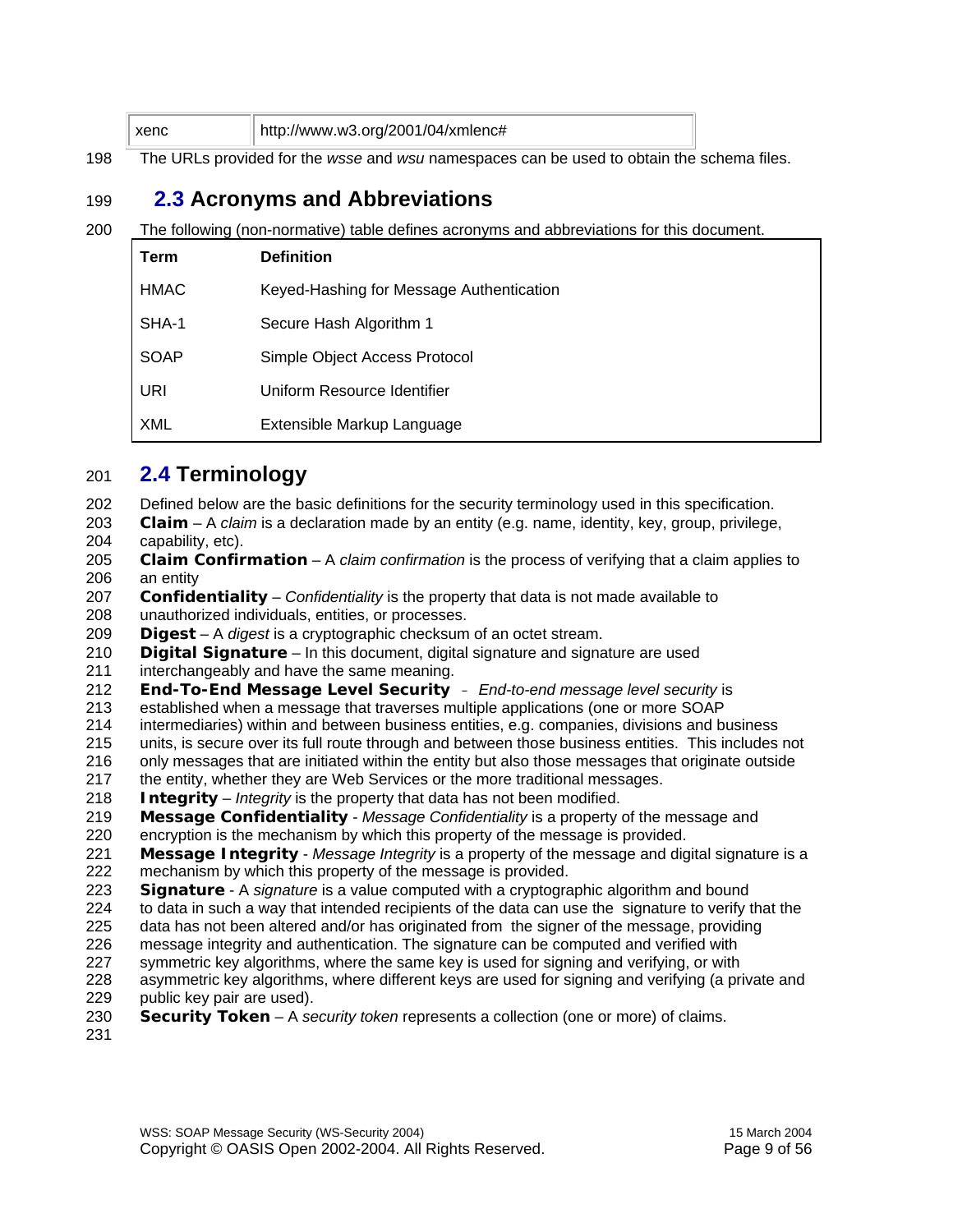| Security Tokens                                    |                                                                    |  |
|----------------------------------------------------|--------------------------------------------------------------------|--|
| Unsigned Security Tokens    Signed Security Tokens |                                                                    |  |
| $\rightarrow$ Username                             | $\rightarrow$ X.509 Certificates<br>$\rightarrow$ Kerberos tickets |  |

232

233 234 **Signed Security Token** – A *signed security token* is a security token that is asserted and<br>235 cryptographically signed by a specific authority (e.g. an X.509 certificate or a Kerberos ticket). cryptographically signed by a specific authority (e.g. an X.509 certificate or a Kerberos ticket). 236 **Trust** - *Trust is* the characteristic that one entity is willing to rely upon a second entity to execute 237 a set of actions and/or to make set of assertions about a set of subjects and/or scopes. a set of actions and/or to make set of assertions about a set of subjects and/or scopes. 238

239

240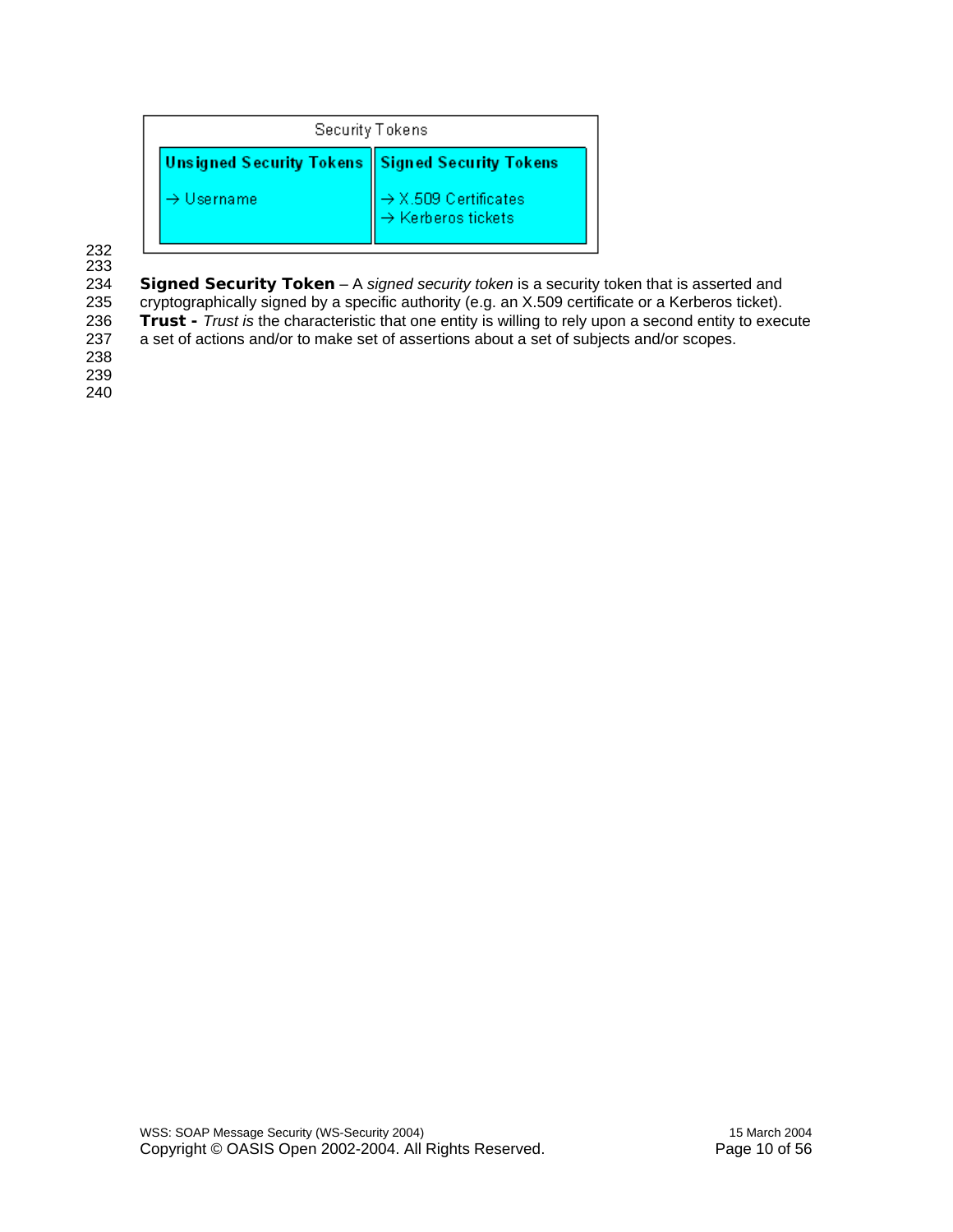### <sup>241</sup>**3 Message Protection Mechanisms**

242 When securing SOAP messages, various types of threats should be considered. This includes, 243 but is not limited to:

- 244 the message could be modified or read by antagonists or
- 
- 
- 

245 • an antagonist could send messages to a service that, while well-formed, lack appropriate

246 security claims to warrant processing.

#### 247 To understand these threats this specification defines a message security model.

### 248 **3.1 Message Security Model**

249 This document specifies an abstract *message security model* in terms of security tokens 250 combined with digital signatures to protect and authenticate SOAP messages.

251 Security tokens assert claims and can be used to assert the binding between authentication

252 secrets or keys and security identities. An authority can vouch for or endorse the claims in a

253 security token by using its key to sign or encrypt (it is recommended to use a keyed encryption)

254 the security token thereby enabling the authentication of the claims in the token. An X.509 [X509]

255 certificate, claiming the binding between one's identity and public key, is an example of a signed

256 security token endorsed by the certificate authority. In the absence of endorsement by a third 257 party, the recipient of a security token may choose to accept the claims made in the token based

- 258 on its trust of the producer of the containing message.
- 259 Signatures are used to verify message origin and integrity. Signatures are also used by message 260 producers to demonstrate knowledge of the key, typically from a third party, used to confirm the 261 claims in a security token and thus to bind their identity (and any other claims occurring in the
- 262 security token) to the messages they create.

263 It should be noted that this security model, by itself, is subject to multiple security attacks. Refer 264 to the Security Considerations section for additional details.

265 Where the specification requires that an element be "processed" it means that the element type 266 MUST be recognized to the extent that an appropriate error is returned if the element is not 267 supported.

### 268 **3.2 Message Protection**

269 Protecting the message content from being disclosed (confidentiality) or modified without

270 detection (integrity) are primary security concerns. This specification provides a means to protect 271 a message by encrypting and/or digitally signing a body, a header, or any combination of them (or 272 parts of them).

273 Message integrity is provided by XML Signature [XMLSIG] in conjunction with security tokens to 274 ensure that modifications to messages are detected. The integrity mechanisms are designed to 275 support multiple signatures, potentially by multiple SOAP actors/roles, and to be extensible to

- 276 support additional signature formats.
- 277 Message confidentiality leverages XML Encryption [XMLENC] in conjunction with security tokens 278 to keep portions of a SOAP message confidential. The encryption mechanisms are designed to
- 279 support additional encryption processes and operations by multiple SOAP actors/roles.
- 280 This document defines syntax and semantics of signatures within a <wsse: Security> element.
- 281 This document does not specify any signature appearing outside of a <wsse:Security><br>282 element element

### 283 **3.3 Invalid or Missing Claims**

284 A message recipient SHOULD reject messages containing invalid signatures, messages missing 285 necessary claims or messages whose claims have unacceptable values. Such messages are 286 unauthorized (or malformed). This specification provides a flexible way for the message producer

WSS: SOAP Message Security (WS-Security 2004) 15 March 2004 Copyright © OASIS Open 2002-2004. All Rights Reserved. Page 11 of 56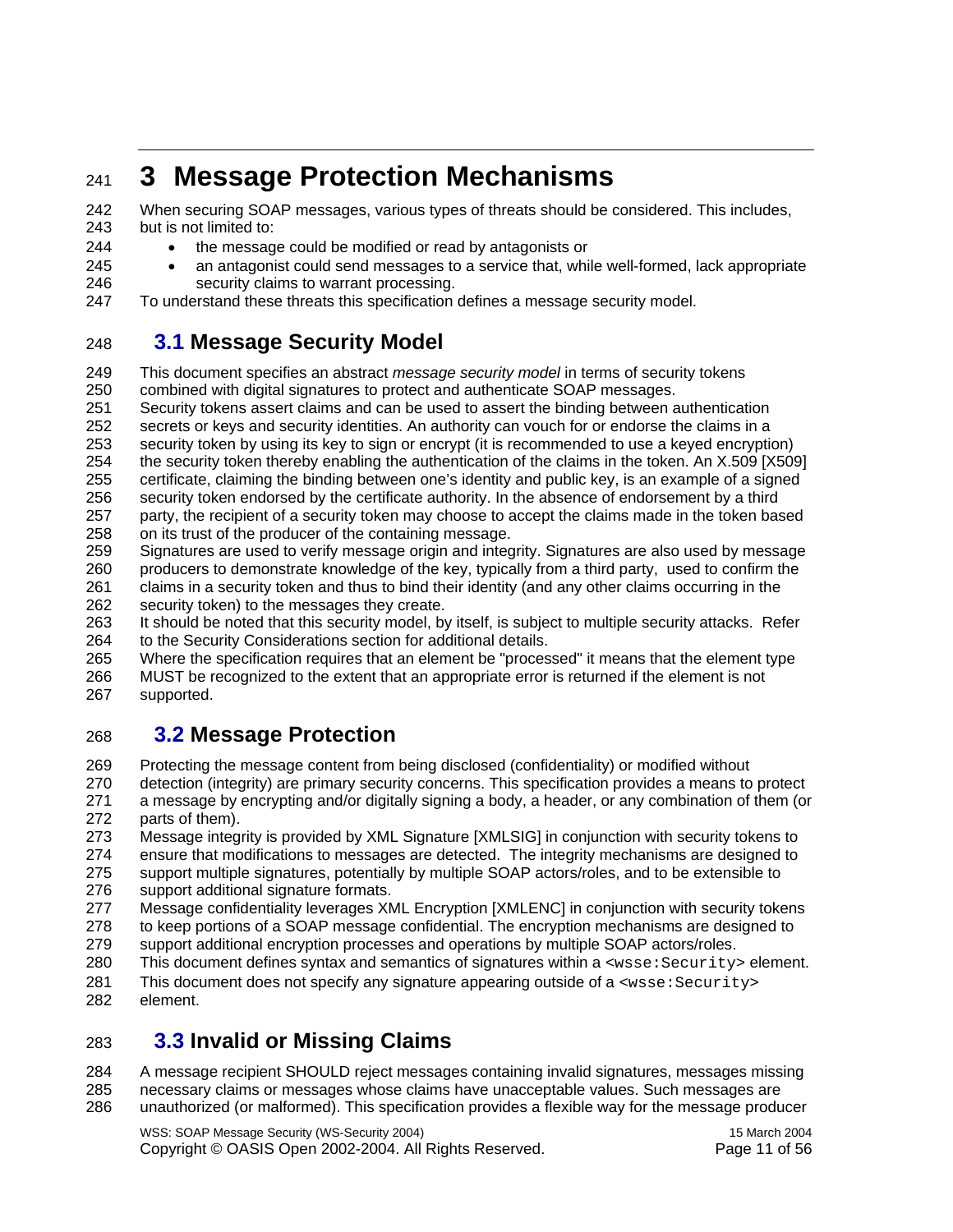287 to make a claim about the security properties by associating zero or more security tokens with the 288 message. An example of a security claim is the identity of the producer; the producer can claim 289 that he is Bob, known as an employee of some company, and therefore he has the right to send 290 the message.

#### **3.4 Example**

292 The following example illustrates the use of a custom security token and associated signature. 293 The token contains base64 encoded binary data conveying a symmetric key which, we assume,<br>294 Can be properly authenticated by the recipient. The message producer uses the symmetric key can be properly authenticated by the recipient. The message producer uses the symmetric key 295 with an HMAC signing algorithm to sign the message. The message receiver uses its knowledge 296 of the shared secret to repeat the HMAC key calculation which it uses to validate the signature<br>297 and in the process confirm that the message was authored by the claimed user identity. and in the process confirm that the message was authored by the claimed user identity.

| 299 |       | (001) xml version="1.0" encoding="utf-8"?                                              |
|-----|-------|----------------------------------------------------------------------------------------|
| 300 |       | (002) <s11:envelope <="" th="" xmlns:s11="" xmlns:wsse="" xmlns:wsu=""></s11:envelope> |
| 301 |       | $xmlns:ds = ""$                                                                        |
| 302 | (003) | <s11:header></s11:header>                                                              |
| 303 | (004) | <wsse: security<="" th=""></wsse:>                                                     |
| 304 |       | $xmlns:wsse="$ ">                                                                      |
| 305 | (005) | <xxx:customtoken <="" th="" wsu:id="MyID"></xxx:customtoken>                           |
| 306 |       | xmlns:xxx="http://fabrikam123/token">                                                  |
| 307 | (006) | FHUIORv                                                                                |
| 308 | (007) |                                                                                        |
| 309 | (008) | <ds:signature></ds:signature>                                                          |
| 310 | (009) | <ds:signedinfo></ds:signedinfo>                                                        |
| 311 | (010) | <ds:canonicalizationmethod< th=""></ds:canonicalizationmethod<>                        |
| 312 |       | Algorithm=                                                                             |
| 313 |       | "http://www.w3.org/2001/10/xml-exc-c14n#"/>                                            |
| 314 | (011) | <ds:signaturemethod< th=""></ds:signaturemethod<>                                      |
| 315 |       | Algorithm=                                                                             |
| 316 |       | "http://www.w3.org/2000/09/xmldsig#hmac-shal"/>                                        |
| 317 | (012) | <ds:reference uri="#MsqBody"></ds:reference>                                           |
| 318 | (013) | <ds:digestmethod< th=""></ds:digestmethod<>                                            |
| 319 |       | Algorithm=                                                                             |
| 320 |       | "http://www.w3.org/2000/09/xmldsig#shal"/>                                             |
| 321 | (014) | <ds:digestvalue>LyLsF0Pi4wPU</ds:digestvalue>                                          |
| 322 | (015) |                                                                                        |
| 323 | (016) |                                                                                        |
| 324 | (017) | <ds:signaturevalue>DJbchm5qK</ds:signaturevalue>                                       |
| 325 | (018) | <ds:keyinfo></ds:keyinfo>                                                              |
| 326 | (019) | <wsse:securitytokenreference></wsse:securitytokenreference>                            |
| 327 | (020) | <wsse:reference uri="#MyID"></wsse:reference>                                          |
| 328 | (021) |                                                                                        |
| 329 | (022) |                                                                                        |
| 330 | (023) |                                                                                        |
| 331 | (024) |                                                                                        |
| 332 | (025) | $\langle$ /S11:Header>                                                                 |
| 333 | (026) | <s11:body wsu:id="MsgBody"></s11:body>                                                 |
| 334 | (027) | <tru:stocksymbol xmlns:tru="http://fabrikam123.com/payloads"></tru:stocksymbol>        |
| 335 |       | QQQ                                                                                    |
| 336 |       |                                                                                        |
| 337 | (028) | $\langle$ S11:Body>                                                                    |
| 338 |       | $(029)$                                                                                |
|     |       |                                                                                        |

340 The first two lines start the SOAP envelope. Line (003) begins the headers that are associated 341 with this SOAP message.

342 Line (004) starts the <wsse:Security> header defined in this specification. This header

343 contains security information for an intended recipient. This element continues until line (024).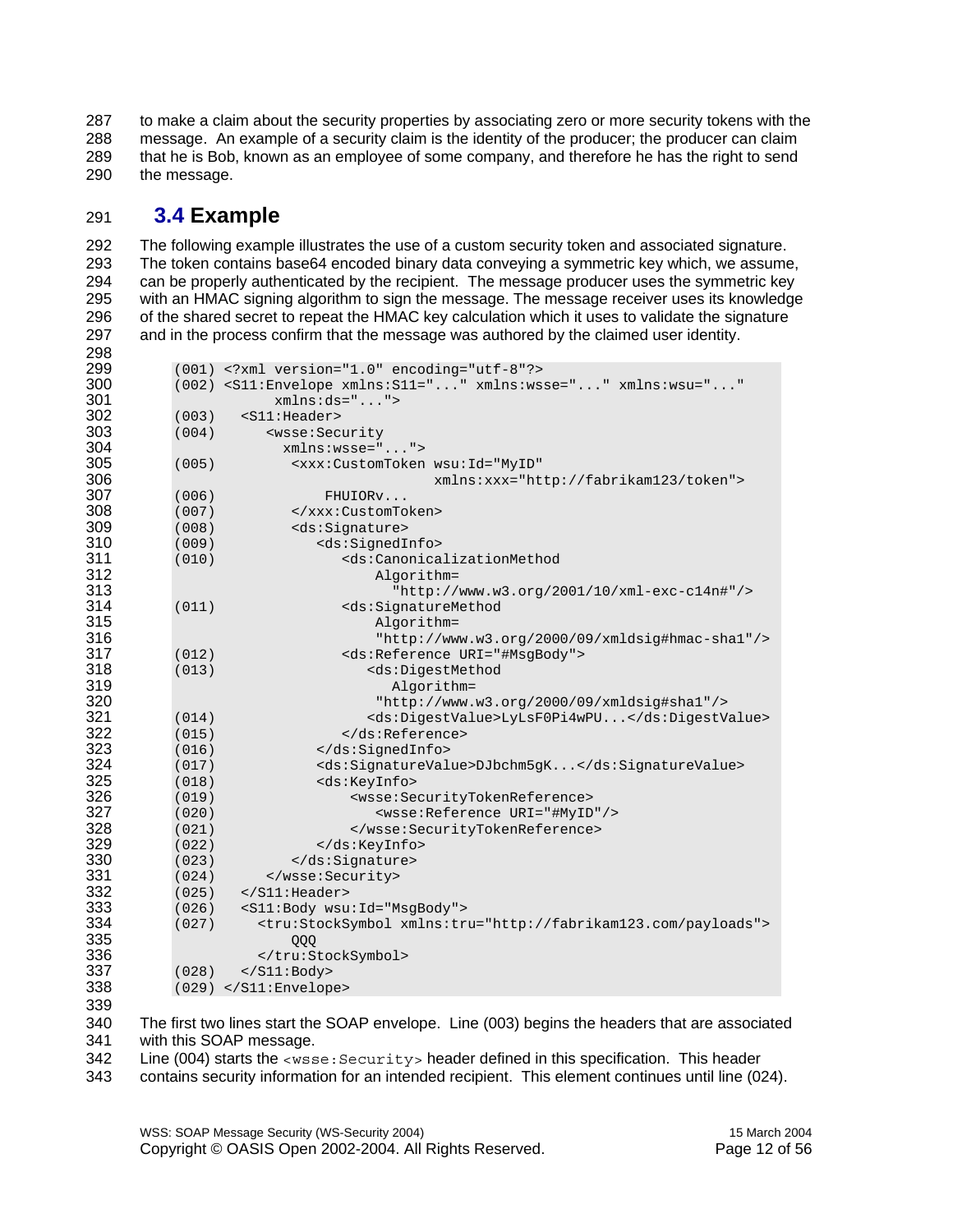- 344 Lines (005) to (007) specify a custom token that is associated with the message. In this case, it
- 345 uses an externally defined custom token format.
- 346 Lines (008) to (023) specify a digital signature. This signature ensures the integrity of the signed
- 347 elements. The signature uses the XML Signature specification identified by the ds namespace 348 declaration in Line (002).
- 349 Lines (009) to (016) describe what is being signed and the type of canonicalization being used.
- 350 Line (010) specifies how to canonicalize (normalize) the data that is being signed. Lines (012) to
- 351 (015) select the elements that are signed and how to digest them. Specifically, line (012)
- 352 indicates that the <S11:Body> element is signed. In this example only the message body is
- 353 signed; typically all critical elements of the message are included in the signature (see the 354 Extended Example below).
- 355 Line (017) specifies the signature value of the canonicalized form of the data that is being signed 356 as defined in the XML Signature specification.
- 357 Lines (018) to (022) provides information*,* partial or complete, as to where to find the security
- 358 token associated with this signature. Specifically, lines (019) to (021) indicate that the security 359 token can be found at (pulled from) the specified URL.
- 360 Lines (026) to (028) contain the body (payload) of the SOAP message.

361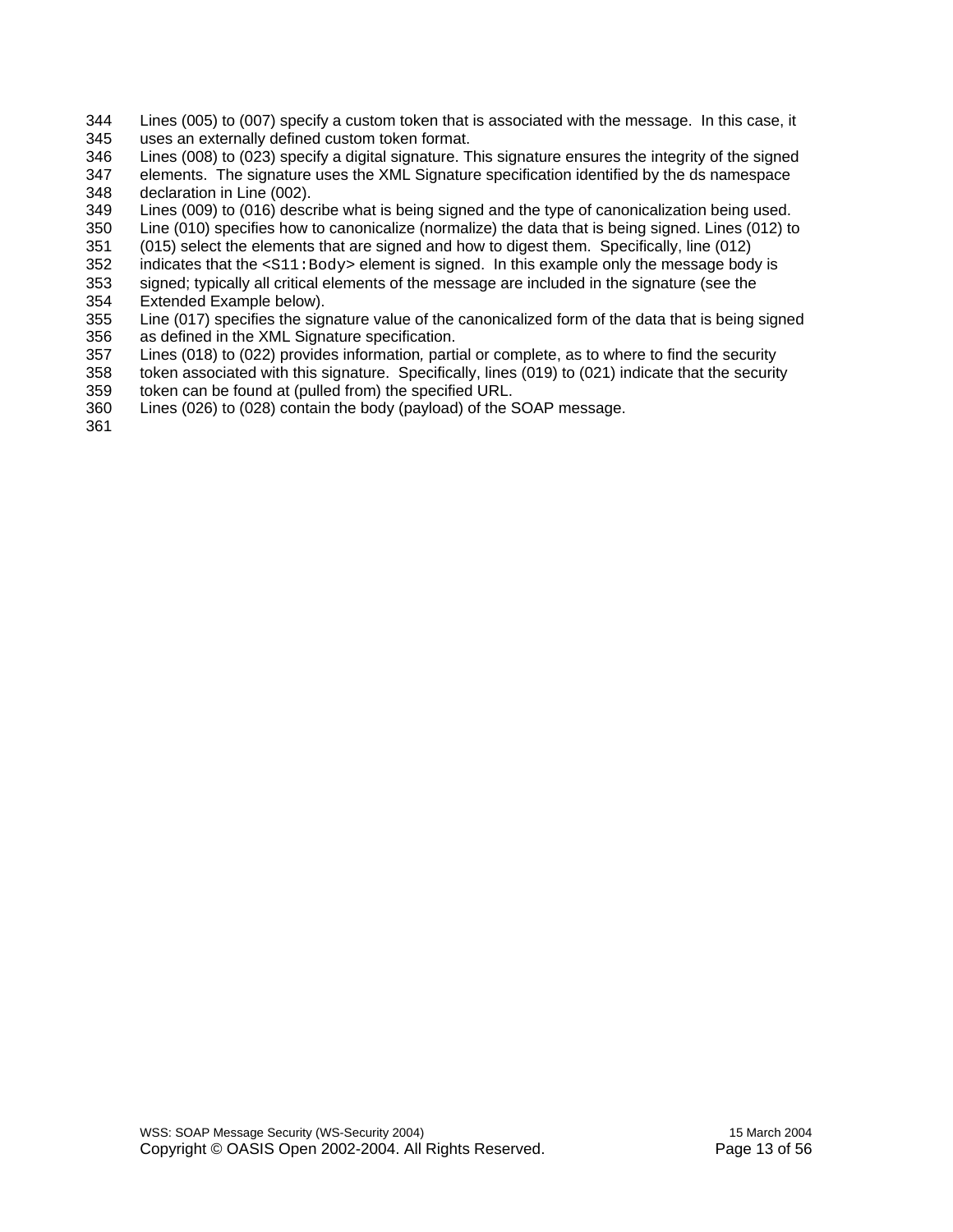### <sup>362</sup>**4 ID References**

363 There are many motivations for referencing other message elements such as signature 364 references or correlating signatures to security tokens. For this reason, this specification defines  $365$  the wsu: Id attribute so that recipients need not understand the full schema of the message for 366 processing of the security elements. That is, they need only "know" that the wsu: Id attribute 367 represents a schema type of ID which is used to reference elements. However, because some 368 key schemas used by this specification don't allow attribute extensibility (namely XML Signature 369 and XML Encryption), this specification also allows use of their local ID attributes in addition to  $370$  the wsu: Id attribute. As a consequence, when trying to locate an element referenced in a 371 signature, the following attributes are considered:

- 372 Local ID attributes on XML Signature elements
- 373 Local ID attributes on XML Encryption elements
- 374 Global wsu:Id attributes (described below) on elements

375 In addition, when signing a part of an envelope such as the body, it is RECOMMENDED that an 376 ID reference is used instead of a more general transformation, especially XPath [XPATH]. This is 377 to simplify processing.

#### 378 **4.1 Id Attribute**

379 There are many situations where elements within SOAP messages need to be referenced. For 380 example, when signing a SOAP message, selected elements are included in the scope of the 381 signature. XML Schema Part 2 [XMLSCHEMA] provides several built-in data types that may be 382 used for identifying and referencing elements, but their use requires that consumers of the SOAP 383 message either have or must be able to obtain the schemas where the identity or reference 384 mechanisms are defined. In some circumstances, for example, intermediaries, this can be 385 problematic and not desirable.

386 Consequently a mechanism is required for identifying and referencing elements, based on the 387 SOAP foundation, which does not rely upon complete schema knowledge of the context in which 388 an element is used. This functionality can be integrated into SOAP processors so that elements

389 can be identified and referred to without dynamic schema discovery and processing.

390 This section specifies a namespace-qualified global attribute for identifying an element which can 391 be applied to any element that either allows arbitrary attributes or specifically allows a particular 392 attribute.

#### 393 **4.2 Id Schema**

394 To simplify the processing for intermediaries and recipients, a common attribute is defined for 395 identifying an element. This attribute utilizes the XML Schema ID type and specifies a common 396 attribute for indicating this information for elements.

- 397 The syntax for this attribute is as follows:
- 398<br>399

399 <anyElement wsu:Id="...">...</anyElement>

400

401 The following describes the attribute illustrated above:

- 402 *.../@wsu:Id*
- 403 This attribute, defined as type xsd:ID, provides a well-known attribute for specifying the 404 local ID of an element.
- $405$  Two  $wsu:Id$  attributes within an XML document MUST NOT have the same value.
- 406 Implementations MAY rely on XML Schema validation to provide rudimentary enforcement for
- 407 intra-document uniqueness. However, applications SHOULD NOT rely on schema validation
- 408 alone to enforce uniqueness.

WSS: SOAP Message Security (WS-Security 2004) 15 March 2004 Copyright © OASIS Open 2002-2004. All Rights Reserved. Page 14 of 56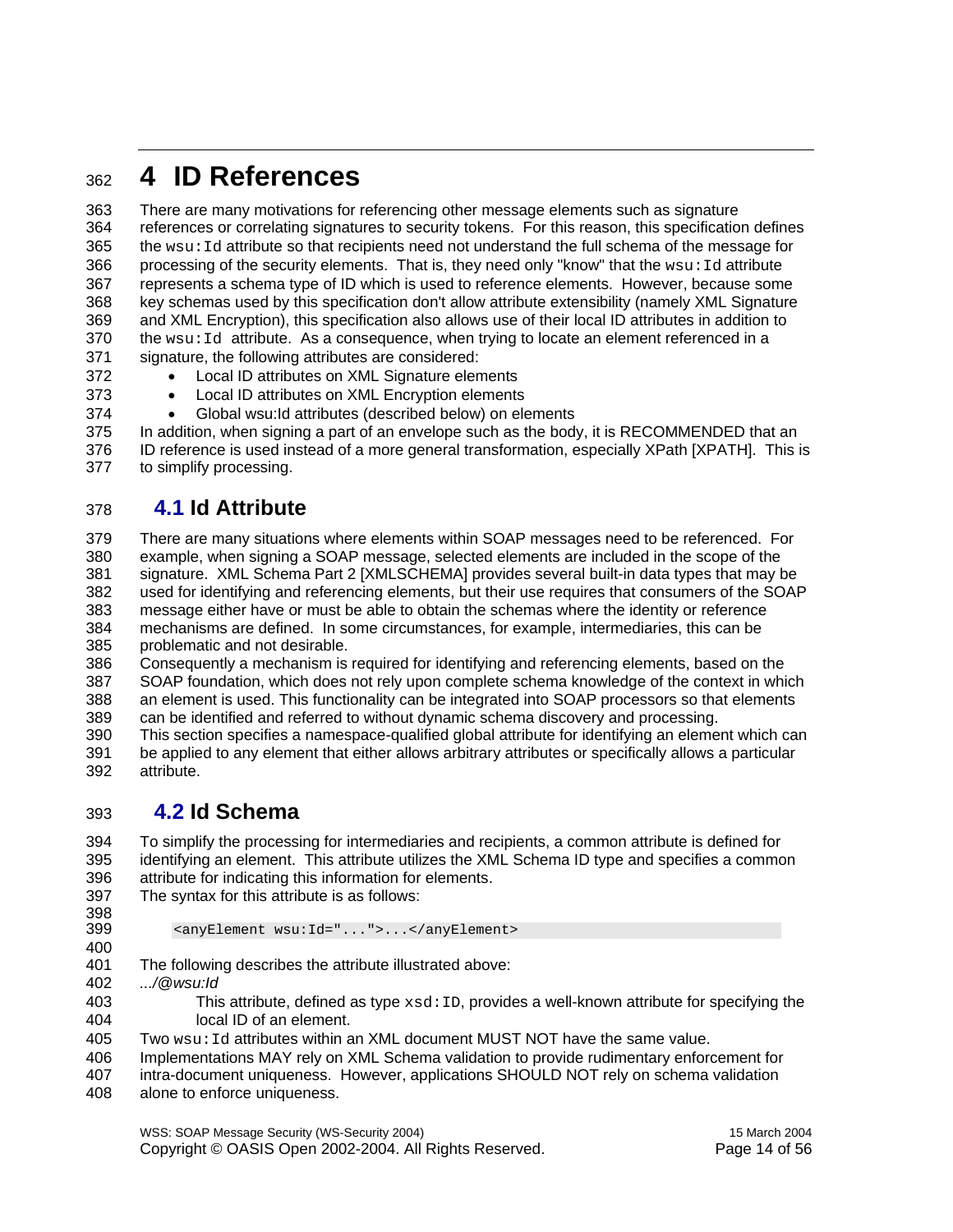409 This specification does not specify how this attribute will be used and it is expected that other 410 specifications MAY add additional semantics (or restrictions) for their usage of this attribute.

411 The following example illustrates use of this attribute to identify an element:

412<br>413

413  $\langle x : myElement$   $wsu:Id = "ID1"$   $xmlns:x = "..."$ <br>414  $xmlns:wsu = "..."$ 414 xmlns:wsu="..."/>

415

416 Conformant processors that do support XML Schema MUST treat this attribute as if it was 417 defined using a global attribute declaration.

418 Conformant processors that do not support dynamic XML Schema or DTDs discovery and

419 processing are strongly encouraged to integrate this attribute definition into their parsers. That is,

420 to treat this attribute information item as if its PSVI has a [type definition] which {target

421 namespace} is "http://www.w3.org/2001/XMLSchema" and which {name} is "Id." Doing so<br>422 allows the processor to inherently know *how* to process the attribute without having to locate and allows the processor to inherently know *how* to process the attribute without having to locate and

423 process the associated schema. Specifically, implementations MAY support the value of the

424 wsu:Id as the valid identifier for use as an XPointer [XPointer] shorthand pointer for

425 interoperability with XML Signature references.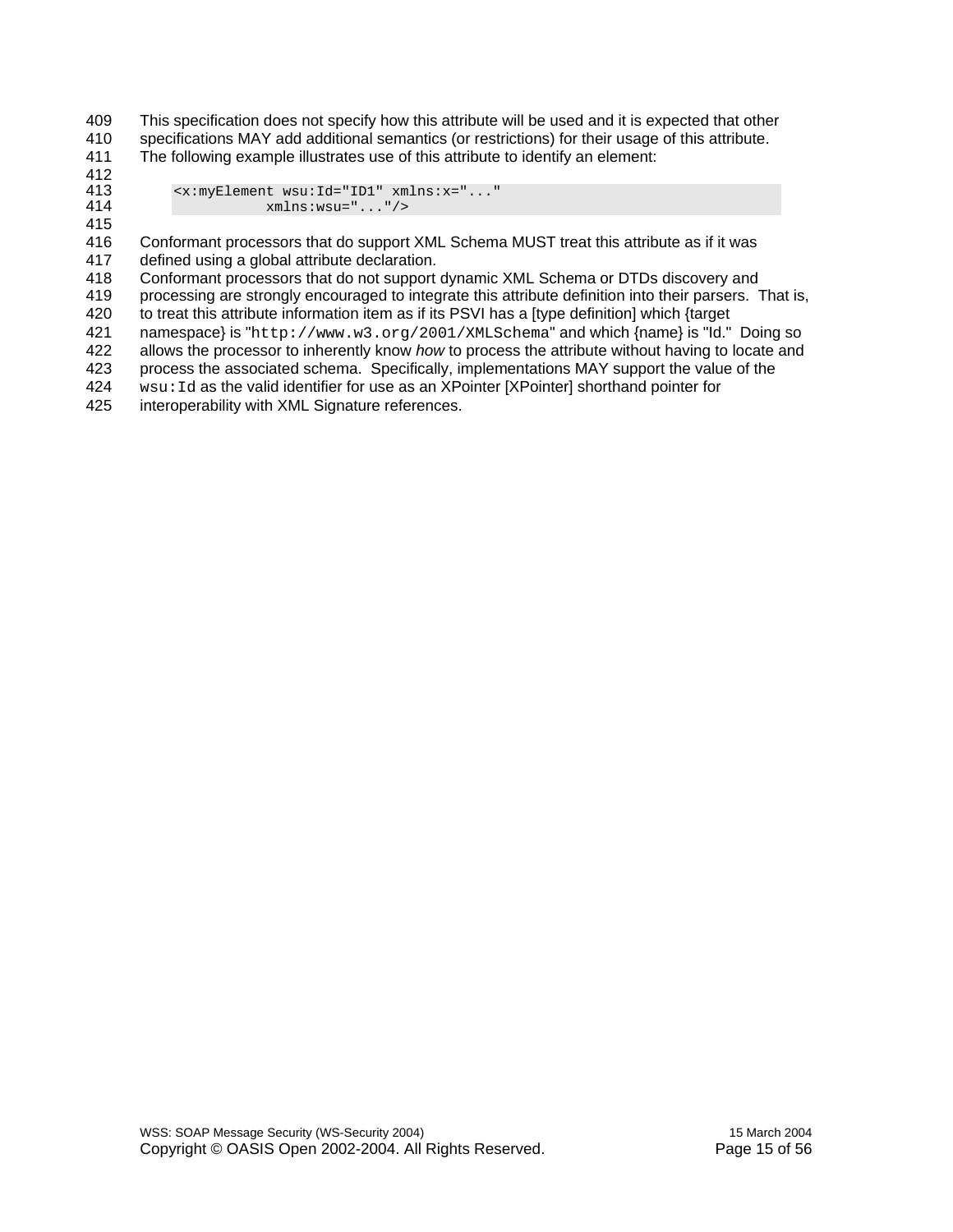### <sup>426</sup>**5 Security Header**

427 The <wsse:Security> header block provides a mechanism for attaching security-related 428 information targeted at a specific recipient in the form of a SOAPactor/role. This may be either 429 the ultimate recipient of the message or an intermediary. Consequently, elements of this type 430 may be present multiple times in a SOAP message. An active intermediary on the message path 431 MAY add one or more new sub-elements to an existing <wsse: Security> header block if they 432 are targeted for its SOAP node or it MAY add one or more new headers for additional targets. 433 As stated, a message MAY have multiple <wsse:Security> header blocks if they are targeted 434 for separate recipients. However, only one <wsse:Security> header block MAY omit the S11: 435 actor or S12:role attributes. Two <wsse:Security> header blocks MUST NOT have the 436 same value for S11:actor or S12: role. Message security information targeted for different 437 recipients MUST appear in different <wsse:Security> header blocks. This is due to potential 438 processing order issues (e.g. due to possible header re-ordering). The <wsse: Security> 439 header block without a specified S11:actor or  $S12:_{\text{role}}$  MAY be processed by anyone, but 440 MUST NOT be removed prior to the final destination or endpoint. MUST NOT be removed prior to the final destination or endpoint. 441 As elements are added to a <wsse:Security> header block, they SHOULD be prepended to 442 the existing elements. As such, the <wsse:Security> header block represents the signing and 443 encryption steps the message producer took to create the message. This prepending rule 444 ensures that the receiving application can process sub-elements in the order they appear in the 445 <wsse:Security> header block, because there will be no forward dependency among the sub-446 elements. Note that this specification does not impose any specific order of processing the sub-447 elements. The receiving application can use whatever order is required. 448 When a sub-element refers to a key carried in another sub-element (for example, a signature 449 sub-element that refers to a binary security token sub-element that contains the X.509 certificate 450 used for the signature), the key-bearing element SHOULD be ordered to precede the key-using 451 Element: 452<br>453 453 <s11:Envelope><br>454 <s11:Heade 454 <S11:Header> 455 456 <wsse:Security S11:actor="..." S11:mustUnderstand="..."> 457 ... 458 </wsse:Security> 459 ... </S11:Header>  $461$  ...<br> $462$  ... 462 </S11:Envelope> 463 464 The following describes the attributes and elements listed in the example above: 465 */wsse:Security*  466 This is the header block for passing security-related message information to a recipient.

- 467 */wsse:Security/@S11:actor*
- 468 This attribute allows a specific SOAP 1.1 [SPOAP11] actor to be identified. This attribute 469 is optional; however, no two instances of the header block may omit a actor or specify the 470 same actor.
- 471 */wsse:Security/@S12:role*
- 472 This attribute allows a specific SOAP 1.2 [SOAP12] role to be identified. This attribute is 473 optional; however, no two instances of the header block may omit a role or specify the 474 same role.
- 475
- 476 */wsse:Security/{any}*

WSS: SOAP Message Security (WS-Security 2004) 15 March 2004 Copyright © OASIS Open 2002-2004. All Rights Reserved. Page 16 of 56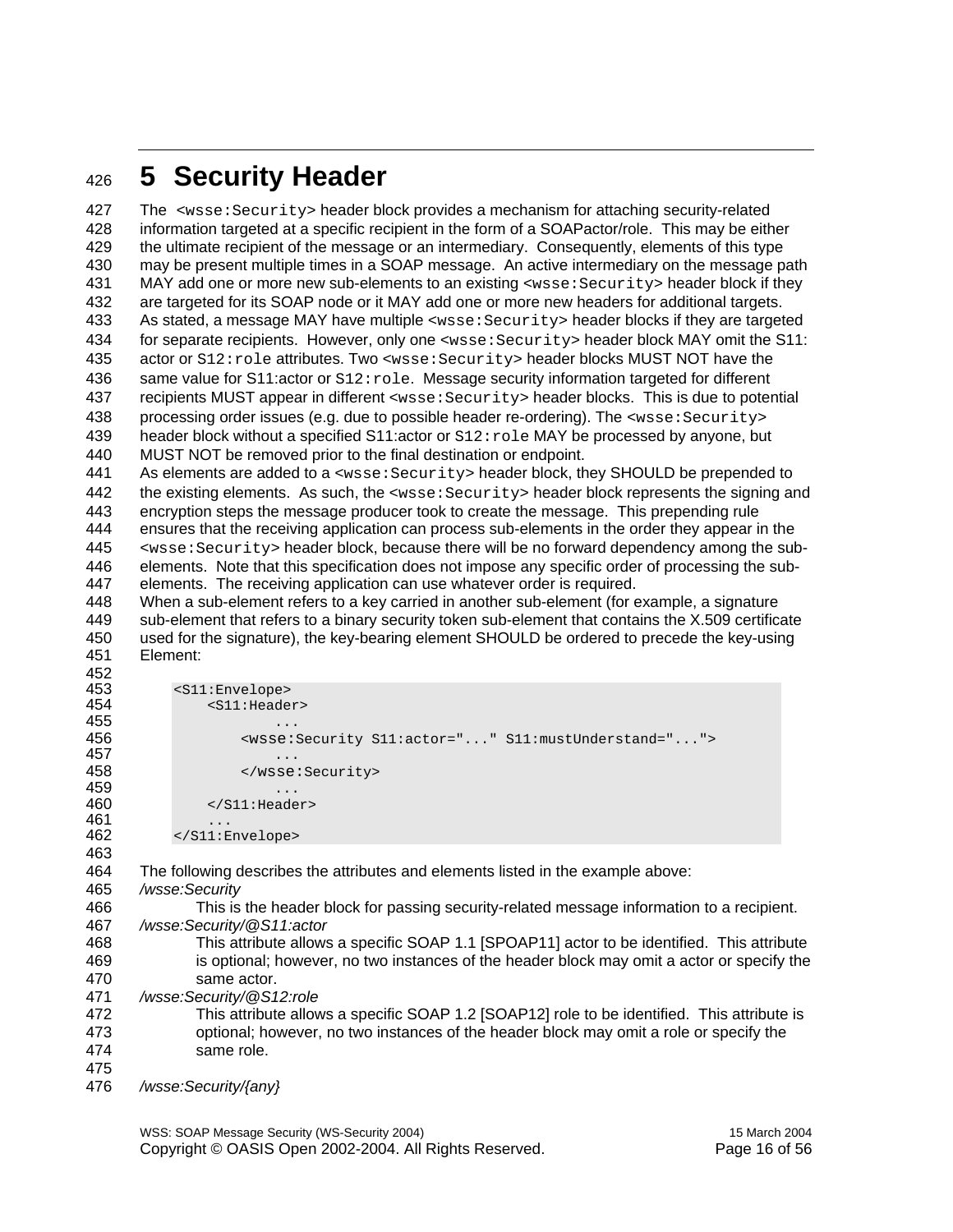- 477 This is an extensibility mechanism to allow different (extensible) types of security 478 information, based on a schema, to be passed. Unrecognized elements SHOULD cause
- 479 a fault. 480 */wsse:Security/@{any}*
- 481 This is an extensibility mechanism to allow additional attributes, based on schemas, to be 482 added to the header. Unrecognized attributes SHOULD cause a fault.
- 483 All compliant implementations MUST be able to process a <wsse:Security> element.
- 484 All compliant implementations MUST declare which profiles they support and MUST be able to
- 485 process a <wsse:Security> element including any sub-elements which may be defined by that
- 486 profile. It is RECOMMENDED that undefined elements within the <wsse: Security> header 487 not be processed.
- 488 The next few sections outline elements that are expected to be used within a <wsse: Security> 489 header.
- 490 When a <wsse: Security> header includes a mustUnderstand="true" attribute:
- 491 The receiver MUST generate a SOAP fault if does not implement the WSS: SOAP 492 Message Security specification corresponding to the namespace. Implementation means 493 ability to interpret the schema as well as follow the required processing rules specified in 494 WSS: SOAP Message Security.
- 495 The receiver must generate a fault if unable to interpret or process security tokens 496 contained in the <wsse: Security> header block according to the corresponding WSS: 497 SOAP Message Security token profiles.
- 498 Receivers MAY ignore elements or extensions within the <wsse: Security> element, 499 based on local security policy.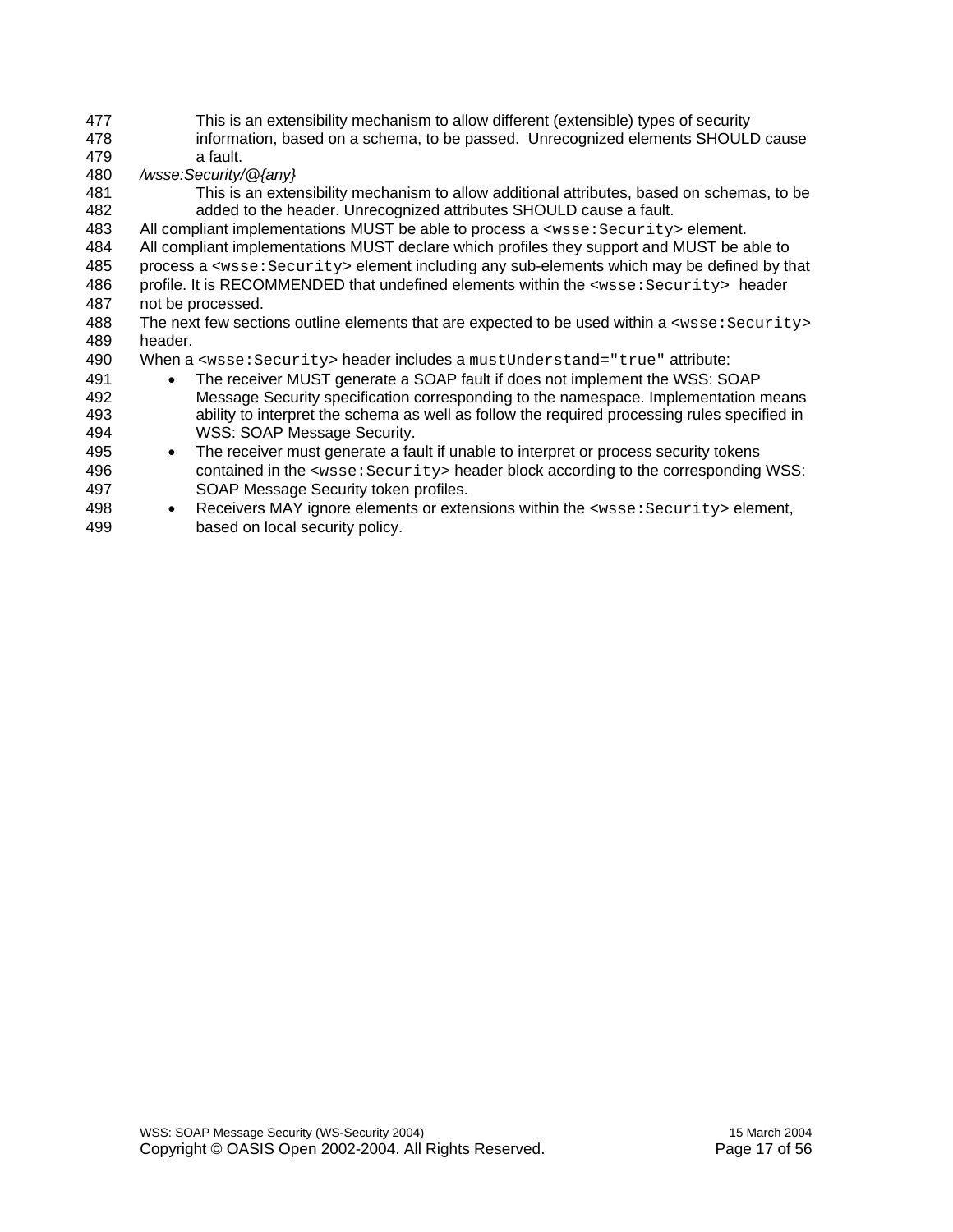### <sup>500</sup>**6 Security Tokens**

501 This chapter specifies some different types of security tokens and how they are attached to 502 messages.

#### 503 **6.1 Attaching Security Tokens**

504 This specification defines the <wsse:Security> header as a mechanism for conveying

505 security information with and about a SOAP message. This header is, by design, extensible to 506 support many types of security information.

507 For security tokens based on XML, the extensibility of the <wsse:Security> header allows for 508 these security tokens to be directly inserted into the header.

#### 509 **6.1.1 Processing Rules**

510 This specification describes the processing rules for using and processing XML Signature and 511 XML Encryption. These rules MUST be followed when using any type of security token. Note 512 that if signature or encryption is used in conjunction with security tokens, they MUST be used in a 513 way that conforms to the processing rules defined by this specification.

#### 514 **6.1.2 Subject Confirmation**

515 This specification does not dictate if and how claim confirmation must be done; however, it does 516 define how signatures may be used and associated with security tokens (by referencing the 517 security tokens from the signature) as a form of claim confirmation.

#### 518 **6.2 User Name Token**

#### 519 **6.2.1 Usernames**

523<br>524

527

520 The <wsse:UsernameToken> element is introduced as a way of providing a username. This 521 element is optionally included in the <wsse: Security> header.

522 The following illustrates the syntax of this element:

```
524 <wsse:UsernameToken wsu:Id="..."> 
525 <wsse:Username>...</wsse:Username> 
         526 </wsse:UsernameToken>
```
- 528 The following describes the attributes and elements listed in the example above:
- 529 */wsse:UsernameToken*
- 530 This element is used to represent a claimed identity.
- 531 */wsse:UsernameToken/@wsu:Id*
- 532 A string label for this security token.
- 533 */wsse:UsernameToken/wsse:Username*
- 534 This required element specifies the claimed identity.
- 535 */wsse:UsernameToken/wsse:Username/@{any}*
- 536 This is an extensibility mechanism to allow additional attributes, based on schemas, to be 537 added to the <wsse:Username> element.
- 538 /wsse:UsernameToken/{any}
- 539 This is an extensibility mechanism to allow different (extensible) types of security 540 information, based on a schema, to be passed. Unrecognized elements SHOULD cause
- 541 a fault.
- 542 */wsse:UsernameToken/@{any}*

WSS: SOAP Message Security (WS-Security 2004) 15 March 2004

Copyright © OASIS Open 2002-2004. All Rights Reserved. Page 18 of 56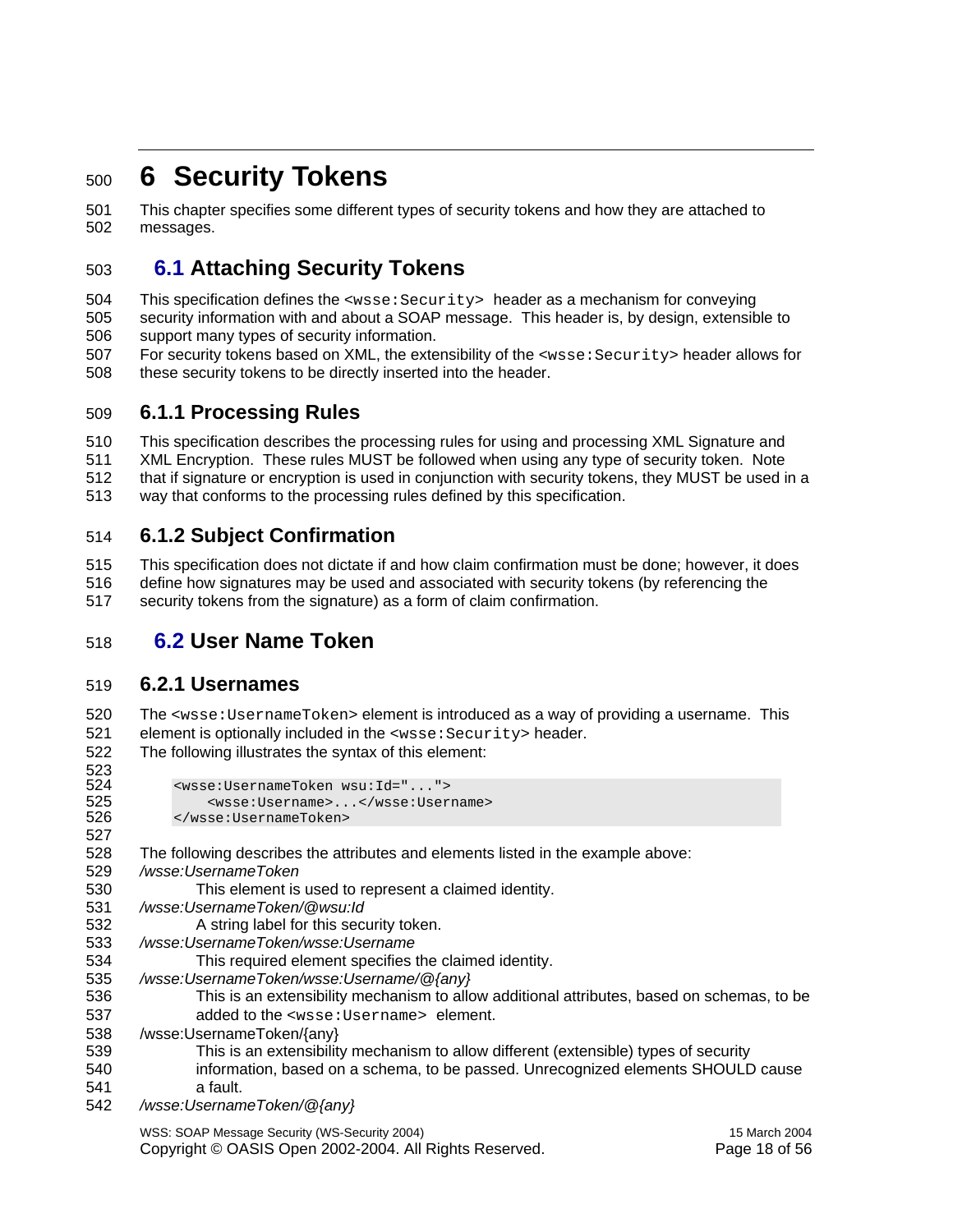- 543 This is an extensibility mechanism to allow additional attributes, based on schemas, to be 544 added to the <wsse:UsernameToken> element. Unrecognized attributes SHOULD 545 cause a fault.
- 546 All compliant implementations MUST be able to process a <wsse: UsernameToken> element. 547 The following illustrates the use of this:

```
548<br>549
549 <s11:Envelope xmlns:S11="..." xmlns:wsse="..."><br>550 <s11:Header>
              550 <S11:Header> 
551<br>552
552 <wsse:Security><br>553 <wsse:Userna
553 <wsse:UsernameToken> 
554 <wsse:Username>Zoe</wsse:Username> 
555 </wsse:UsernameToken><br>556 </wsse:Security>
                   556 </wsse:Security> 
557 ... 
               558 </S11:Header> 
559<br>560
           560 </S11:Envelope> 
561
```
562 **6.3 Binary Security Tokens** 

#### 563 **6.3.1 Attaching Security Tokens**

- 564 For binary-formatted security tokens, this specification provides a
- 565 <wsse:BinarySecurityToken> element that can be included in the <wsse:Security> 566 header block.

#### 567 **6.3.2 Encoding Binary Security Tokens**

568 Binary security tokens (e.g., X.509 certificates and Kerberos [KERBEROS] tickets) or other non-569 XML formats require a special encoding format for inclusion. This section describes a basic 570 framework for using binary security tokens. Subsequent specifications MUST describe the rules 571 for creating and processing specific binary security token formats.

572 The <wsse:BinarySecurityToken> element defines two attributes that are used to interpret 573 it. The ValueType attribute indicates what the security token is, for example, a Kerberos ticket. 574 The EncodingType tells how the security token is encoded, for example Base64Binary.

575 The following is an overview of the syntax: 576<br>577

580

| ິບ ເບ |                                                                                 |                        |
|-------|---------------------------------------------------------------------------------|------------------------|
| 577   | <wsse:binarysecuritytoken wsu:id="&lt;/th"><th></th></wsse:binarysecuritytoken> |                        |
| 578   |                                                                                 | EncodingType=          |
| 579   |                                                                                 | $ValueType = \ldots /$ |

581 The following describes the attributes and elements listed in the example above: 582 */wsse:BinarySecurityToken* 

- 583 This element is used to include a binary-encoded security token.
- 584 */wsse:BinarySecurityToken/@wsu:Id*

585 An optional string label for this security token.

586 */wsse:BinarySecurityToken/@ValueType* 

587 The ValueType attribute is used to indicate the "value space" of the encoded binary 588 data (e.g. an X.509 certificate). The ValueType attribute allows a URI that defines the 589 value type and space of the encoded binary data. Subsequent specifications MUST 590 define the ValueType value for the tokens that they define. The usage of ValueType is 591 RECOMMENDED.

592 */wsse:BinarySecurityToken/@EncodingType* 

593 The EncodingType attribute is used to indicate, using a URI, the encoding format of the 594 binary data (e.g., base64 encoded). A new attribute is introduced, as there are issues

WSS: SOAP Message Security (WS-Security 2004) 15 March 2004 Copyright © OASIS Open 2002-2004. All Rights Reserved. Page 19 of 56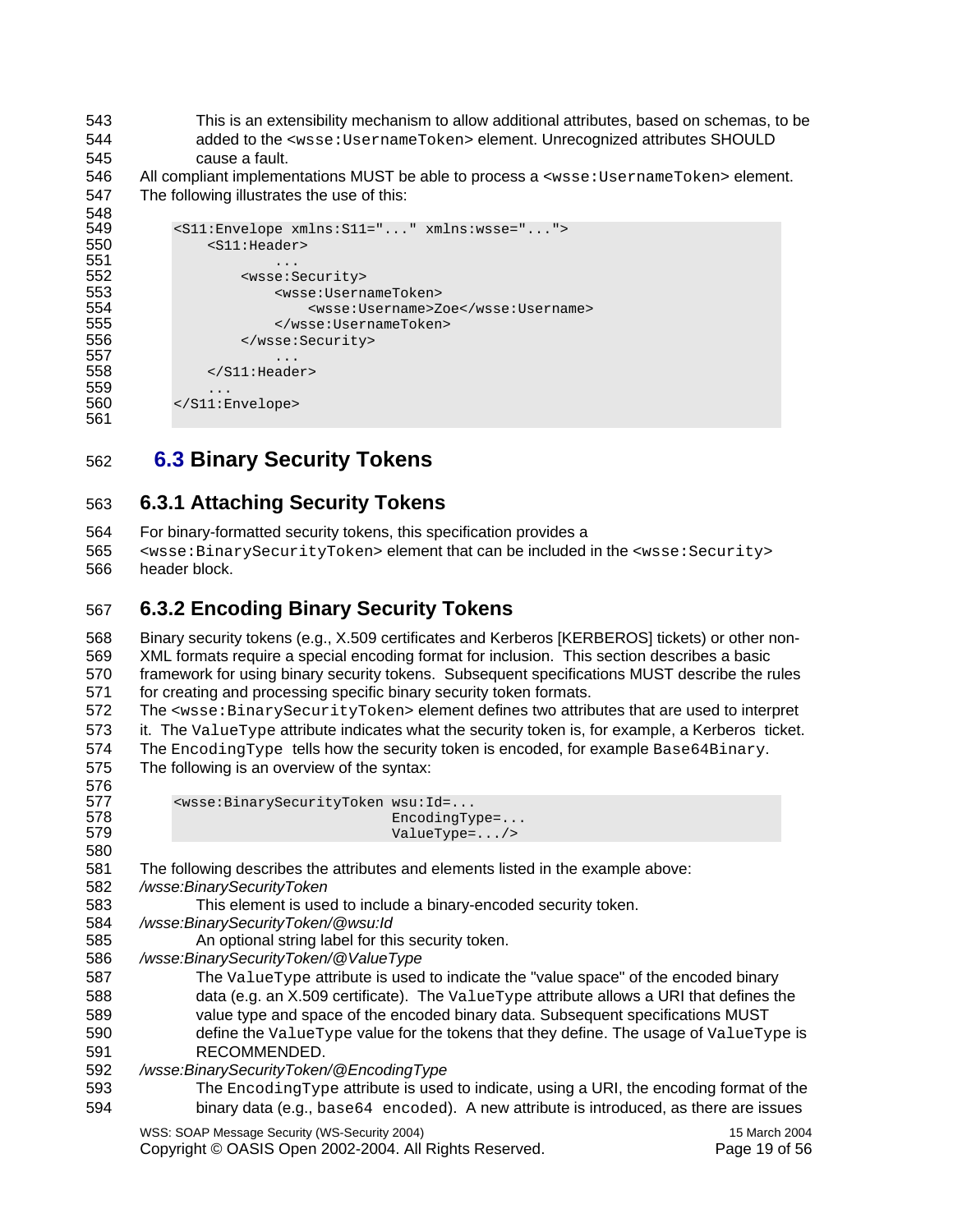595 with the current schema validation tools that make derivations of mixed simple and 596 complex types difficult within XML Schema. The EncodingType attribute is interpreted 597 to indicate the encoding format of the element. The following encoding formats are pre-598 defined (note that the URI fragments are relative to the URI for this specification):

| URI                        | Description                 |
|----------------------------|-----------------------------|
| #Base64Binary<br>(default) | XML Schema base 64 encoding |

600

599

#### 601 */wsse:BinarySecurityToken/@{any}*

- 602 This is an extensibility mechanism to allow additional attributes, based on schemas, to be 603 added.
- 604 All compliant implementations MUST be able to process a <wsse:BinarySecurityToken> 605 element.
- 606 When a <wsse:BinarySecurityToken> is included in a signature—that is, it is referenced
- $607$  from a  $<$ ds: $Sigma$  function of the same interval is  $607$  from a  $<sub>1</sub>$  signature  $>$  element--care should be taken so that the canonicalization algorithm</sub>
- 608 (e.g., Exclusive XML Canonicalization [EXC-C14N]) does not allow unauthorized replacement of 609 namespace prefixes of the QNames used in the attribute or element values. In particular, it is
- 610 RECOMMENDED that these namespace prefixes be declared within the
- 611 <wsse:BinarySecurityToken> element if this token does not carry the validating key (and 612 consequently it is not cryptographically bound to the signature).

#### 613 **6.4 XML Tokens**

614 This section presents framework for using XML-based security tokens. Profile specifications 615 describe rules and processes for specific XML-based security token formats.

#### 616 **6.4.1 Identifying and Referencing Security Tokens**

- 617 This specification also defines multiple mechanisms for identifying and referencing security
- 618 tokens using the wsu:Id attribute and the <wsse:SecurityTokenReference> element (as
- 619 well as some additional mechanisms). Please refer to the specific profile documents for the
- 620 appropriate reference mechanism. However, specific extensions MAY be made to the
- 621 <wsse:SecurityTokenReference> element.
- 622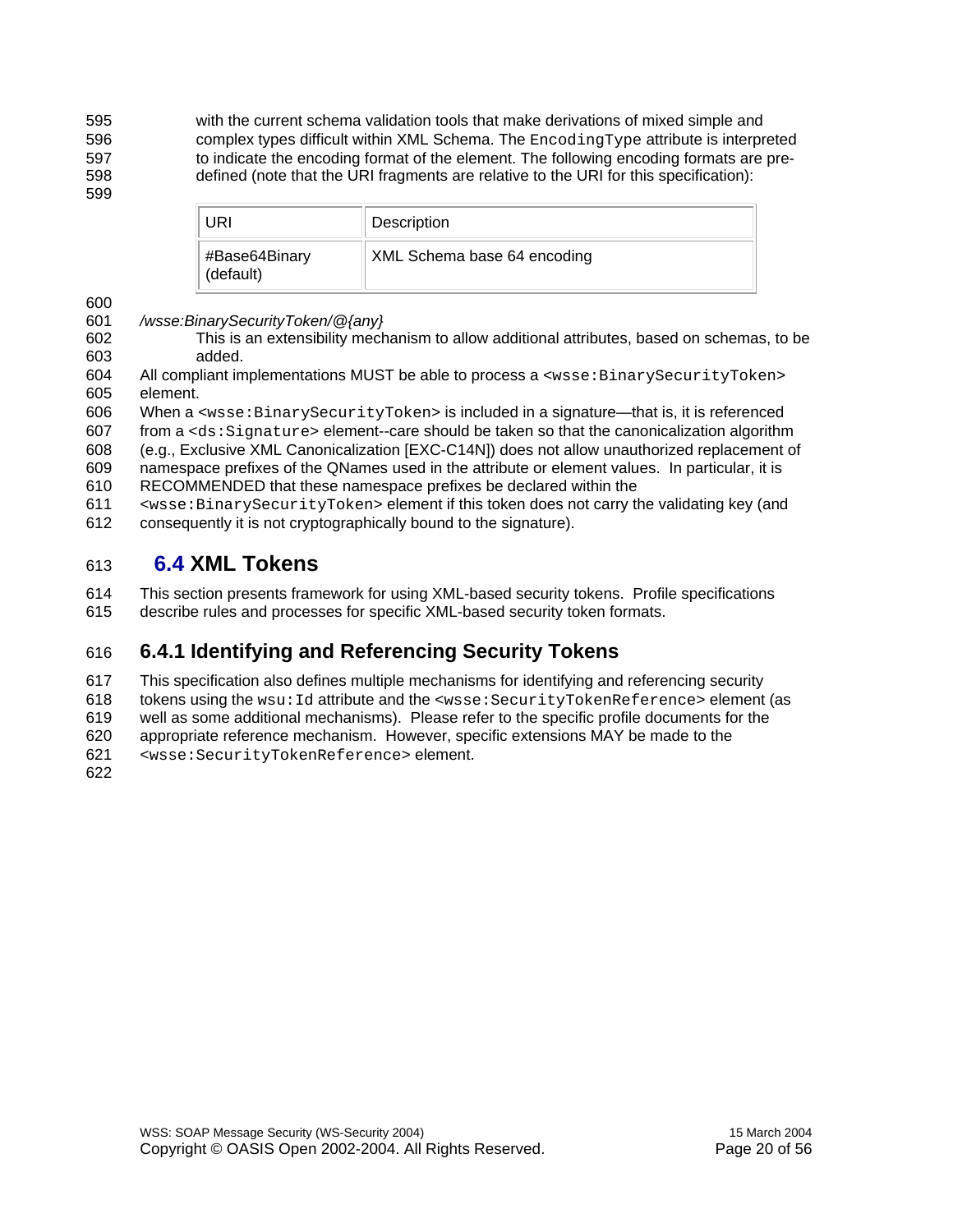### <sup>623</sup>**7 Token References**

624 This chapter discusses and defines mechanisms for referencing security tokens.

#### 625 **7.1 SecurityTokenReference Element**

WSS: SOAP Message Security (WS-Security 2004) 15 March 2004 626 A security token conveys a set of claims. Sometimes these claims reside somewhere else and 627 need to be "pulled" by the receiving application. The <wsse: SecurityTokenReference> 628 element provides an extensible mechanism for referencing security tokens. 629 The <wsse:SecurityTokenReference> element provides an open content model for 630 referencing security tokens because not all tokens support a common reference pattern. 631 Similarly, some token formats have closed schemas and define their own reference mechanisms. 632 The open content model allows appropriate reference mechanisms to be used when referencing 633 corresponding token types. 634 If a <wsse:SecurityTokenReference> is used outside of the <wsse:Security> header 635 block the meaning of the response and/or processing rules of the resulting references MUST be 636 specified by the containing element and are out of scope of this specification. 637 The following illustrates the syntax of this element: 638<br>639 639 <wsse:SecurityTokenReference wsu:Id="...">  $640$  ...<br> $641$  ... 641 </wsse:SecurityTokenReference> 642 643 The following describes the elements defined above: 644 */wsse:SecurityTokenReference*  645 This element provides a reference to a security token. 646 */wsse:SecurityTokenReference/@wsu:Id*  647 A string label for this security token reference which names the reference. This attribute 648 does not indicate the ID of what is being referenced, that SHOULD be done using a 649 fragment URI in a <wsse:Reference> element within the 650 <wsse:SecurityTokenReference> element. 651 */wsse:SecurityTokenReference/@wsse:Usage*  652 This optional attribute is used to type the usage of the <wsse:SecurityToken>. 653 Usages are specified using URIs and multiple usages MAY be specified using XML list 654 semantics. No usages are defined by this specification. 655 */wsse:SecurityTokenReference/{any}*  656 This is an extensibility mechanism to allow different (extensible) types of security 657 references, based on a schema, to be passed. Unrecognized elements SHOULD cause a 658 fault. 659 */wsse:SecurityTokenReference/@{any}*  660 This is an extensibility mechanism to allow additional attributes, based on schemas, to be 661 added to the header. Unrecognized attributes SHOULD cause a fault. 662 All compliant implementations MUST be able to process a 663 <wsse:SecurityTokenReference> element. 664 This element can also be used as a direct child element of  $\langle ds : KeyInfos \rangle$  to indicate a hint to 665 retrieve the key information from a security token placed somewhere else. In particular, it is retrieve the key information from a security token placed somewhere else. In particular, it is 666 RECOMMENDED, when using XML Signature and XML Encryption, that a 667 <wsse:SecurityTokenReference> element be placed inside a <ds:KeyInfo> to reference 668 the security token used for the signature or encryption. 669 There are several challenges that implementations face when trying to interoperate. Processing 670 the IDs and references requires the recipient to *understand* the schema. This may be an 671 expensive task and in the general case impossible as there is no way to know the "schema 672 location" for a specific namespace URI. As well, **t**he primary goal of a reference is to uniquely

Copyright © OASIS Open 2002-2004. All Rights Reserved. Page 21 of 56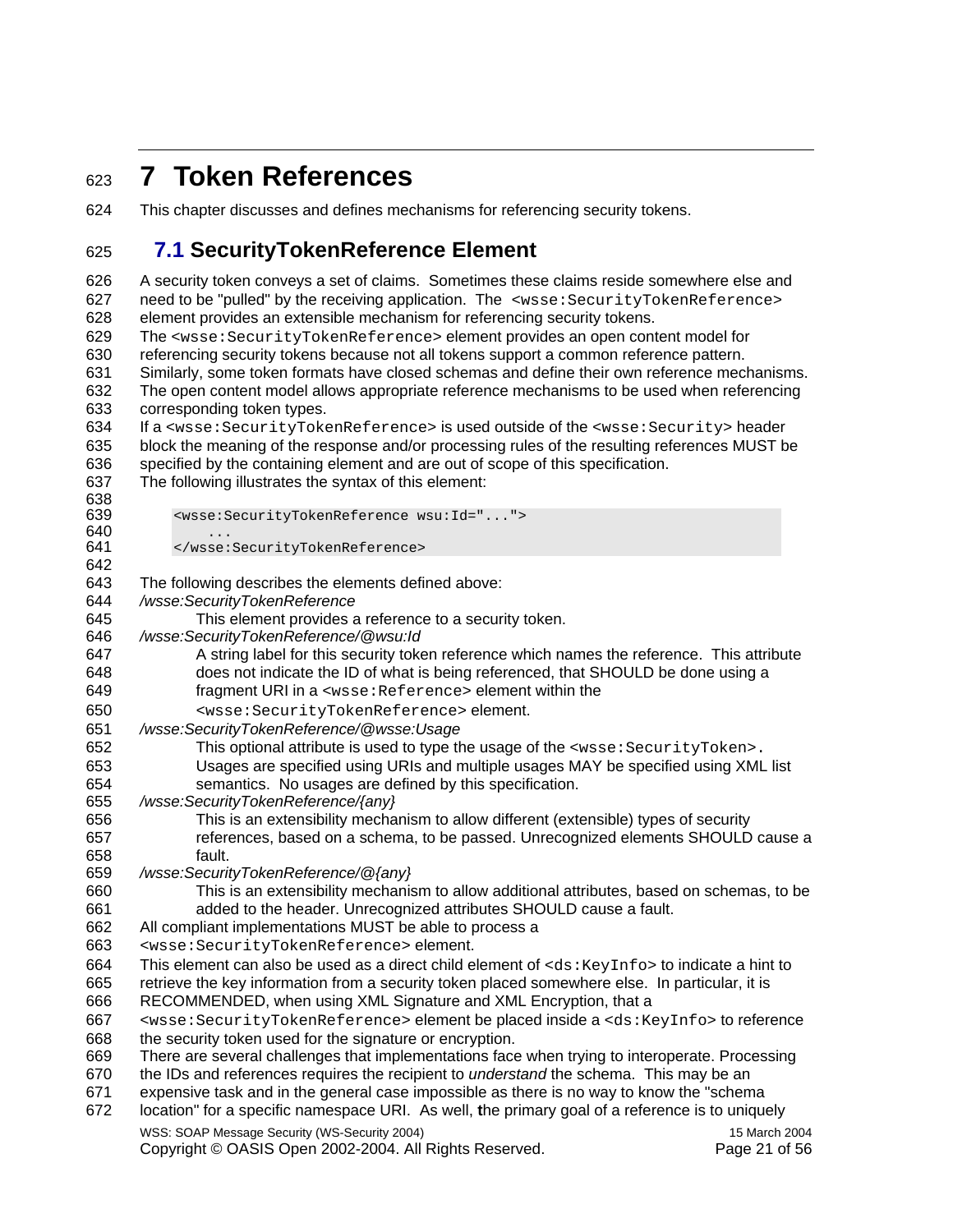673 identify the desired token. ID references are, by definition, unique by XML. However, other 674 mechanisms such as "principal name" are not required to be unique and therefore such 675 references may be not unique. 676 The following list provides a list of the specific reference mechanisms defined in WSS: SOAP 677 Message Security in preferred order (i.e., most specific to least specific): 678 • **Direct References** – This allows references to included tokens using URI fragments and 679 external tokens using full URIs. 680 • **Key Identifiers** – This allows tokens to be referenced using an opaque value that 681 represents the token (defined by token type/profile). 682 • **Key Names** – This allows tokens to be referenced using a string that matches an identity 683 assertion within the security token. This is a subset match and may result in multiple 684 security tokens that match the specified name. 685 • **Embedded References -** This allows tokens to be embedded (as opposed to a pointer 686 to a token that resides elsewhere). 687 **7.2 Direct References**  688 The <wsse:Reference> element provides an extensible mechanism for directly referencing 689 security tokens using URIs. 690 The following illustrates the syntax of this element: 691<br>692 692 <wsse:SecurityTokenReference wsu:Id="..."> 693 <wsse:Reference URI="..." ValueType="..."/><br>694 </wsse:SecurityTokenReference> 694 </wsse:SecurityTokenReference> 695 696 The following describes the elements defined above: 697 */wsse:SecurityTokenReference/wsse:Reference*  698 This element is used to identify an abstract URI location for locating a security token. 699 */wsse:SecurityTokenReference/wsse:Reference/@URI*  700 This optional attribute specifies an abstract URI for where to find a security token. If a 701 fragment is specified, then it indicates the local ID of the token being referenced. 702 */wsse:SecurityTokenReference/wsse:Reference/@ValueType*  This optional attribute specifies a URI that is used to identify the *type* of token being 704 referenced. This specification does not define any processing rules around the usage of 705 this attribute, however, specifications for individual token types MAY define specific 706 processing rules and semantics around the value of the URI and how it SHALL be 707 interpreted. If this attribute is not present, the URI MUST be processed as a normal URI. 708 The usage of ValueType is RECOMMENDED for references with local URIs. 709 */wsse:SecurityTokenReference/wsse:Reference/{any}*  710 This is an extensibility mechanism to allow different (extensible) types of security 711 references, based on a schema, to be passed. Unrecognized elements SHOULD cause a 712 fault. 713 */wsse:SecurityTokenReference/wsse:Reference/@{any}*  714 This is an extensibility mechanism to allow additional attributes, based on schemas, to be 715 added to the header. Unrecognized attributes SHOULD cause a fault. 716 The following illustrates the use of this element: 717 718 <wsse:SecurityTokenReference<br>719 mmlns:wsse="..."> 719 xmlns:wsse="..."> 720 <wsse:Reference 721 URI="http://www.fabrikam123.com/tokens/Zoe"/> 722 </wsse:SecurityTokenReference>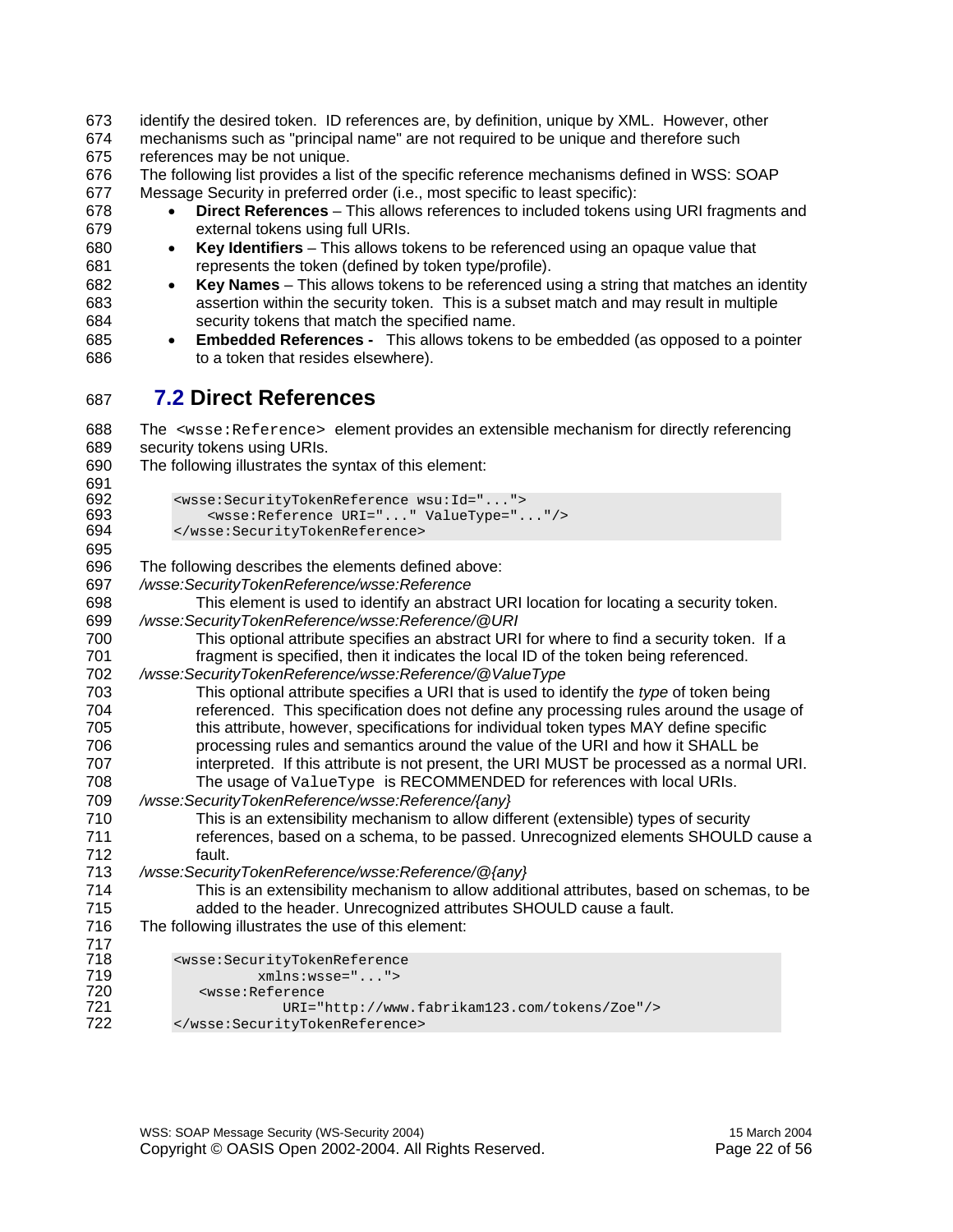#### 723 **7.3 Key Identifiers**

724 Alternatively, if a direct reference is not used, then it is RECOMMENDED to use a key identifier to 725 specify/reference a security token instead of a <ds: KeyName>. A KeyIdentifier is a value 726 that can be used to uniquely identify a security token (e.g. a hash of the important elements of the 727 security token). The exact value type and generation algorithm varies by security token type (and 728 sometimes by the data within the token), Consequently, the values and algorithms are described 729 in the token-specific profiles rather than this specification.

730 The <wsse: KeyIdentifier> element SHALL be placed in the

731 <wsse:SecurityTokenReference> element to reference a token using an identifier. This 732 element SHOULD be used for all key identifiers. element SHOULD be used for all key identifiers.

- 733 The processing model assumes that the key identifier for a security token is constant.
- 734 Consequently, processing a key identifier is simply looking for a security token whose key
- 735 identifier matches a given specified constant.
- 736 The following is an overview of the syntax:

| 737                                                  |                                                                                                                                                                                                                                                                                                                                                                                                                                                                                                                                                                                                                   |
|------------------------------------------------------|-------------------------------------------------------------------------------------------------------------------------------------------------------------------------------------------------------------------------------------------------------------------------------------------------------------------------------------------------------------------------------------------------------------------------------------------------------------------------------------------------------------------------------------------------------------------------------------------------------------------|
| 738                                                  | <wsse:securitytokenreference></wsse:securitytokenreference>                                                                                                                                                                                                                                                                                                                                                                                                                                                                                                                                                       |
| 739                                                  | <wsse:keyidentifier <="" th="" wsu:id=""></wsse:keyidentifier>                                                                                                                                                                                                                                                                                                                                                                                                                                                                                                                                                    |
| 740                                                  | ValueType=""                                                                                                                                                                                                                                                                                                                                                                                                                                                                                                                                                                                                      |
| 741                                                  | $Encoderype='$ ">                                                                                                                                                                                                                                                                                                                                                                                                                                                                                                                                                                                                 |
| 742                                                  | .                                                                                                                                                                                                                                                                                                                                                                                                                                                                                                                                                                                                                 |
| 743                                                  |                                                                                                                                                                                                                                                                                                                                                                                                                                                                                                                                                                                                                   |
| 744                                                  |                                                                                                                                                                                                                                                                                                                                                                                                                                                                                                                                                                                                                   |
| 745                                                  |                                                                                                                                                                                                                                                                                                                                                                                                                                                                                                                                                                                                                   |
| 746                                                  | The following describes the attributes and elements listed in the example above:                                                                                                                                                                                                                                                                                                                                                                                                                                                                                                                                  |
| 747                                                  | /wsse:SecurityTokenReference/wsse:KeyIdentifier                                                                                                                                                                                                                                                                                                                                                                                                                                                                                                                                                                   |
| 748                                                  | This element is used to include a binary-encoded key identifier.                                                                                                                                                                                                                                                                                                                                                                                                                                                                                                                                                  |
| 749                                                  | /wsse:SecurityTokenReference/wsse:KeyIdentifier/@wsu:Id                                                                                                                                                                                                                                                                                                                                                                                                                                                                                                                                                           |
| 750                                                  | An optional string label for this identifier.                                                                                                                                                                                                                                                                                                                                                                                                                                                                                                                                                                     |
| 751                                                  | /wsse:SecurityTokenReference/wsse:KeyIdentifier/@ValueType                                                                                                                                                                                                                                                                                                                                                                                                                                                                                                                                                        |
| 752                                                  | The optional ValueType attribute is used to indicate the type of KeyIdentifier being                                                                                                                                                                                                                                                                                                                                                                                                                                                                                                                              |
|                                                      |                                                                                                                                                                                                                                                                                                                                                                                                                                                                                                                                                                                                                   |
|                                                      |                                                                                                                                                                                                                                                                                                                                                                                                                                                                                                                                                                                                                   |
|                                                      |                                                                                                                                                                                                                                                                                                                                                                                                                                                                                                                                                                                                                   |
|                                                      |                                                                                                                                                                                                                                                                                                                                                                                                                                                                                                                                                                                                                   |
|                                                      |                                                                                                                                                                                                                                                                                                                                                                                                                                                                                                                                                                                                                   |
|                                                      |                                                                                                                                                                                                                                                                                                                                                                                                                                                                                                                                                                                                                   |
| 758                                                  | The optional $\text{Encoder}_{\text{ST}}$ attribute is used to indicate, using a URI, the encoding                                                                                                                                                                                                                                                                                                                                                                                                                                                                                                                |
|                                                      |                                                                                                                                                                                                                                                                                                                                                                                                                                                                                                                                                                                                                   |
|                                                      |                                                                                                                                                                                                                                                                                                                                                                                                                                                                                                                                                                                                                   |
|                                                      |                                                                                                                                                                                                                                                                                                                                                                                                                                                                                                                                                                                                                   |
| 753<br>754<br>755<br>756<br>757<br>759<br>760<br>761 | used. Each specific token profile specifies the KeyIdentifier types that may be used<br>to refer to tokens of that type. It also specifies the critical semantics of the identifier, such<br>as whether the KeyIdentifier is unique to the key or the token. If no value is specified<br>then the key identifier will be interpreted in an application-specific manner.<br>/wsse:SecurityTokenReference/wsse:KeyIdentifier/@EncodingType<br>format of the KeyIdentifier (#Base64Binary). The base values defined in this<br>specification are used (Note that URI fragments are relative to this document's URI): |

| JRI           | Description                           |
|---------------|---------------------------------------|
| #Base64Binary | XML Schema base 64 encoding (default) |

- 762
- 763 */wsse:SecurityTokenReference/wsse:KeyIdentifier/@{any}*
- 764 This is an extensibility mechanism to allow additional attributes, based on schemas, to be 765 added.

#### 766 **7.4 Embedded References**

767 In some cases a reference may be to an embedded token (as opposed to a pointer to a token

768 that resides elsewhere). To do this, the <wsse:Embedded> element is specified within a

- 769 <wsse:SecurityTokenReference> element.
- 770 The following is an overview of the syntax:
- 771

WSS: SOAP Message Security (WS-Security 2004) 15 March 2004 Copyright © OASIS Open 2002-2004. All Rights Reserved. Page 23 of 56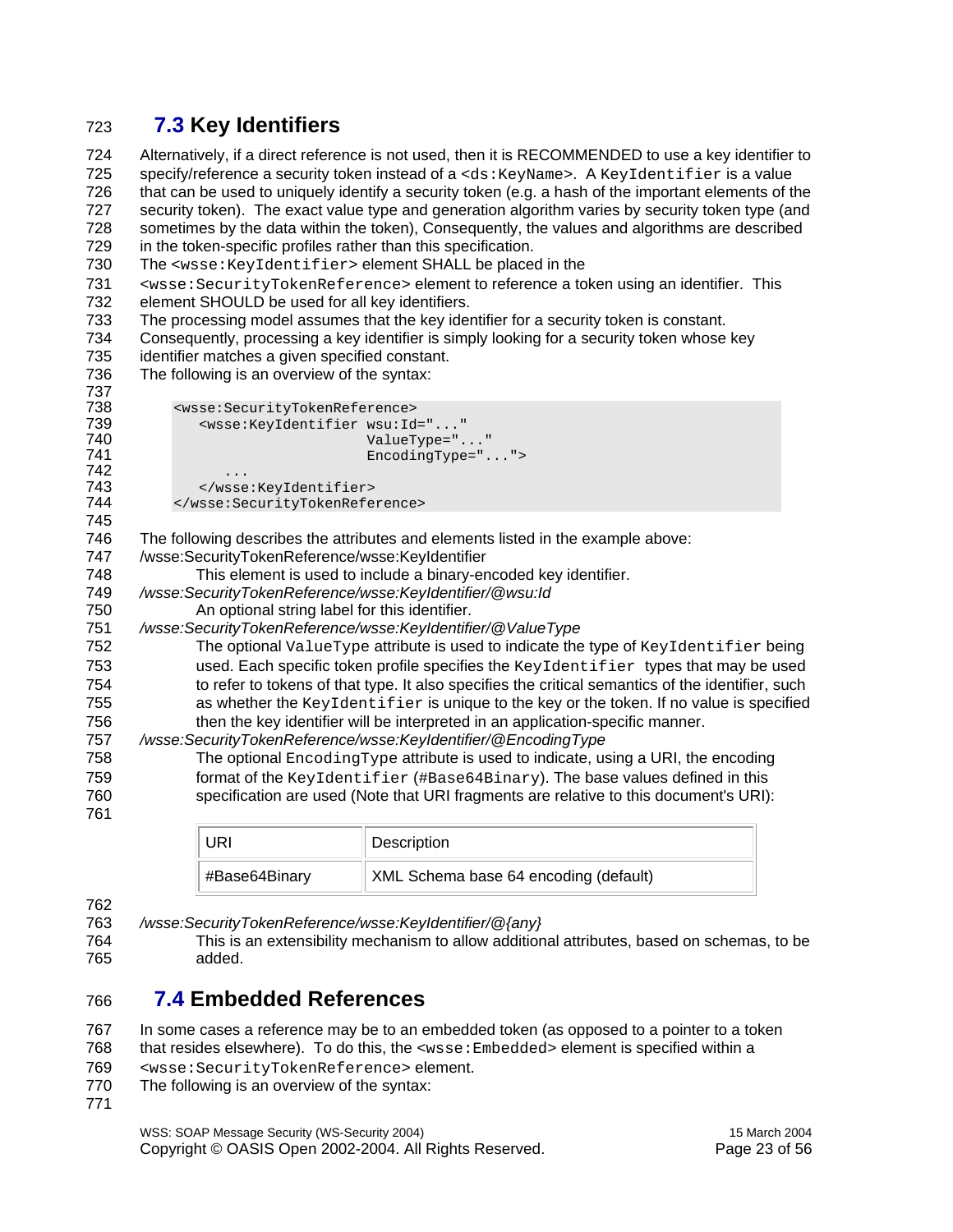```
772 <wsse:SecurityTokenReference><br>773 <wsse:Embedded wsu:Id="...
            773 <wsse:Embedded wsu:Id="..."> 
774 ...<br>775 </wsse
775 </wsse:Embedded> 
          776 </wsse:SecurityTokenReference> 
777 
778 The following describes the attributes and elements listed in the example above: 
779 /wsse:SecurityTokenReference/wsse:Embedded
780 This element is used to embed a token directly within a reference (that is, to create a 
781 local or literal reference). 
782 /wsse:SecurityTokenReference/wsse:Embedded/@wsu:Id 
783 An optional string label for this element. This allows this embedded token to be 
784 referenced by a signature or encryption. 
785 /wsse:SecurityTokenReference/wsse:Embedded/{any} 
786 This is an extensibility mechanism to allow any security token, based on schemas, to be 
787 embedded. Unrecognized elements SHOULD cause a fault. 
788 /wsse:SecurityTokenReference/wsse:Embedded/@{any} 
789 This is an extensibility mechanism to allow additional attributes, based on schemas, to be 
790 added. Unrecognized attributes SHOULD cause a fault. 
791 The following example illustrates embedding a SAML assertion: 
792 
793 <S11:Envelope xmlns:S11="..." xmlns:wsse="..." xmlns:wsu="..."> 
794 <S11:Header> 
                  795 <wsse:Security> 
796 ... 
797 <wsse:SecurityTokenReference> 
798 <wsse:Embedded wsu:Id="tok1"> 
799 <saml:Assertion xmlns:saml="..."> 
800 ... 
801 </saml:Assertion><br>802 </saml:Assertion>
802 </wsse:Embedded> 
                     803 </wsse:SecurityTokenReference> 
804 ... 
805 <wsse:Security><br>806 </s11:Header>
              806 </S11:Header> 
807<br>808
          808 </S11:Envelope>
```
#### 809 **7.5 ds:KeyInfo**

810 The <ds: KeyInfo> element (from XML Signature) can be used for carrying the key information 811 and is allowed for different key types and for future extensibility. However, in this specification, 812 the use of <wsse:BinarySecurityToken> is the RECOMMENDED mechanism to carry key 813 material if the key type contains binary data. Please refer to the specific profile documents for the 814 appropriate way to carry key material.

815 The following example illustrates use of this element to fetch a named key:

```
816 
817 <ds:KeyInfo Id="..." xmlns:ds="http://www.w3.org/2000/09/xmldsig#"> 
818 <ds:KeyName>CN=Hiroshi Maruyama, C=JP</ds:KeyName> 
         819 </ds:KeyInfo>
```
#### 820 **7.6 Key Names**

821 It is strongly RECOMMENDED to use <wsse:KeyIdentifier> elements. However, if key 822 names are used, then it is strongly RECOMMENDED that <ds: KeyName> elements conform to 823 the attribute names in section 2.3 of RFC 2253 (this is recommended by XML Signature for 824 <ds:X509SubjectName>) for interoperability.

825 Additionally, e-mail addresses, SHOULD conform to RFC 822:

WSS: SOAP Message Security (WS-Security 2004) 15 March 2004 Copyright © OASIS Open 2002-2004. All Rights Reserved. Page 24 of 56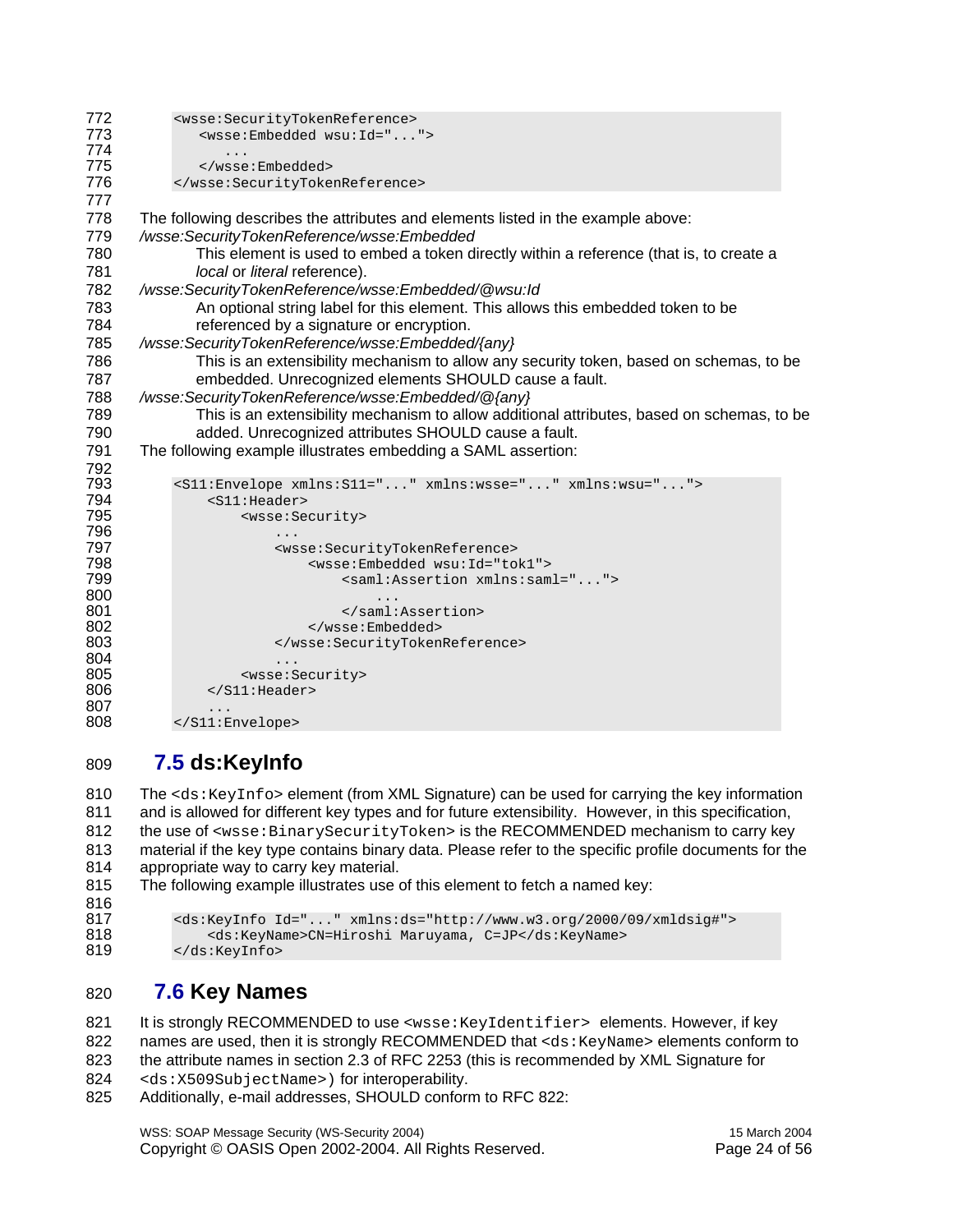826 EmailAddress=ckaler@microsoft.com

827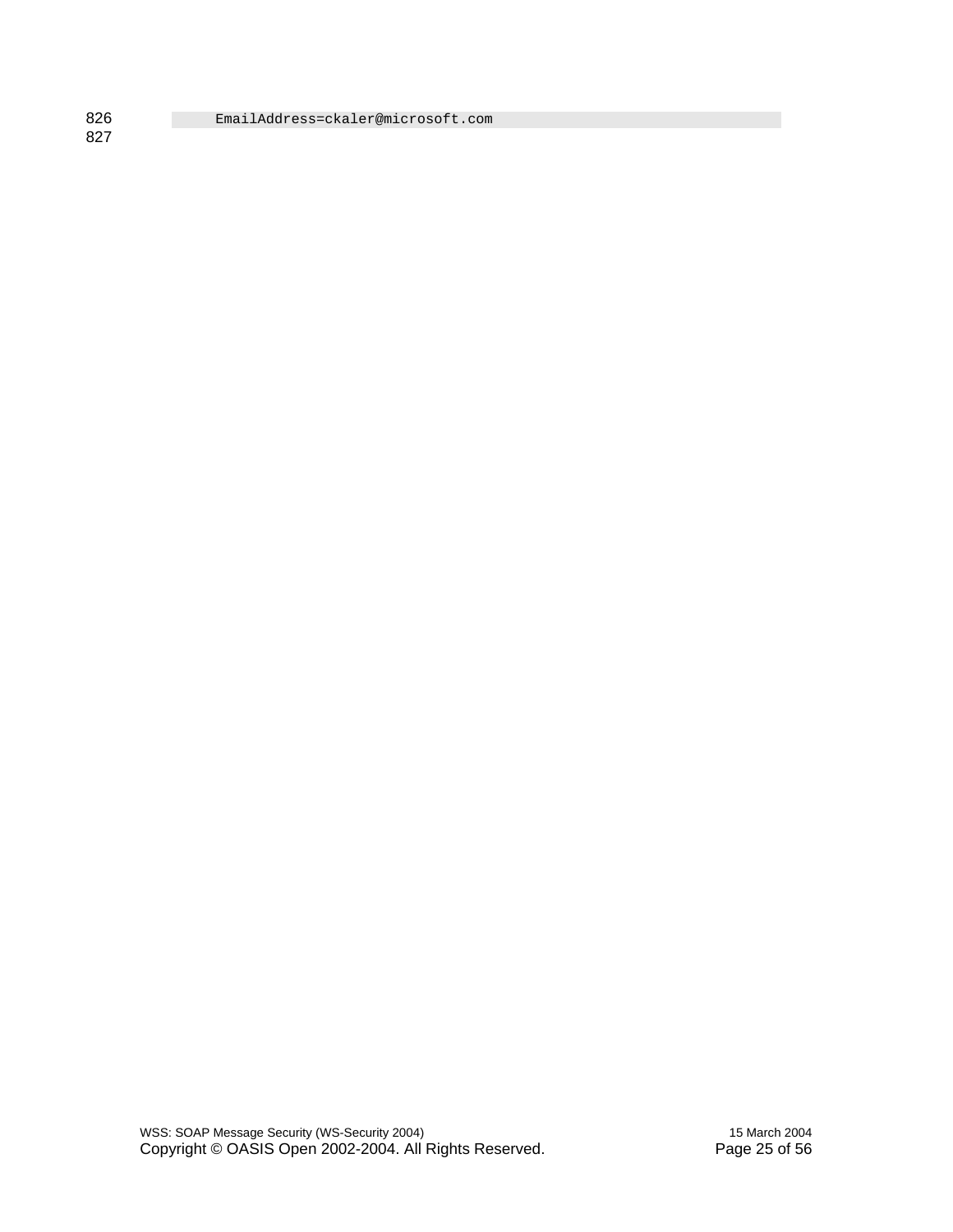### <sup>828</sup>**8 Signatures**

829 Message producers may want to enable message recipients to determine whether a message 830 was altered in transit and to verify that the claims in a particular security token apply to the

831 producer of the message.

832 Demonstrating knowledge of a confirmation key associated with a token key-claim confirms the 833 accompanying token claims. Knowledge of a confirmation key may be demonstrated using that

- 834 key to create an XML Signature, for example. The relying party acceptance of the claims may
- 835 depend on its confidence in the token. Multiple tokens may contain a key-claim for a signature 836 and may be referenced from the signature using a <wsse: SecurityTokenReference>. A
- 837 key-claim may be an X.509 Certificate token, or a Kerberos service ticket token to give two 838 examples.
- 839 Because of the mutability of some SOAP headers, producers SHOULD NOT use the *Enveloped*  840 *Signature Transform* defined in XML Signature. Instead, messages SHOULD explicitly include
- 841 the elements to be signed. Similarly, producers SHOULD NOT use the *Enveloping Signature*
- 842 defined in XML Signature [XMLSIG].
- 843 This specification allows for multiple signatures and signature formats to be attached to a
- 844 message, each referencing different, even overlapping, parts of the message. This is important

845 for many distributed applications where messages flow through multiple processing stages. For

- 846 example, a producer may submit an order that contains an orderID header. The producer signs 847 the orderID header and the body of the request (the contents of the order). When this is received
- 848 by the order processing sub-system, it may insert a shippingID into the header. The order sub-
- 849 system would then sign, at a minimum, the orderID and the shippingID, and possibly the body as
- 850 well. Then when this order is processed and shipped by the shipping department, a shippedInfo
- 851 header might be appended. The shipping department would sign, at a minimum, the shippedInfo
- 852 and the shippingID and possibly the body and forward the message to the billing department for
- 853 processing. The billing department can verify the signatures and determine a valid chain of trust 854 for the order, as well as who authorized each step in the process.
- 855 All compliant implementations MUST be able to support the XML Signature standard.

#### 856 **8.1 Algorithms**

857 This specification builds on XML Signature and therefore has the same algorithm requirements as 858 those specified in the XML Signature specification.

- 859 The following table outlines additional algorithms that are strongly RECOMMENDED by this 860 specification:
- 861

| Algorithm Type   | Algorithm                                | Algorithm URI                           |
|------------------|------------------------------------------|-----------------------------------------|
| Canonicalization | <b>Exclusive XML</b><br>Canonicalization | http://www.w3.org/2001/10/xml-exc-c14n# |

862

#### 863 As well, the following table outlines additional algorithms that MAY be used:

| Algorithm Type | Algorithm                     | Algorithm URI                                             |
|----------------|-------------------------------|-----------------------------------------------------------|
| Transform      | SOAP Message<br>Normalization | http://www.w3.org/TR/2003/NOTE-soap12-<br>∣n11n-20030328/ |

<sup>864</sup> 

865 The Exclusive XML Canonicalization algorithm addresses the pitfalls of general canonicalization 866 that can occur from *leaky* namespaces with pre-existing signatures.

WSS: SOAP Message Security (WS-Security 2004) 15 March 2004 Copyright © OASIS Open 2002-2004. All Rights Reserved. Page 26 of 56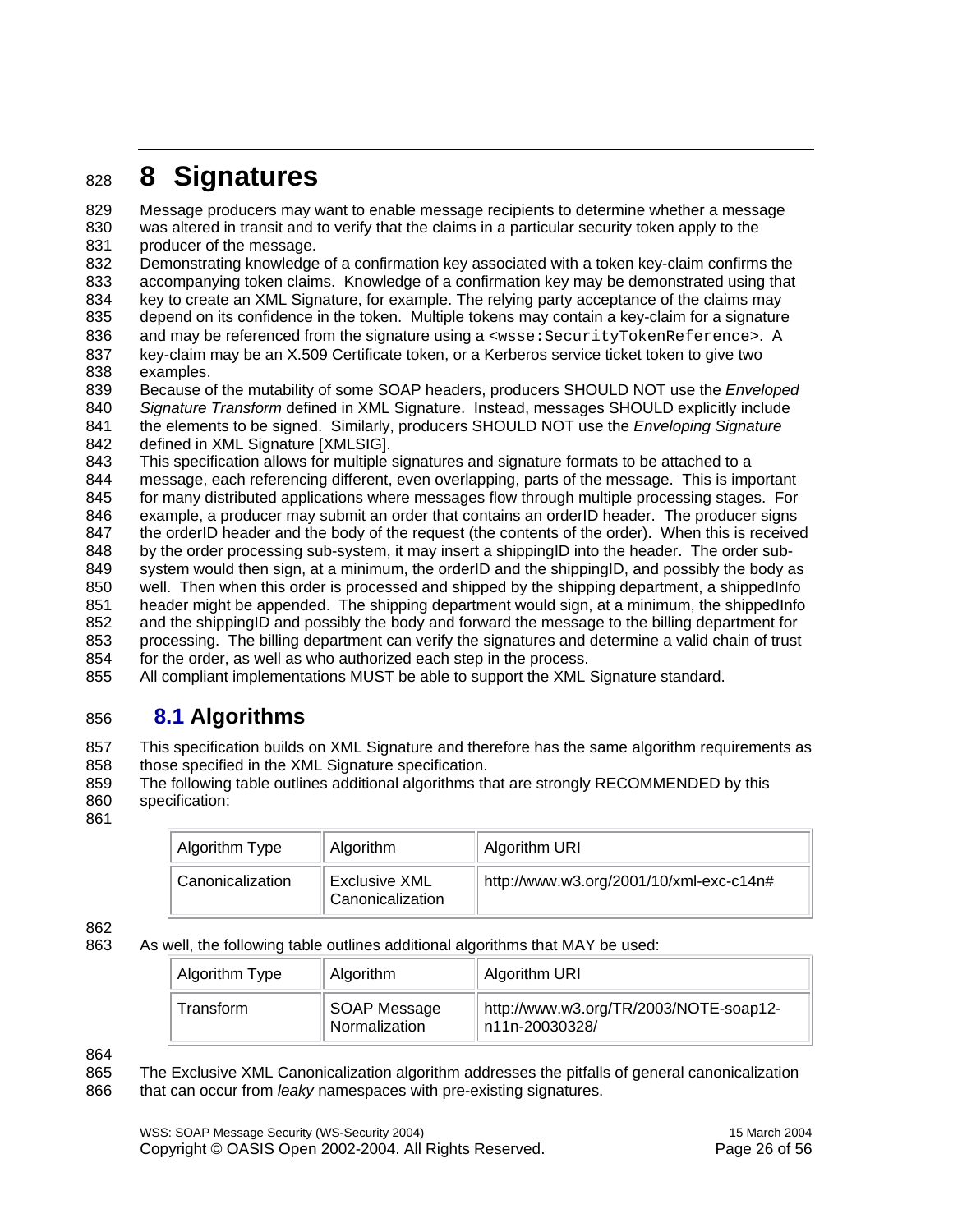867 Finally, if a producer wishes to sign a message before encryption, then following the ordering 868 rules laid out in section 5, "Security Header", they SHOULD first prepend the signature element to 869 the <wsse: Security> header, and then prepend the encryption element, resulting in a 870 <br>system that the signature of the encryption element first, followed by the signature 871 element:

872



873

874 Likewise, if a producer wishes to sign a message after encryption, they SHOULD first prepend

- 875 the encryption element to the <wsse: Security> header, and then prepend the signature
- 876 element. This will result in a <wsse: Security> header that has the signature element first,
- 877 followed by the encryption element: 878
	- <wsse:Security> header [signature element] [encryption element] . .

879

880 The XML Digital Signature WG has defined two canonicalization algorithms: XML

881 Canonicalization and Exclusive XML Canonicalization. To prevent confusion, the first is also 882 called Inclusive Canonicalization. Neither one solves all possible problems that can arise. The 883 following informal discussion is intended to provide guidance on the choice of which one to use 884 in particular circumstances. For a more detailed and technically precise discussion of these

885 issues see: [XML-C14N] and [EXC-C14N].

886 There are two problems to be avoided. On the one hand, XML allows documents to be changed 887 in various ways and still be considered equivalent. For example, duplicate namespace 888 declarations can be removed or created. As a result, XML tools make these kinds of changes

- 889 freely when processing XML. Therefore, it is vital that these equivalent forms match the same 890 signature.
- 891 On the other hand, if the signature simply covers something like xx:foo, its meaning may change

892 if xx is redefined. In this case the signature does not prevent tampering. It might be thought that 893 the problem could be solved by expanding all the values in line. Unfortunately, there are

- 894 mechanisms like XPATH which consider xx="http://example.com/"; to be different from
- 895 yy="http://example.com/"; even though both xx and yy are bound to the same namespace.
- 896 The fundamental difference between the Inclusive and Exclusive Canonicalization is the
- 897 namespace declarations which are placed in the output. Inclusive Canonicalization copies all the
- 898 declarations that are currently in force, even if they are defined outside of the scope of the
- 899 signature. It also copies any xml: attributes that are in force, such as  $xml:$  lang or  $xml:$  base.
- 900 This guarantees that all the declarations you might make use of will be unambiguously specified.
- 901 The problem with this is that if the signed XML is moved into another XML document which has
- 902 other declarations, the Inclusive Canonicalization will copy then and the signature will be invalid. 903 This can even happen if you simply add an attribute in a different namespace to the surrounding 904 context.
- 905 Exclusive Canonicalization tries to figure out what namespaces you are actually using and just 906 copies those. Specifically, it copies the ones that are "visibly used", which means the ones that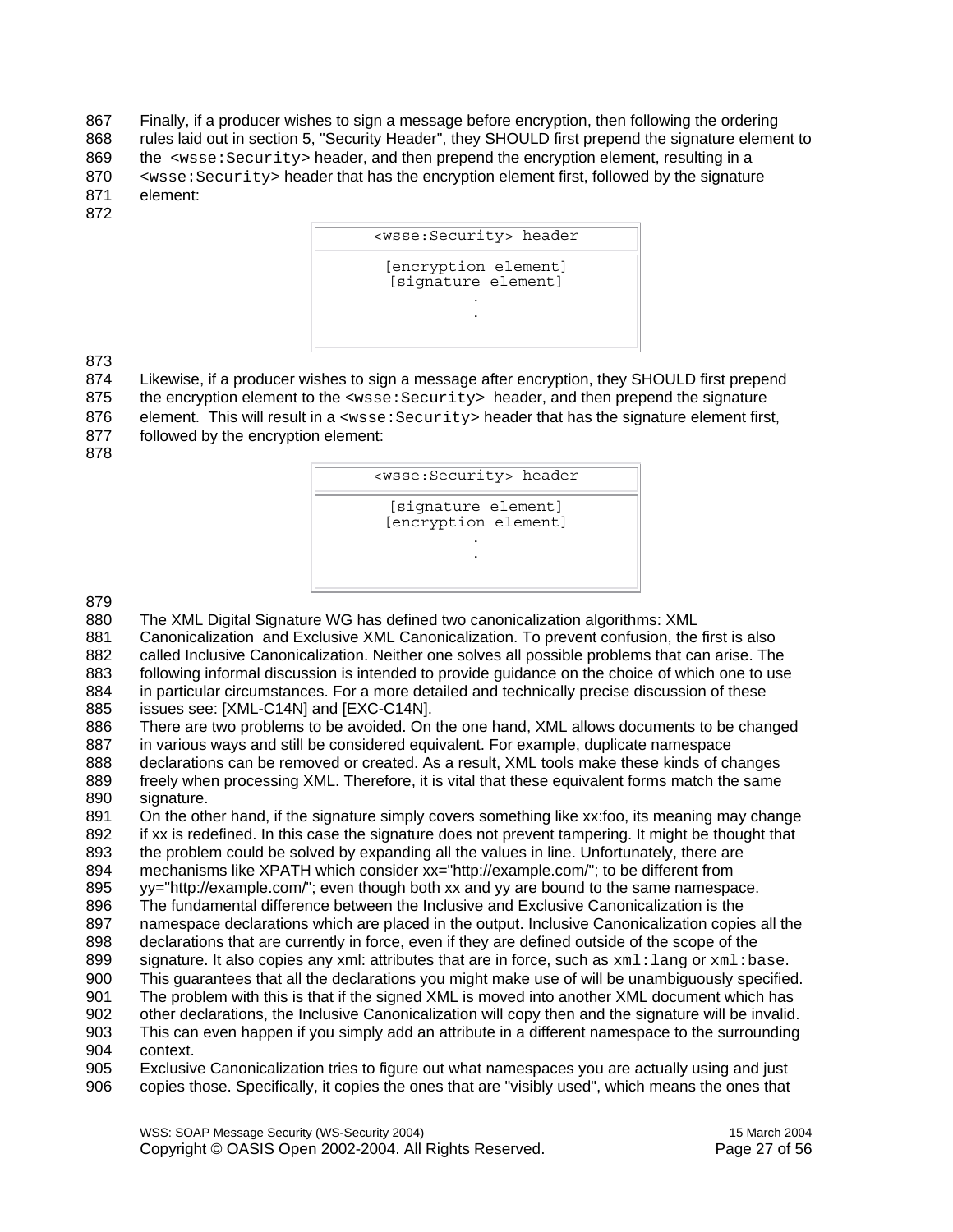907 are a part of the XML syntax. However, it does not look into attribute values or element content, 908 so the namespace declarations required to process these are not copied. For example 909 if you had an attribute like xx:foo="yy:bar" it would copy the declaration for xx, but not yy. (This 910 can even happen without your knowledge because XML processing tools will add  $xsi:type$  if 911 you use a schema subtype.) It also does not copy the xml: attributes that are declared outside the 912 scope of the signature. 913 Exclusive Canonicalization allows you to create a list of the namespaces that must be declared, 914 so that it will pick up the declarations for the ones that are not visibly used. The only problem is 915 that the software doing the signing must know what they are. In a typical SOAP software 916 environment, the security code will typically be unaware of all the namespaces being used by 917 the application in the message body that it is signing. 918 Exclusive Canonicalization is useful when you have a signed XML document that you wish to 919 insert into other XML documents. A good example is a signed SAML assertion which might be 920 inserted as a XML Token in the security header of various SOAP messages. The Issuer who 921 signs the assertion will be aware of the namespaces being used and able to construct the list. 922 The use of Exclusive Canonicalization will insure the signature verifies correctly every time. 923 Inclusive Canonicalization is useful in the typical case of signing part or all of the SOAP body in

924 accordance with this specification. This will insure all the declarations fall under the signature, 925 even though the code is unaware of what namespaces are being used. At the same time, it is 926 less likely that the signed data (and signature element) will be inserted in some other XML

927 document. Even if this is desired, it still may not be feasible for other reasons, for example there 928 may be Id's with the same value defined in both XML documents.<br>929 In other situations it will be necessary to study the requirements of

In other situations it will be necessary to study the requirements of the application and the

930 detailed operation of the canonicalization methods to determine which is appropriate. 931 This section is non-normative.

932

### 933 **8.2 Signing Messages**

934 The <wsse: Security> header block MAY be used to carry a signature compliant with the XML 935 Signature specification within a SOAP Envelope for the purpose of signing one or more elements 936 in the SOAP Envelope. Multiple signature entries MAY be added into a single SOAP Envelope 937 within one <wsse: Security> header block. Producers SHOULD sign all important elements of 938 the message, and careful thought must be given to creating a signing policy that requires signing

939 of parts of the message that might legitimately be altered in transit.

940 SOAP applications MUST satisfy the following conditions:

941 A compliant implementation MUST be capable of processing the required elements defined in the 942 XML Signature specification.

943 To add a signature to a <wsse: Security> header block, a <ds: Signature> element<br>944 Conforming to the XML Signature specification MUST be prepended to the existing conter

conforming to the XML Signature specification MUST be prepended to the existing content of the 945 <wsse:Security> header block, in order to indicate to the receiver the correct order of

946 operations. All the <ds: Reference> elements contained in the signature SHOULD refer to a

947 resource within the enclosing SOAP envelope as described in the XML Signature specification.<br>948 However, since the SOAP message exchange model allows intermediate applications to modify

However, since the SOAP message exchange model allows intermediate applications to modify 949 the Envelope (add or delete a header block; for example), XPath filtering does not always result

950 in the same objects after message delivery. Care should be taken in using XPath filtering so that 951 there is no subsequent validation failure due to such modifications.

952 The problem of modification by intermediaries (especially active ones) is applicable to more than

- 953 just XPath processing. Digital signatures, because of canonicalization and digests, present 954 particularly fragile examples of such relationships. If overall message processing is to remain
- 955 robust, intermediaries must exercise care that the transformation algorithms used do not affect 956 the validity of a digitally signed component.
- 957 Due to security concerns with namespaces, this specification strongly RECOMMENDS the use of

958 the "Exclusive XML Canonicalization" algorithm or another canonicalization algorithm that

959 provides equivalent or greater protection.

WSS: SOAP Message Security (WS-Security 2004) 15 March 2004 Copyright © OASIS Open 2002-2004. All Rights Reserved. Page 28 of 56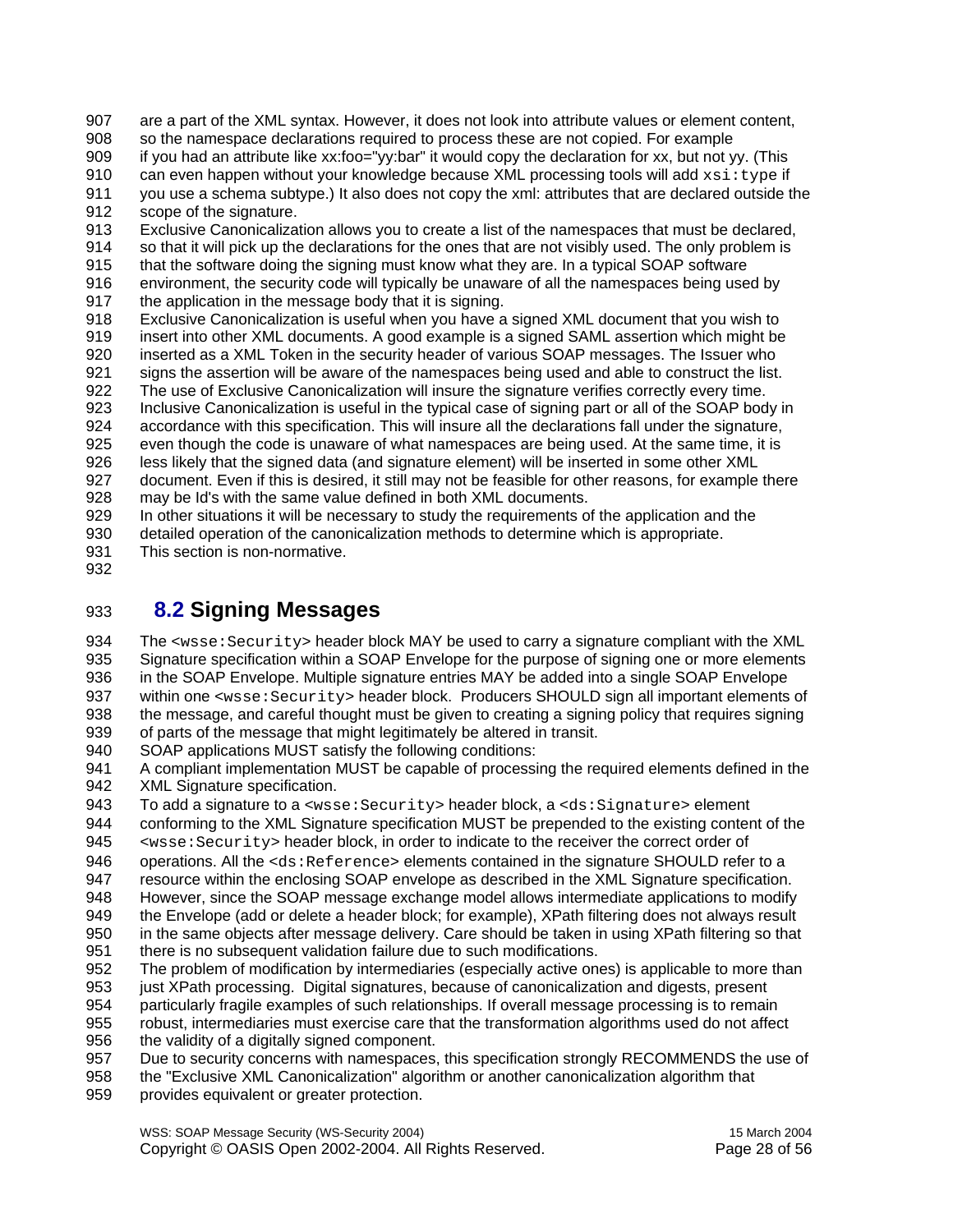960 For processing efficiency it is RECOMMENDED to have the signature added and then the 961 security token pre-pended so that a processor can read and cache the token before it is used.

#### 962 **8.3 Signing Tokens**

963 It is often desirable to sign security tokens that are included in a message or even external to the 964 message. The XML Signature specification provides several common ways for referencing 965 information to be signed such as URIs, IDs, and XPath, but some token formats may not allow 966 tokens to be referenced using URIs or IDs and XPaths may be undesirable in some situations. 967 This specification allows different tokens to have their own unique reference mechanisms which 968 are specified in their profile as extensions to the <wsse: SecurityTokenReference> element. 969 This element provides a uniform referencing mechanism that is guaranteed to work with all token 970 formats. Consequently, this specification defines a new reference option for XML Signature: the 971 STR Dereference Transform. 972 This transform is specified by the URI  $\#STR-Transform$  (Note that URI fragments are relative to 973 this document's URI) and when applied to a <wsse: SecurityTokenReference> element it 974 means that the output is the token referenced by the <wsse: SecurityTokenReference>

975 element not the element itself.

985

976 As an overview the processing model is to echo the input to the transform except when a

977 <wsse: SecurityTokenReference> element is encountered. When one is found, the element 978 is not echoed, but instead, it is used to locate the token(s) matching the criteria and rules defined

979 by the <wsse:SecurityTokenReference> element and echo it (them) to the output.

- 980 Consequently, the output of the transformation is the resultant sequence representing the input 981 with any <wsse: SecurityTokenReference> elements replaced by the referenced security 982 token(s) matched.
- 983 The following illustrates an example of this transformation which references a token contained 984 within the message envelope:

| 986  | $\cdot$                                                                     |
|------|-----------------------------------------------------------------------------|
| 987  | <wsse:securitytokenreference wsu:id="Str1"></wsse:securitytokenreference>   |
| 988  | .                                                                           |
| 989  |                                                                             |
| 990  | .                                                                           |
| 991  | <ds:signature xmlns:ds="http://www.w3.org/2000/09/xmldsig#"></ds:signature> |
| 992  | <ds:signedinfo></ds:signedinfo>                                             |
| 993  |                                                                             |
| 994  | <ds:reference uri="#Str1"></ds:reference>                                   |
| 995  | <ds:transforms></ds:transforms>                                             |
| 996  | $<$ ds:Transform                                                            |
| 997  | Algorithm="#STR-Transform">                                                 |
| 998  | <wsse:transformationparameters></wsse:transformationparameters>             |
| 999  | <ds:canonicalizationmethod< th=""></ds:canonicalizationmethod<>             |
| 1000 | Algorithm="http://www.w3.org/TR/2001/REC-xml-                               |
| 1001 | $c14n-20010315"$ />                                                         |
| 1002 |                                                                             |
| 1003 |                                                                             |
| 1004 | <ds:digestmethod algorithm="&lt;/th"></ds:digestmethod>                     |
| 1005 | "http://www.w3.org/2000/09/xmldsig#shal"/>                                  |
| 1006 | <ds:digestvalue></ds:digestvalue>                                           |
| 1007 |                                                                             |
| 1008 |                                                                             |
| 1009 | <ds:signaturevalue></ds:signaturevalue>                                     |
| 1010 |                                                                             |
| 1011 | .                                                                           |
| 1012 |                                                                             |
|      |                                                                             |

- 1013 The following describes the attributes and elements listed in the example above:
- 1014 */wsse:TransformationParameters*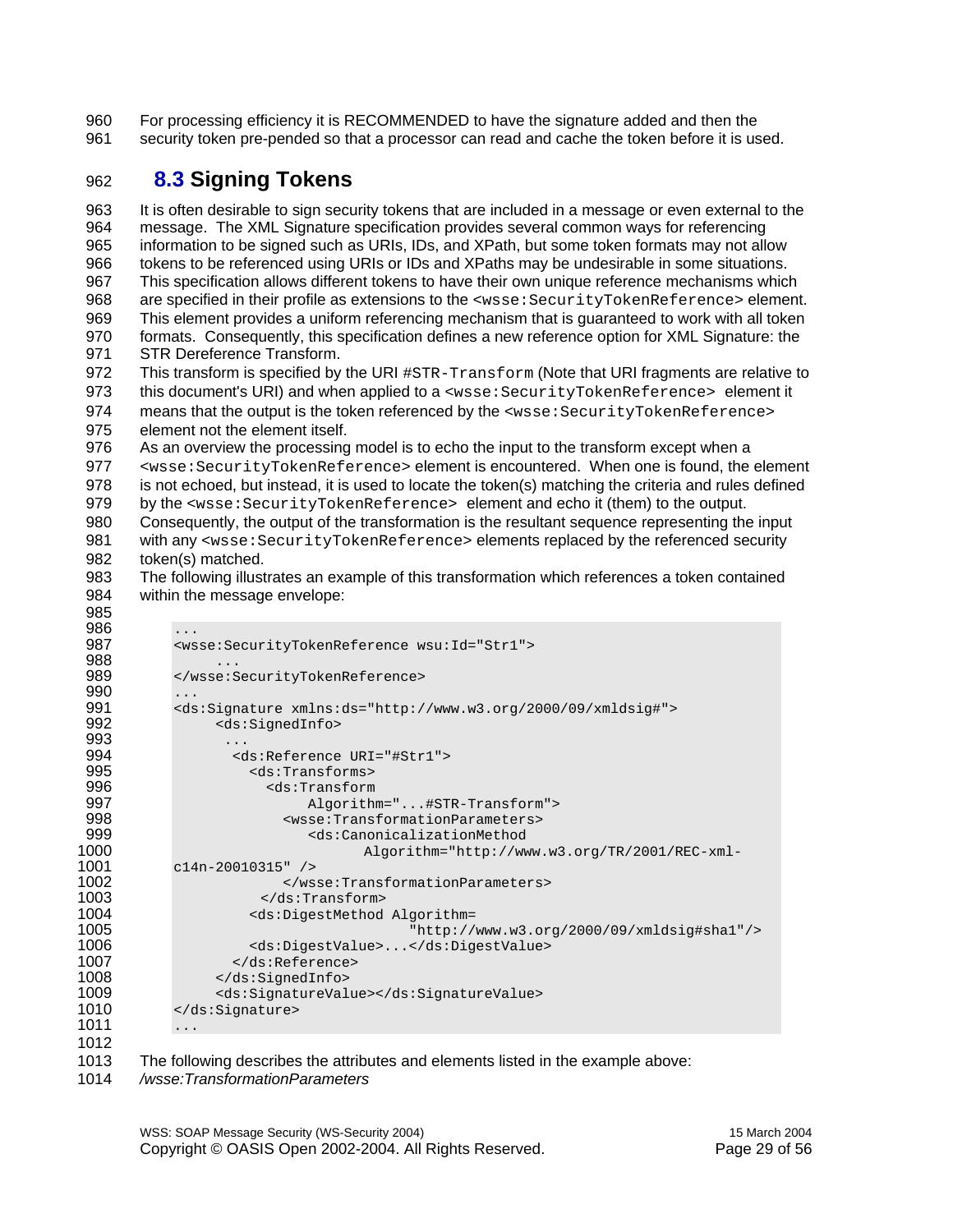| 1015 | This element is used to wrap parameters for a transformation allows elements even from                                     |
|------|----------------------------------------------------------------------------------------------------------------------------|
| 1016 | the XML Signature namespace.                                                                                               |
| 1017 | /wsse:TransformationParameters/ds:Canonicalization                                                                         |
| 1018 | This specifies the canolicalization algorithm to apply to the selected data.                                               |
| 1019 | /wsse:TransformationParameters/{any}                                                                                       |
| 1020 | This is an extensibility mechanism to allow different (extensible) parameters to be                                        |
| 1021 | specified in the future. Unrecognized parameters SHOULD cause a fault.                                                     |
| 1022 | /wsse:TransformationParameters/@{any}                                                                                      |
| 1023 | This is an extensibility mechanism to allow additional attributes, based on schemas, to be                                 |
| 1024 | added to the element in the future. Unrecognized attributes SHOULD cause a fault.                                          |
| 1025 |                                                                                                                            |
| 1026 | The following is a detailed specification of the transformation.                                                           |
| 1027 | The algorithm is identified by the URI: #STR-Transform                                                                     |
| 1028 | Transform Input:                                                                                                           |
| 1029 | The input is a node set. If the input is an octet stream, then it is automatically parsed; cf.<br>$\bullet$                |
| 1030 | XML Digital Signature [XMLSIG].                                                                                            |
| 1031 | Transform Output:                                                                                                          |
| 1032 | The output is an octet steam.<br>$\bullet$                                                                                 |
| 1033 | Syntax:                                                                                                                    |
| 1034 | The transform takes a single mandatory parameter, a<br>$\bullet$                                                           |
| 1035 | <ds:canonicalizationmethod> element, which is used to serialize the input node</ds:canonicalizationmethod>                 |
| 1036 | set. Note, however, that the output may not be strictly in canonical form, per the                                         |
| 1037 | canonicalization algorithm; however, the output is canonical, in the sense that it is                                      |
| 1038 | unambiguous. However, because of syntax requirements in the XML Signature                                                  |
| 1039 | definition, this parameter MUST be wrapped in a                                                                            |
| 1040 | <wsse: parameters="" transformation=""> element.</wsse:>                                                                   |
| 1041 | Processing Rules:                                                                                                          |
| 1042 | Let N be the input node set.<br>$\bullet$                                                                                  |
| 1043 | Let R be the set of all <wsse: securitytokenreference=""> elements in N.<br/><math display="inline">\bullet</math></wsse:> |
| 1044 | For each Ri in R, let Di be the result of dereferencing Ri.<br>$\bullet$                                                   |
| 1045 | If Di cannot be determined, then the transform MUST signal a failure.<br>$\bullet$                                         |
| 1046 | If Di is an XML security token (e.g., a SAML assertion or a<br>$\bullet$                                                   |
| 1047 | <wsse: binarysecuritytoken=""> element), then let Ri' be Di.Otherwise, Di is a raw</wsse:>                                 |
| 1048 | binary security token; i.e., an octet stream. In this case, let Ri' be a node set consisting of                            |
| 1049 | a <wsse: binarysecuritytoken=""> element, utilizing the same namespace prefix as</wsse:>                                   |
| 1050 | the <wsse:securitytokenreference> element Ri, with no EncodingType attribute,</wsse:securitytokenreference>                |
|      |                                                                                                                            |
| 1051 | a ValueType attribute identifying the content of the security token, and text content                                      |
| 1052 | consisting of the binary-encoded security token, with no white space.                                                      |
| 1053 | Finally, employ the canonicalization method specified as a parameter to the transform to                                   |
| 1054 | serialize N to produce the octet stream output of this transform; but, in place of any                                     |
| 1055 | dereferenced <wsse: securitytokenreference=""> element Ri and its descendants,</wsse:>                                     |
| 1056 | process the dereferenced node set Ri' instead. During this step, canonicalization of the                                   |
| 1057 | replacement node set MUST be augmented as follows:                                                                         |
| 1058 | Note: A namespace declaration xmlns="" MUST be emitted with every apex<br>$\circ$                                          |
| 1059 | element that has no namespace node declaring a value for the default                                                       |
| 1060 | namespace; cf. XML Decryption Transform.                                                                                   |
|      |                                                                                                                            |

#### 1061 **8.4 Signature Validation**

1062 The validation of a <ds:Signature> element inside an <wsse:Security> header block<br>1063 SHALL fail if: SHALL fail if:

- 1064 the syntax of the content of the element does not conform to this specification, or
- 1065 the validation of the signature contained in the element fails according to the core 1066 validation of the XML Signature specification [XMLSIG], or

WSS: SOAP Message Security (WS-Security 2004) 15 March 2004 Copyright © OASIS Open 2002-2004. All Rights Reserved. Page 30 of 56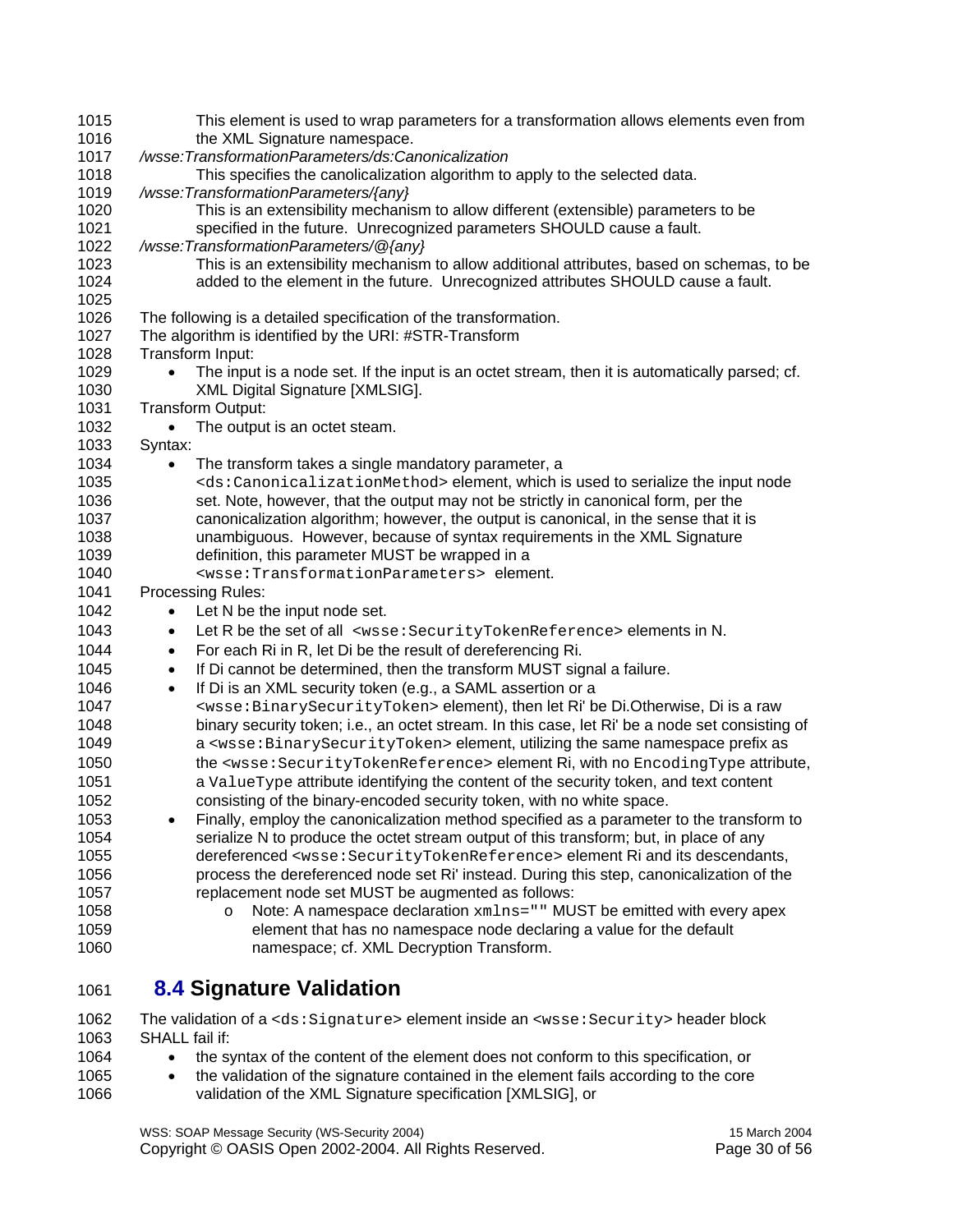1067 • the application applying its own validation policy rejects the message for some reason 1068 (e.g., the signature is created by an untrusted key – verifying the previous two steps only<br>1069 entrorms cryptographic validation of the signature).

1069 performs cryptographic validation of the signature).<br>1070 If the validation of the signature element fails, applications M If the validation of the signature element fails, applications MAY report the failure to the producer 1071 using the fault codes defined in Section 12 Error Handling.

#### **8.5 Example**

1073 The following sample message illustrates the use of integrity and security tokens. For this 1074 example, only the message body is signed.

| 1076 | xml version="1.0" encoding="utf-8"?                                                 |
|------|-------------------------------------------------------------------------------------|
| 1077 | <s11:envelope <="" td="" xmlns:s11="" xmlns:wsse="" xmlns:wsu=""></s11:envelope>    |
| 1078 | $xmlns:ds="$ ">                                                                     |
| 1079 | $<$ S11:Header>                                                                     |
| 1080 | <wsse: security=""></wsse:>                                                         |
| 1081 | <wsse:binarysecuritytoken< td=""></wsse:binarysecuritytoken<>                       |
| 1082 | ValueType="#X509v3"                                                                 |
| 1083 | EncodingType="#Base64Binary"                                                        |
| 1084 | $wsu:Id="X509Token"$                                                                |
| 1085 | MIIEZzCCA9CgAwIBAgIQEmtJZc0rqrKh5i                                                  |
| 1086 |                                                                                     |
| 1087 | <ds:signature></ds:signature>                                                       |
| 1088 | <ds:signedinfo></ds:signedinfo>                                                     |
| 1089 | <ds:canonicalizationmethod algorithm="&lt;/td"></ds:canonicalizationmethod>         |
| 1090 | "http://www.w3.org/2001/10/xml-exc-c14n#"/>                                         |
| 1091 | <ds:signaturemethod algorithm="&lt;/td"></ds:signaturemethod>                       |
| 1092 | "http://www.w3.org/2000/09/xmldsig#rsa-shal"/>                                      |
| 1093 | <ds:reference uri="#myBody"></ds:reference>                                         |
| 1094 | <ds:transforms></ds:transforms>                                                     |
| 1095 | <ds:transform algorithm="&lt;/td"></ds:transform>                                   |
| 1096 | "http://www.w3.org/2001/10/xml-exc-c14n#"/>                                         |
| 1097 | $\langle ds:Transforms \rangle$                                                     |
| 1098 | <ds:digestmethod algorithm="&lt;/td"></ds:digestmethod>                             |
| 1099 | "http://www.w3.org/2000/09/xmldsig#shal"/>                                          |
| 1100 | <ds:digestvalue>EULddytSol</ds:digestvalue>                                         |
| 1101 |                                                                                     |
| 1102 |                                                                                     |
| 1103 | <ds:signaturevalue></ds:signaturevalue>                                             |
| 1104 | BL8jdfToEb11/vXcMZNNjPOV                                                            |
| 1105 |                                                                                     |
| 1106 | <ds:keyinfo></ds:keyinfo>                                                           |
| 1107 | <wsse:securitytokenreference></wsse:securitytokenreference>                         |
| 1108 | <wsse:reference uri="#X509Token"></wsse:reference>                                  |
| 1109 |                                                                                     |
| 1110 |                                                                                     |
| 1111 |                                                                                     |
| 1112 |                                                                                     |
| 1113 | $\langle$ /S11:Header>                                                              |
| 1114 | <s11:body wsu:id="myBody"></s11:body>                                               |
| 1115 | <tru:stocksymbol xmlns:tru="http://www.fabrikam123.com/payloads"></tru:stocksymbol> |
| 1116 | QQQ                                                                                 |
| 1117 |                                                                                     |
| 1118 | $\langle$ /S11:Body>                                                                |
| 1119 |                                                                                     |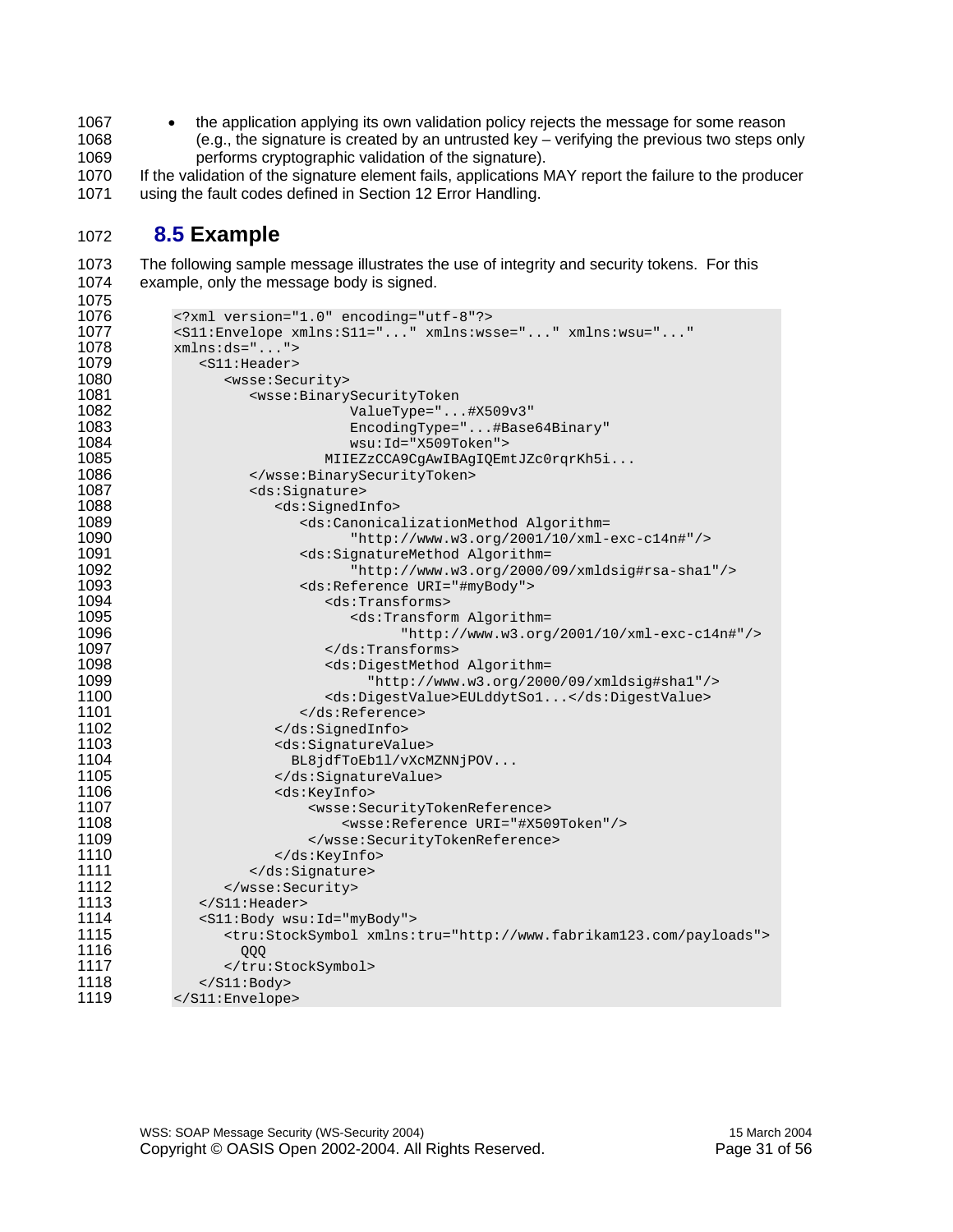### <sup>1120</sup>**9 Encryption**

1121 This specification allows encryption of any combination of body blocks, header blocks, and any of 1122 these sub-structures by either a common symmetric key shared by the producer and the recipient 1123 or a symmetric key carried in the message in an encrypted form.

1124 In order to allow this flexibility, this specification leverages the XML Encryption standard.

1125 Specifically what this specification describes is how three elements (listed below and defined in

1126 XML Encryption) can be used within the <wsse: Security> header block. When a producer or

1127 an active intermediary encrypts portion(s) of a SOAP message using XML Encryption they MUST

1128 prepend a sub-element to the <wsse: Security> header block. Furthermore, the encrypting

1129 party MUST either prepend the sub-element to an existing <wsse: Security> header block for 1130 the intended recipients or create a new <wsse: Security> header block and insert the sub-

1131 element. The combined process of encrypting portion(s) of a message and adding one of these

1132 sub-elements is called an encryption step hereafter. The sub-element MUST contain the

1133 information necessary for the recipient to identify the portions of the message that it is able to

1134 decrypt.

1135 All compliant implementations MUST be able to support the XML Encryption standard [XMLENC].

#### 1136 **9.1 xenc:ReferenceList**

1137 The <xenc:ReferenceList> element from XML Encryption [XMLENC] MAY be used to 1138 create a manifest of encrypted portion(s), which are expressed as <xenc: EncryptedData> 1139 elements within the envelope. An element or element content to be encrypted by this encryption 1140 step MUST be replaced by a corresponding <xenc: EncryptedData> according to XML 1141 Encryption. All the <xenc:EncryptedData> elements created by this encryption step 1142 SHOULD be listed in <xenc:DataReference> elements inside one or more 1143 <xenc:ReferenceList> element. 1144 Although in XML Encryption [XMLENC], <xenc:ReferenceList> was originally designed to 1145 be used within an <xenc:EncryptedKey> element (which implies that all the referenced

1146  $\leq$   $\leq$   $\leq$   $\leq$   $\leq$   $\leq$   $\leq$   $\leq$   $\leq$   $\leq$   $\leq$   $\leq$   $\leq$   $\leq$   $\leq$   $\leq$   $\leq$   $\leq$   $\leq$   $\leq$   $\leq$   $\leq$   $\leq$   $\leq$   $\leq$   $\leq$   $\leq$   $\leq$   $\leq$   $\leq$   $\leq$   $\leq$   $\leq$   $\leq$   $\leq$   $\leq$  1147 that <xenc:EncryptedData> elements referenced by the same <xenc:ReferenceList> 1148 MAY be encrypted by different keys. Each encryption key can be specified in <ds:KeyInfo> 1149 within individual <xenc:EncryptedData>.

1150 A typical situation where the <xenc:ReferenceList> sub-element is useful is that the 1151 producer and the recipient use a shared secret key. The following illustrates the use of this sub-1152 element:

```
1153 
1154 <S11:Envelope xmlns:S11="..." xmlns:wsse="..." xmlns:wsu="..." 
1155 xmlns:ds="..." xmlns:xenc="..."> 
1156 <S11:Header> 
1157 <wsse:Security> 
1158 <xenc:ReferenceList> 
1159 <xenc:DataReference URI="#bodyID"/> 
1160 </xenc:ReferenceList><br>1161 </wsse:Security>
1161 </wsse:Security><br>1162 </s11:Header>
1162 </s11: Header><br>1163 <s11: Body>
1163 <s11:Body><br>1164 <s211:Body>
1164 <xenc:EncryptedData Id="bodyID"> 
1165 <ds:KeyInfo> 
                    1166 <ds:KeyName>CN=Hiroshi Maruyama, C=JP</ds:KeyName> 
1167 </ds:KeyInfo><br>1168 <wenc:CipherD.
1168 <xenc:CipherData> 
1169 <xenc:CipherValue>...</xenc:CipherValue> 
                   </xenc:CipherData>
```
WSS: SOAP Message Security (WS-Security 2004) 15 March 2004 Copyright © OASIS Open 2002-2004. All Rights Reserved. Page 32 of 56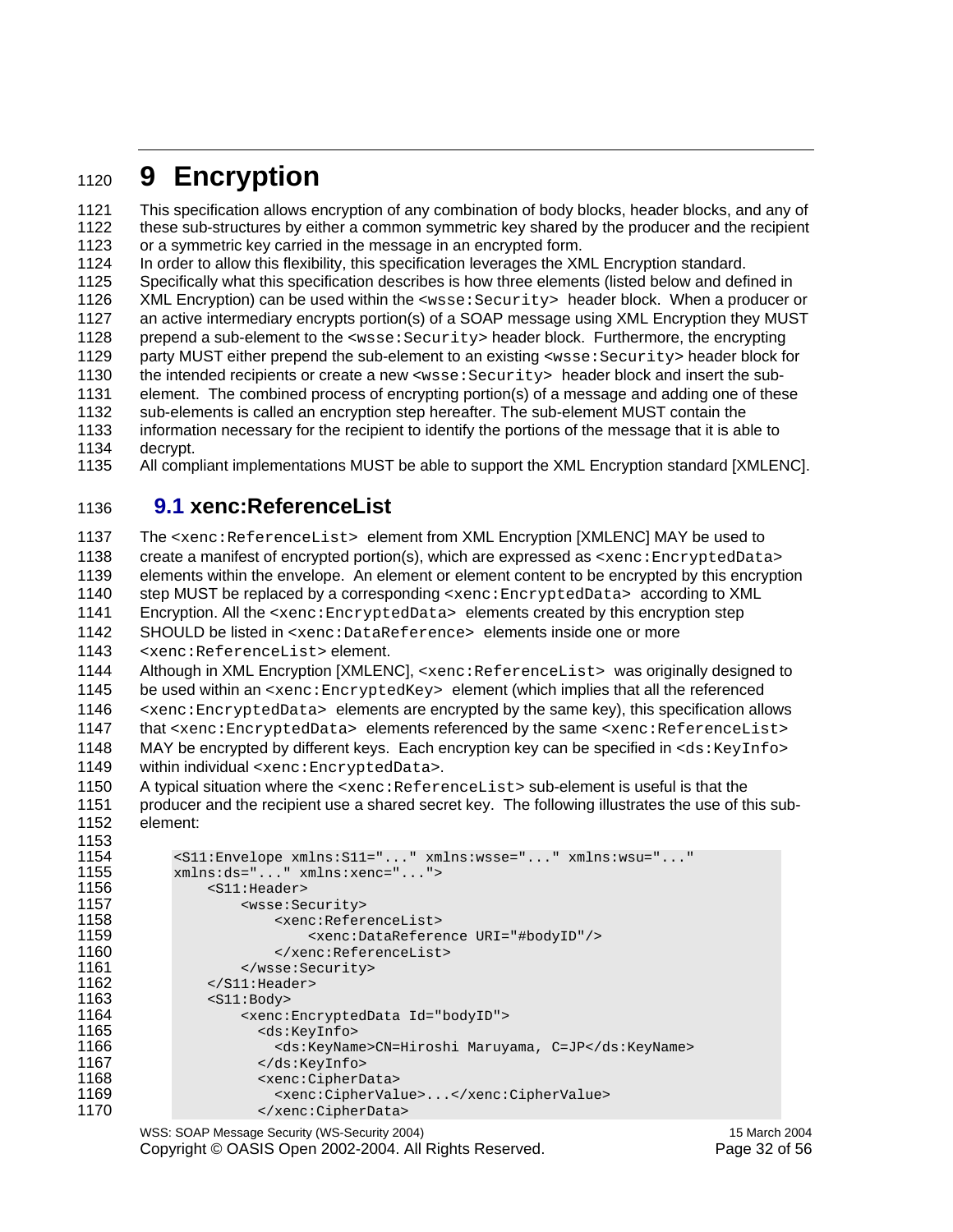1171 </xenc:EncryptedData><br>1172 </xenc:EncryptedData>

- 1172 </S11:Body><br>1173 </s11:Envelope>
- </S11:Envelope>

### **9.2 xenc:EncryptedKey**

1175 When the encryption step involves encrypting elements or element contents within a SOAP 1176 envelope with a symmetric key, which is in turn to be encrypted by the recipient's key and 1177 embedded in the message, <xenc: EncryptedKey> MAY be used for carrying such an 1178 encrypted key. This sub-element SHOULD have a manifest, that is, an

1179  $\leq$   $\leq$   $\leq$   $\leq$   $\leq$   $\leq$   $\leq$   $\leq$   $\leq$   $\leq$   $\leq$   $\leq$   $\leq$   $\leq$   $\leq$   $\leq$   $\leq$   $\leq$   $\leq$   $\leq$   $\leq$   $\leq$   $\leq$   $\leq$   $\leq$   $\leq$   $\leq$   $\leq$   $\leq$   $\leq$   $\leq$   $\leq$   $\leq$   $\leq$   $\leq$   $\leq$  1180 decrypted with this key. An element or element content to be encrypted by this encryption step 1181 MUST be replaced by a corresponding <xenc: EncryptedData> according to XML Encryption. 1182 All the <xenc: EncryptedData> elements created by this encryption step SHOULD be listed in 1183 the  $\le$ xenc:ReferenceList> element inside this sub-element.

1184 This construct is useful when encryption is done by a randomly generated symmetric key that is 1185 in turn encrypted by the recipient's public key. The following illustrates the use of this element:

| 1186         |                                                                                                |
|--------------|------------------------------------------------------------------------------------------------|
| 1187         | $\text{S11:Envelope } xmlns: \text{S11=".}$ " $xmlns: \text{wsse=".}$ " $xmlns: \text{wsu=".}$ |
| 1188         | $xmlns:ds="" xmlns:xenc=""$                                                                    |
| 1189         | $<$ S $11$ :Header>                                                                            |
| 1190         | <wsse: security=""></wsse:>                                                                    |
| 1191         | <xenc:encryptedkey></xenc:encryptedkey>                                                        |
| 1192         |                                                                                                |
| 1193         | <ds:keyinfo></ds:keyinfo>                                                                      |
| 1194         | <wsse:securitytokenreference></wsse:securitytokenreference>                                    |
| 1195         | <ds:x509issuerserial></ds:x509issuerserial>                                                    |
| 1196         | <ds:x509issuername></ds:x509issuername>                                                        |
| 1197         | DC=ACMECorp, DC=com                                                                            |
| 1198         |                                                                                                |
| 1199         | <ds:x509serialnumber>12345678</ds:x509serialnumber>                                            |
| 1200         |                                                                                                |
| 1201         |                                                                                                |
| 1202         |                                                                                                |
| 1203<br>1204 |                                                                                                |
| 1205         |                                                                                                |
| 1206         |                                                                                                |
| 1207         |                                                                                                |
|              | $\langle$ /S11:Header>                                                                         |
| 1208         | $<$ S $11$ : Body>                                                                             |
| 1209         | <xenc:encrypteddata id="bodyID"></xenc:encrypteddata>                                          |
| 1210         | <xenc:cipherdata></xenc:cipherdata>                                                            |
| 1211         | <xenc:ciphervalue></xenc:ciphervalue>                                                          |
| 1212         |                                                                                                |
| 1213         |                                                                                                |
| 1214         | $\langle$ S11: Body>                                                                           |
| 1215         |                                                                                                |
| 1216         |                                                                                                |

1217 While XML Encryption specifies that <xenc:EncryptedKey> elements MAY be specified in <xenc:EncryptedData> elements, this specification strongly RECOMMENDS that 1219 <xenc:EncryptedKey> elements be placed in the <wsse:Security> header.

#### **9.3 Processing Rules**

1221 Encrypted parts or using one of the sub-elements defined above MUST be in compliance with the 1222 XML Encryption specification. An encrypted SOAP envelope MUST still be a valid SOAP 1223 envelope. The message creator MUST NOT encrypt the <s11:Envelope>, <S12:Envelope>,, <S11:Header>, <S12:Header>, or <S11:Body>, <S12:Body> elements but MAY encrypt child elements of either the <s11:Header>, <s12:Header> and

WSS: SOAP Message Security (WS-Security 2004) 15 March 2004 Copyright © OASIS Open 2002-2004. All Rights Reserved. Page 33 of 56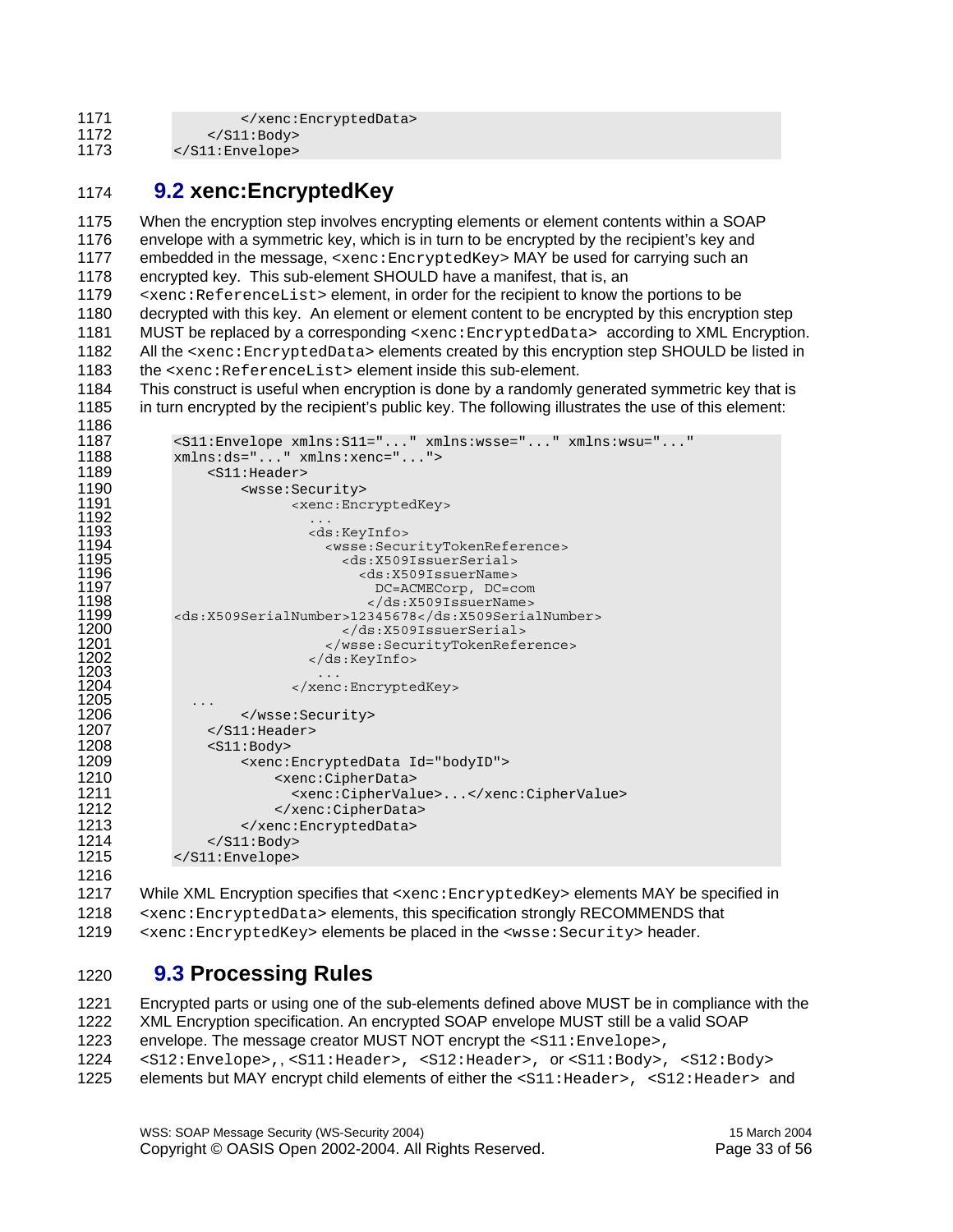1226 <S11:Body> or <S12:Body> elements. Multiple steps of encryption MAY be added into a 1227 single  $\langle$ wsse: Security> header block if they are targeted for the same recipient. 1228 When an element or element content inside a SOAP envelope (e.g. the contents of the 1229 <S11:Body> or <S12:Body> elements) are to be encrypted, it MUST be replaced by an 1230 <br>
1230 <xenc:EncryptedData>, according to XML Encryption and it SHOULD be referenced from the<br>
1231 <xenc:ReferenceList>element created by this encryption step.  $\le$   $x$ enc: ReferenceList> element created by this encryption step.

#### 1232 **9.3.1 Encryption**

1233 The general steps (non-normative) for creating an encrypted SOAP message in compliance with 1234 this specification are listed below (note that use of <xenc:ReferenceList> is 1235 RECOMMENDED).

- 1236 Create a new SOAP envelope.
- 1237 Create a <wsse: Security> header
- 1238 When an <xenc:EncryptedKey> is used, create a <xenc:EncryptedKey> sub-1239 element of the <wsse:Security> element. This <xenc:EncryptedKey> sub-1240 element SHOULD contain an <xenc:ReferenceList> sub-element, containing a 1241 <xenc:DataReference> to each <xenc:EncryptedData> element that was 1242 encrypted using that key.
- 1243 Locate data items to be encrypted, i.e., XML elements, element contents within the target 1244 SOAP envelope.
- 1245 Encrypt the data items as follows: For each XML element or element content within the 1246 target SOAP envelope, encrypt it according to the processing rules of the XML 1247 Encryption specification [XMLENC]. Each selected original element or element content 1248 MUST be removed and replaced by the resulting <xenc: EncryptedData> element.
- 1249 The optional <ds:KeyInfo> element in the <xenc:EncryptedData> element MAY 1250 reference another <ds: KeyInfo> element. Note that if the encryption is based on an 1251 attached security token, then a <wsse:SecurityTokenReference> element SHOULD 1252 be added to the <ds: KeyInfo> element to facilitate locating it.
- 1253 Create an <xenc:DataReference> element referencing the generated 1254 <xenc:EncryptedData> elements. Add the created <xenc:DataReference> 1255 element to the <xenc:ReferenceList>.
- 1256 Copy all non-encrypted data.

#### 1257 **9.3.2 Decryption**

1258 On receiving a SOAP envelope containing encryption header elements, for each encryption

1259 header element the following general steps should be processed (non-normative):

1260 Identify any decryption keys that are in the recipient's possession, then identifying any message 1261 elements that it is able to decrypt.

1262 Locate the <xenc: EncryptedData> items to be decrypted (possibly using the

- 1263 <xenc:ReferenceList>).
- 1264 Decrypt them as follows:

1265 For each element in the target SOAP envelope, decrypt it according to the processing rules of the 1266 XML Encryption specification and the processing rules listed above.

- 1267 If the decryption fails for some reason, applications MAY report the failure to the producer using 1268 the fault code defined in Section 12 Error Handling of this specification.
- 1269 It is possible for overlapping portions of the SOAP message to be encrypted in such a way that
- 1270 they are intended to be decrypted by SOAP nodes acting in different Roles. In this case, the
- 1271 <xenc:ReferenceList> or <xenc:EncryptedKey> elements identifying these encryption
- 1272 operations will necessarily appear in different <wsse:Security> headers. Since SOAP does
- 1273 not provide any means of specifying the order in which different Roles will process their<br>1274 respective headers, this order is not specified by this specification and can only be deter
- respective headers, this order is not specified by this specification and can only be determined by 1275 a prior agreement.

WSS: SOAP Message Security (WS-Security 2004) 15 March 2004 Copyright © OASIS Open 2002-2004. All Rights Reserved. Page 34 of 56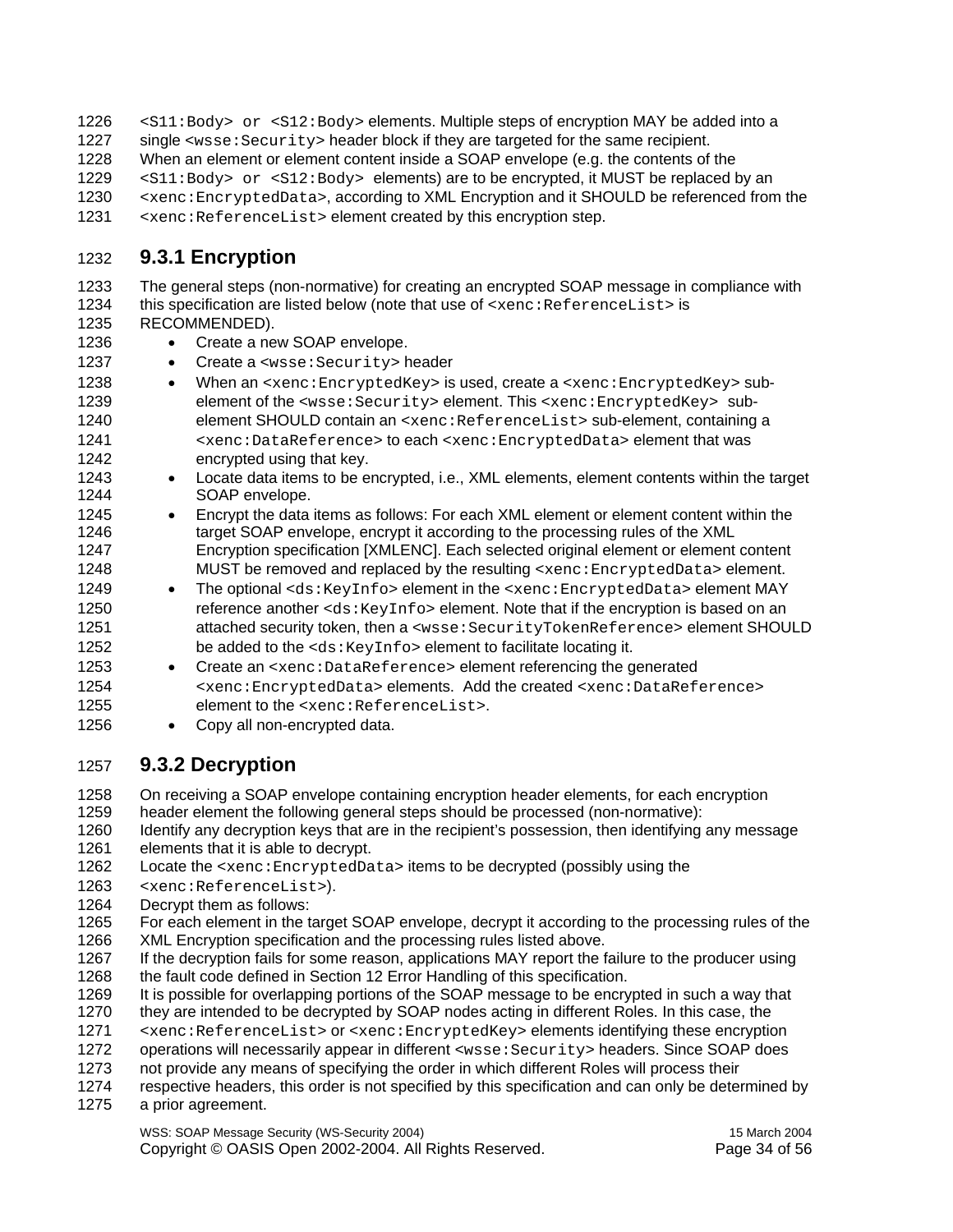### 1276 **9.4 Decryption Transformation**

1277 The ordering semantics of the <wsse: Security> header are sufficient to determine if<br>1278 signatures are over encrypted or unencrypted data. However, when a signature is inclue signatures are over encrypted or unencrypted data. However, when a signature is included in

1279 one <wsse: Security> header and the encryption data is in another <wsse: Security><br>1280 header the proper processing order may not be apparent. header, the proper processing order may not be apparent.

1281 If the producer wishes to sign a message that MAY subsequently be encrypted by an

1282 intermediary then the producer MAY use the Decryption Transform for XML Signature to explicitly 1283 specify the order of decryption.

specify the order of decryption.

1284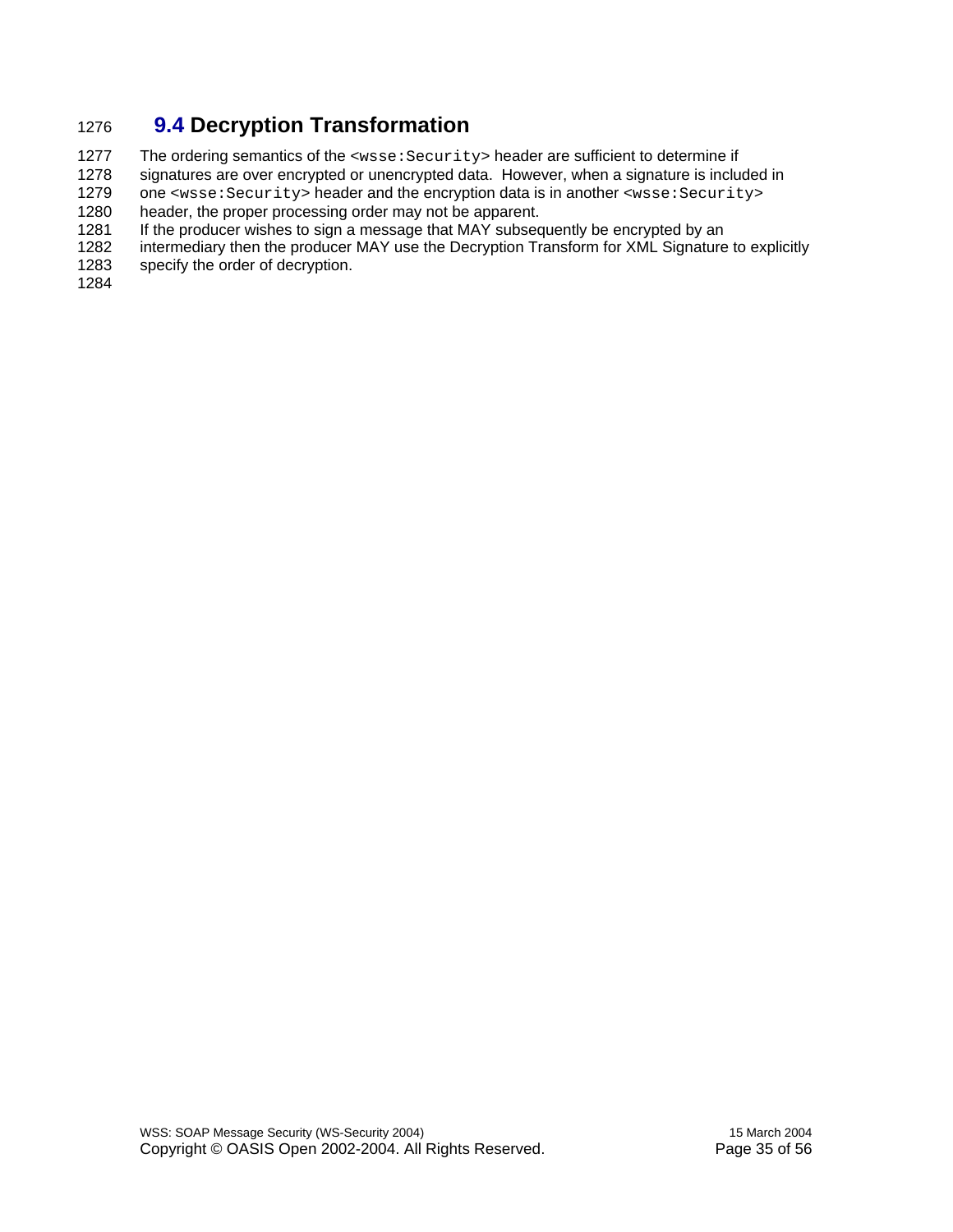### <sup>1285</sup>**10 Security Timestamps**

1286 It is often important for the recipient to be able to determine the *freshness* of security semantics. 1287 In some cases, security semantics may be so *stale* that the recipient may decide to ignore it. 1288 This specification does not provide a mechanism for synchronizing time. The assumption is that 1289 time is trusted or additional mechanisms, not described here, are employed to prevent replay.<br>1290 This specification defines and illustrates time references in terms of the xsd: dateTime type This specification defines and illustrates time references in terms of the  $xsd:dataTime$  type 1291 defined in XML Schema. It is RECOMMENDED that all time references use this type. It is further 1292 RECOMMENDED that all references be in UTC time. Implementations MUST NOT generate time 1293 instants that specify leap seconds. If, however, other time types are used, then the ValueType 1294 attribute (described below) MUST be specified to indicate the data type of the time format. 1295 Requestors and receivers SHOULD NOT rely on other applications supporting time resolution 1296 finer than milliseconds. 1297 The <wsu:Timestamp> element provides a mechanism for expressing the creation and 1298 expiration times of the security semantics in a message. 1299 All times MUST be in UTC format as specified by the XML Schema type (dateTime). It should be 1300 noted that times support time precision as defined in the XML Schema specification. 1301 The <wsu:Timestamp> element is specified as a child of the <wsse:Security> header and 1302 may only be present at most once per header (that is, per SOAP actor/role). 1303 The ordering within the element is as illustrated below. The ordering of elements in the 1304  $\leq$ wsu:Timestamp> element is fixed and MUST be preserved by intermediaries.<br>1305 The schema outline for the  $\leq$ wsu:Timestamp> element is as follows: The schema outline for the <wsu:Timestamp> element is as follows: 1306 1307 > <wsu:Timestamp wsu:Id="..."><br>1308 > <wsu:Created ValueType=" 1308 <wsu:Created ValueType="...">...</wsu:Created><br>1309 <wsu:Expires ValueType="...">...</wsu:Expires 1309 <wsu:Expires ValueType="...">...</wsu:Expires> 1310<br>1311 1311 </wsu:Timestamp> 1312 1313 The following describes the attributes and elements listed in the schema above: 1314 */wsu:Timestamp*  1315 This is the element for indicating message timestamps. 1316 */wsu:Timestamp/wsu:Created*  1317 This represents the creation time of the security semantics. This element is optional, but 1318 can only be specified once in a <wsu:Timestamp> element. Within the SOAP 1319 processing model, creation is the instant that the infoset is serialized for transmission. 1320 The creation time of the message SHOULD NOT differ substantially from its transmission 1321 **time.** The difference in time should be minimized. 1322 */wsu:Timestamp/wsu:Expires*  1323 This element represents the expiration of the security semantics. This is optional, but 1324 can appear at most once in a <wsu:Timestamp> element. Upon expiration, the 1325 requestor asserts that its security semantics are no longer valid. It is strongly 1326 RECOMMENDED that recipients (anyone who processes this message) discard (ignore) 1327 any message whose security semantics have passed their expiration. A Fault code 1328 (wsu:MessageExpired) is provided if the recipient wants to inform the requestor that its 1329 (1329 security semantics were expired. A service MAY issue a Fault indicating the security security semantics were expired. A service MAY issue a Fault indicating the security 1330 semantics have expired. 1331 */wsu:Timestamp/{any}*  1332 This is an extensibility mechanism to allow additional elements to be added to the 1333 element. Unrecognized elements SHOULD cause a fault. 1334 */wsu:Timestamp/@wsu:Id* 

WSS: SOAP Message Security (WS-Security 2004) 15 March 2004

Copyright © OASIS Open 2002-2004. All Rights Reserved. Page 36 of 56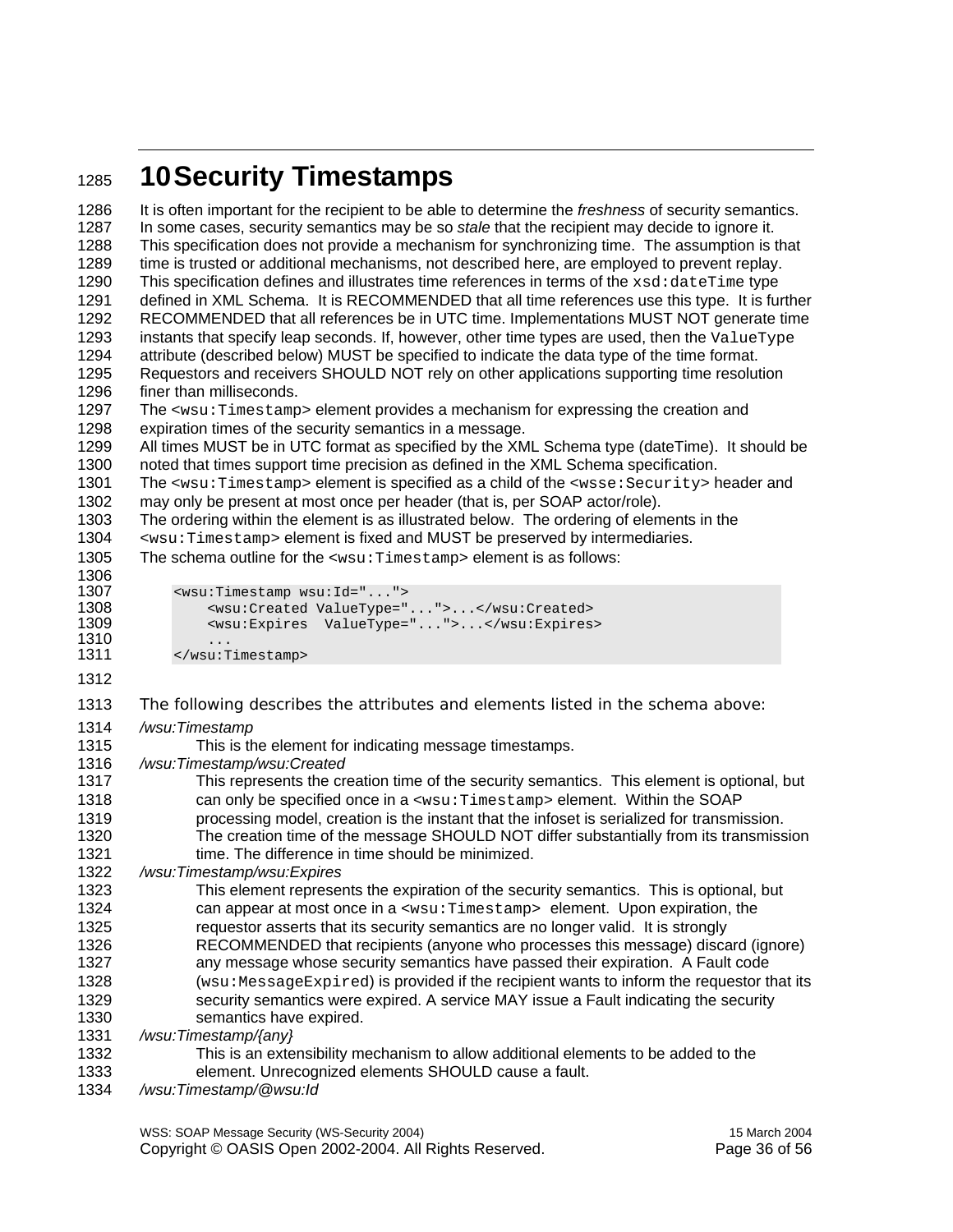| 1335 | This optional attribute specifies an XML Schema ID that can be used to reference this                |  |  |
|------|------------------------------------------------------------------------------------------------------|--|--|
| 1336 | element (the timestamp). This is used, for example, to reference the timestamp in a XML              |  |  |
| 1337 | Signature.                                                                                           |  |  |
| 1338 | /wsu:Timestamp/@{any}                                                                                |  |  |
| 1339 | This is an extensibility mechanism to allow additional attributes to be added to the                 |  |  |
| 1340 | element. Unrecognized attributes SHOULD cause a fault.                                               |  |  |
| 1341 | The expiration is relative to the requestor's clock. In order to evaluate the expiration time,       |  |  |
| 1342 | recipients need to recognize that the requestor's clock may not be synchronized to the recipient's   |  |  |
| 1343 | clock. The recipient, therefore, MUST make an assessment of the level of trust to be placed in       |  |  |
| 1344 | the requestor's clock, since the recipient is called upon to evaluate whether the expiration time is |  |  |
| 1345 | in the past relative to the requestor's, not the recipient's, clock. The recipient may make a        |  |  |
| 1346 |                                                                                                      |  |  |
|      | judgment of the requestor's likely current clock time by means not described in this specification,  |  |  |
| 1347 | for example an out-of-band clock synchronization protocol. The recipient may also use the            |  |  |
| 1348 | creation time and the delays introduced by intermediate SOAP roles to estimate the degree of         |  |  |
| 1349 | clock skew.                                                                                          |  |  |
| 1350 | The following example illustrates the use of the <wsu: timestamp=""> element and its content.</wsu:> |  |  |
| 1351 |                                                                                                      |  |  |
| 1352 | <s11:envelope xmlns:s11="" xmlns:wsse="" xmlns:wsu=""></s11:envelope>                                |  |  |
| 1353 | $<$ S11: Header>                                                                                     |  |  |
| 1354 | <wsse: security=""></wsse:>                                                                          |  |  |
| 1355 | <wsu:timestamp wsu:id="timestamp"></wsu:timestamp>                                                   |  |  |
| 1356 | <wsu:created>2001-09-13T08:42:00Z</wsu:created>                                                      |  |  |
| 1357 | <wsu:expires>2001-10-13T09:00:00Z</wsu:expires>                                                      |  |  |
| 1358 |                                                                                                      |  |  |
| 1359 |                                                                                                      |  |  |
| 1360 |                                                                                                      |  |  |
| 1361 |                                                                                                      |  |  |
| 1362 | $\langle$ /S11:Header>                                                                               |  |  |
| 1363 | <s11:body></s11:body>                                                                                |  |  |
| 1364 | .                                                                                                    |  |  |
| 1365 | $\langle$ /S11:Body>                                                                                 |  |  |
| 1366 |                                                                                                      |  |  |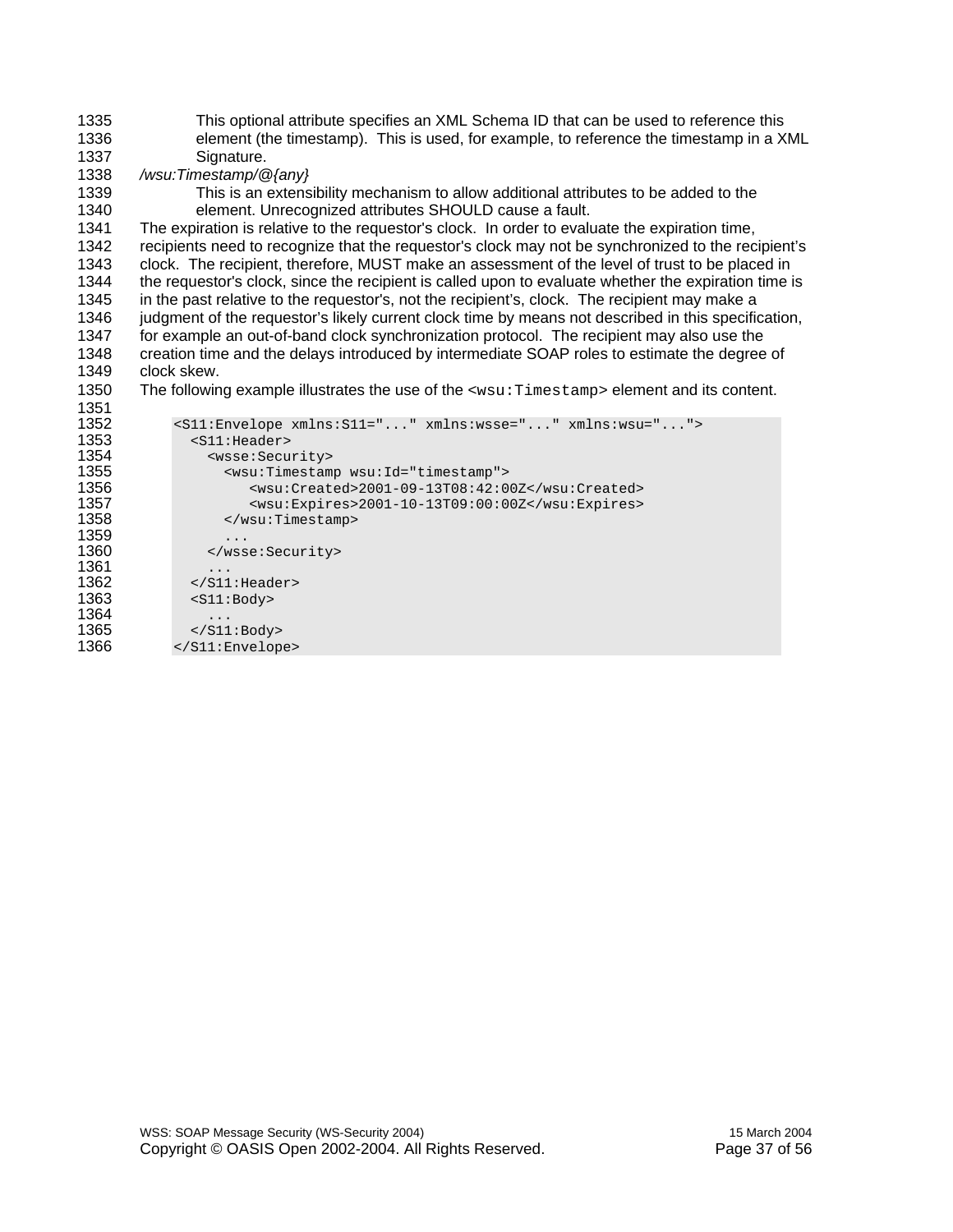### **11 Extended Example**

1368 The following sample message illustrates the use of security tokens, signatures, and encryption.<br>1369 For this example, the timestamp and the message body are signed prior to encryption. The 1369 For this example, the timestamp and the message body are signed prior to encryption. The 1370 decryption transformation is not needed as the signing/encryption order is specified within the decryption transformation is not needed as the signing/encryption order is specified within the <wsse:Security> header.

| 1372 |       |                                                                                        |
|------|-------|----------------------------------------------------------------------------------------|
| 1373 |       | $(001)$ xml version="1.0" encoding="utf-8"?                                            |
| 1374 |       | (002) <s11:envelope <="" th="" xmlns:s11="" xmlns:wsse="" xmlns:wsu=""></s11:envelope> |
| 1375 |       | xmlns:xenc="" xmlns:ds="">                                                             |
| 1376 | (003) | $<$ S $11$ :Header>                                                                    |
| 1377 | (004) | <wsse: security=""></wsse:>                                                            |
| 1378 | (005) | <wsu:timestamp wsu:id="T0"></wsu:timestamp>                                            |
| 1379 | (006) | <wsu:created></wsu:created>                                                            |
| 1380 | (007) | 2001-09-13T08:42:00Z                                                                   |
| 1381 | (008) |                                                                                        |
| 1382 | (009) |                                                                                        |
| 1383 | (010) | <wsse:binarysecuritytoken< th=""></wsse:binarysecuritytoken<>                          |
| 1384 |       | ValueType="#X509v3"                                                                    |
| 1385 |       | wsu: Id="X509Token"                                                                    |
| 1386 |       | EncodingType="#Base64Binary">                                                          |
| 1387 | (011) | MIIEZzCCA9CgAwIBAgIQEmtJZc0rqrKh5i                                                     |
| 1388 | (012) |                                                                                        |
| 1389 | (013) | <xenc:encryptedkey></xenc:encryptedkey>                                                |
| 1390 | (014) | <xenc:encryptionmethod algorithm="&lt;/th"></xenc:encryptionmethod>                    |
| 1391 |       | "http://www.w3.org/2001/04/xmlenc#rsa-1_5"/>                                           |
| 1392 | (015) | <ds:keyinfo></ds:keyinfo>                                                              |
| 1393 | (016) | <wsse:keyidentifier< th=""></wsse:keyidentifier<>                                      |
| 1394 |       | EncodingType="#Base64Binary"                                                           |
| 1395 |       | ValueType="#X509v3">MIGfMa0GCSq                                                        |
| 1396 | (017) |                                                                                        |
| 1397 | (018) |                                                                                        |
| 1398 | (019) | <xenc:cipherdata></xenc:cipherdata>                                                    |
| 1399 | (020) | <xenc:ciphervalue>d2FpbmdvbGRfE0lm4byV0</xenc:ciphervalue>                             |
| 1400 | (021) |                                                                                        |
| 1401 | (022) |                                                                                        |
| 1402 | (023) | <xenc:referencelist></xenc:referencelist>                                              |
| 1403 | (024) | <xenc:datareference uri="#enc1"></xenc:datareference>                                  |
| 1404 | (025) |                                                                                        |
| 1405 | (026) |                                                                                        |
| 1406 | (027) | <ds:signature></ds:signature>                                                          |
| 1407 | (028) | <ds:signedinfo></ds:signedinfo>                                                        |
| 1408 | (029) | <ds:canonicalizationmethod< th=""></ds:canonicalizationmethod<>                        |
| 1409 |       | Algorithm="http://www.w3.org/2001/10/xml-exc-c14n#"/>                                  |
| 1410 | (030) | <ds:signaturemethod< th=""></ds:signaturemethod<>                                      |
| 1411 |       | Algorithm="http://www.w3.org/2000/09/xmldsig#rsa-shal"/>                               |
| 1412 | (031) | <ds:reference uri="#T0"></ds:reference>                                                |
| 1413 | (032) | <ds:transforms></ds:transforms>                                                        |
| 1414 | (033) | $<$ ds:Transform                                                                       |
| 1415 |       | Algorithm="http://www.w3.org/2001/10/xml-exc-c14n#"/>                                  |
| 1416 | (034) | $\langle$ /ds:Transforms>                                                              |
| 1417 | (035) | <ds:digestmethod< th=""></ds:digestmethod<>                                            |
| 1418 |       | Algorithm="http://www.w3.org/2000/09/xmldsig#shal"/>                                   |
| 1419 | (036) | <ds:digestvalue>LyLsF094hPi4wPU</ds:digestvalue>                                       |
| 1420 | (037) |                                                                                        |
| 1421 | (038) |                                                                                        |
| 1422 | (039) | <ds:reference uri="#body"></ds:reference>                                              |
| 1423 | (040) | <ds:transforms></ds:transforms>                                                        |
| 1424 | (041) | <ds:transform< th=""></ds:transform<>                                                  |
|      |       |                                                                                        |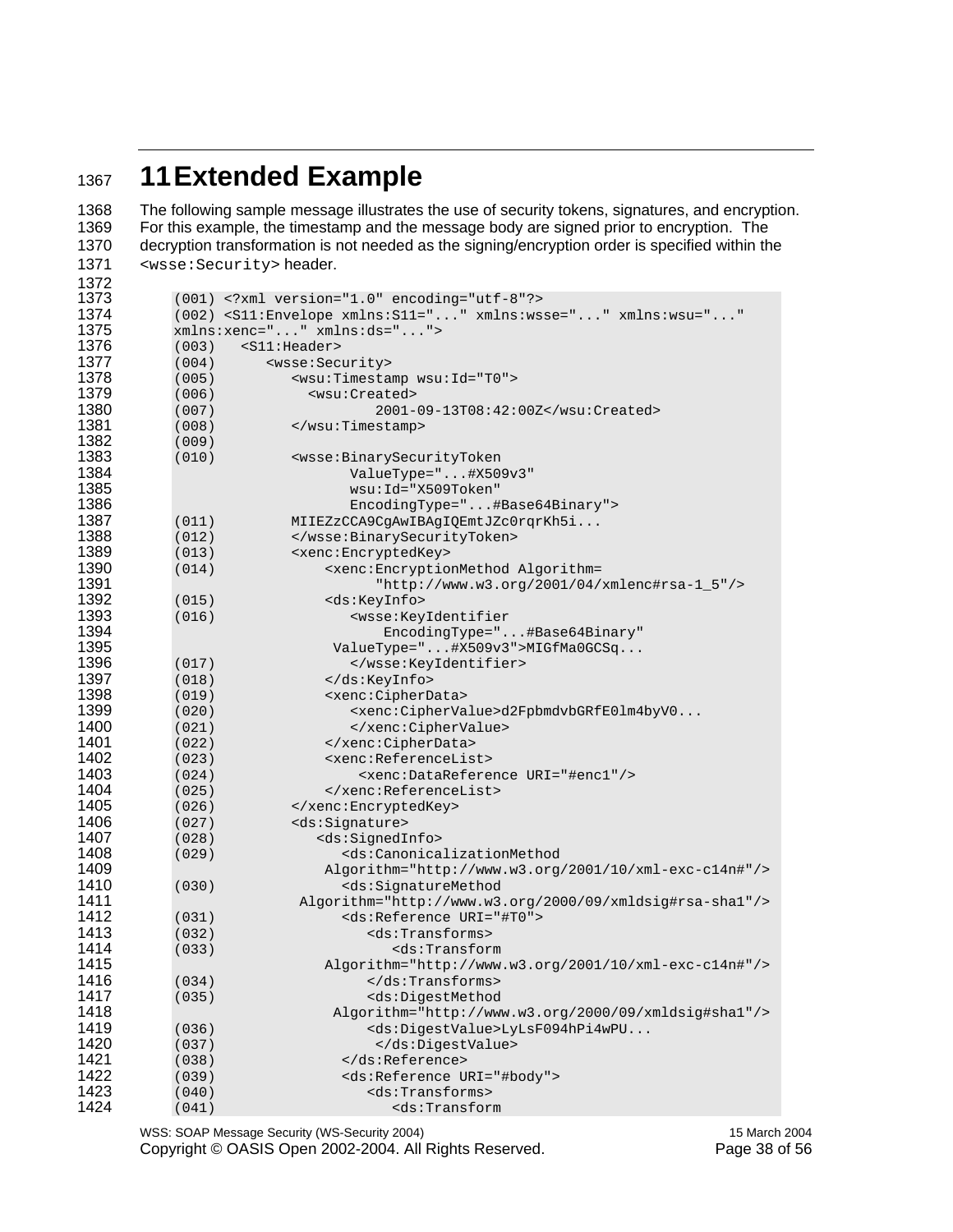| 1425         | Algorithm="http://www.w3.org/2001/10/xml-exc-c14n#"/>                                                 |
|--------------|-------------------------------------------------------------------------------------------------------|
| 1426         | (042)<br>$\langle$ /ds:Transforms>                                                                    |
| 1427         | (043)<br><ds:digestmethod< td=""></ds:digestmethod<>                                                  |
| 1428<br>1429 | Algorithm="http://www.w3.org/2000/09/xmldsig#shal"/>                                                  |
| 1430         | (044)<br><ds:digestvalue>LyLsF094hPi4wPU<br/>(045)<br/></ds:digestvalue>                              |
| 1431         | <br>(046)                                                                                             |
| 1432         | (047)<br>                                                                                             |
| 1433         | (048)<br><ds:signaturevalue></ds:signaturevalue>                                                      |
| 1434         | (049)<br>Hp1ZkmFZ/2kQLXDJbchm5gK                                                                      |
| 1435         | (050)<br>                                                                                             |
| 1436         | (051)<br><ds:keyinfo></ds:keyinfo>                                                                    |
| 1437         | (052)<br><wsse:securitytokenreference></wsse:securitytokenreference>                                  |
| 1438         | <wsse:reference uri="#X509Token"></wsse:reference><br>(053)                                           |
| 1439         | (054)<br>                                                                                             |
| 1440         | (055)<br>                                                                                             |
| 1441         | (056)<br>                                                                                             |
| 1442<br>1443 | (057)<br>                                                                                             |
| 1444         | $\langle$ /S11:Header><br>(058)<br><s11:body wsu:id="body"></s11:body>                                |
| 1445         | (059)<br>(060)<br><xenc: encrypteddata<="" td=""></xenc:>                                             |
| 1446         | Type="http://www.w3.org/2001/04/xmlenc#Element"                                                       |
| 1447         | $wsu:Id="enc1"$                                                                                       |
| 1448         | (061)<br><xenc:encryptionmethod< td=""></xenc:encryptionmethod<>                                      |
| 1449         | Algorithm="http://www.w3.org/2001/04/xmlenc#tripledes-                                                |
| 1450         | $cbc''$ />                                                                                            |
| 1451         | (062)<br><xenc:cipherdata></xenc:cipherdata>                                                          |
| 1452         | (063)<br><xenc:ciphervalue>d2FpbmdvbGRfE0lm4byV0</xenc:ciphervalue>                                   |
| 1453         | (064)<br>                                                                                             |
| 1454         | <br>(065)                                                                                             |
| 1455<br>1456 | (066)<br>                                                                                             |
| 1457         | (067)<br>$\langle$ S11: Body><br>$(068)$                                                              |
| 1458         |                                                                                                       |
| 1459         | Let's review some of the key sections of this example:                                                |
| 1460         | Lines (003)-(058) contain the SOAP message headers.                                                   |
| 1461         |                                                                                                       |
|              | Lines (004)-(057) represent the <wsse: security=""> header block. This contains the security-</wsse:> |
| 1462         | related information for the message.                                                                  |
| 1463         | Lines (005)-(008) specify the timestamp information. In this case it indicates the creation time of   |
| 1464         | the security semantics.                                                                               |
| 1465         | Lines (010)-(012) specify a security token that is associated with the message. In this case, it      |
| 1466         | specifies an X.509 certificate that is encoded as Base64. Line (011) specifies the actual Base64      |
| 1467         | encoding of the certificate.                                                                          |
| 1468         | Lines (013)-(026) specify the key that is used to encrypt the body of the message. Since this is a    |
| 1469         | symmetric key, it is passed in an encrypted form. Line (014) defines the algorithm used to            |
| 1470         | encrypt the key. Lines (015)-(018) specify the identifier of the key that was used to encrypt the     |
| 1471         | symmetric key. Lines (019)-(022) specify the actual encrypted form of the symmetric key. Lines        |
| 1472         | (023)-(025) identify the encryption block in the message that uses this symmetric key. In this        |
| 1473         | case it is only used to encrypt the body (Id="enc1").                                                 |
| 1474         | Lines (027)-(056) specify the digital signature. In this example, the signature is based on the       |
| 1475         | X.509 certificate. Lines (028)-(047) indicate what is being signed. Specifically, line (039)          |
| 1476         | references the message body.                                                                          |
| 1477         | Lines $(048)-(050)$ indicate the actual signature value – specified in Line $(043)$ .                 |
| 1478         | Lines (052)-(054) indicate the key that was used for the signature. In this case, it is the X.509     |
| 1479         | certificate included in the message. Line (053) provides a URI link to the Lines (010)-(012).         |
| 1480         | The body of the message is represented by Lines (059)-(067).                                          |
| 1481         | Lines (060)-(066) represent the encrypted metadata and form of the body using XML Encryption.         |
| 1482         | Line (060) indicates that the "element value" is being replaced and identifies this encryption. Line  |
|              |                                                                                                       |
| 1483         | (061) specifies the encryption algorithm - Triple-DES in this case. Lines (063)-(064) contain the     |

WSS: SOAP Message Security (WS-Security 2004) 15 March 2004 Copyright © OASIS Open 2002-2004. All Rights Reserved. Page 39 of 56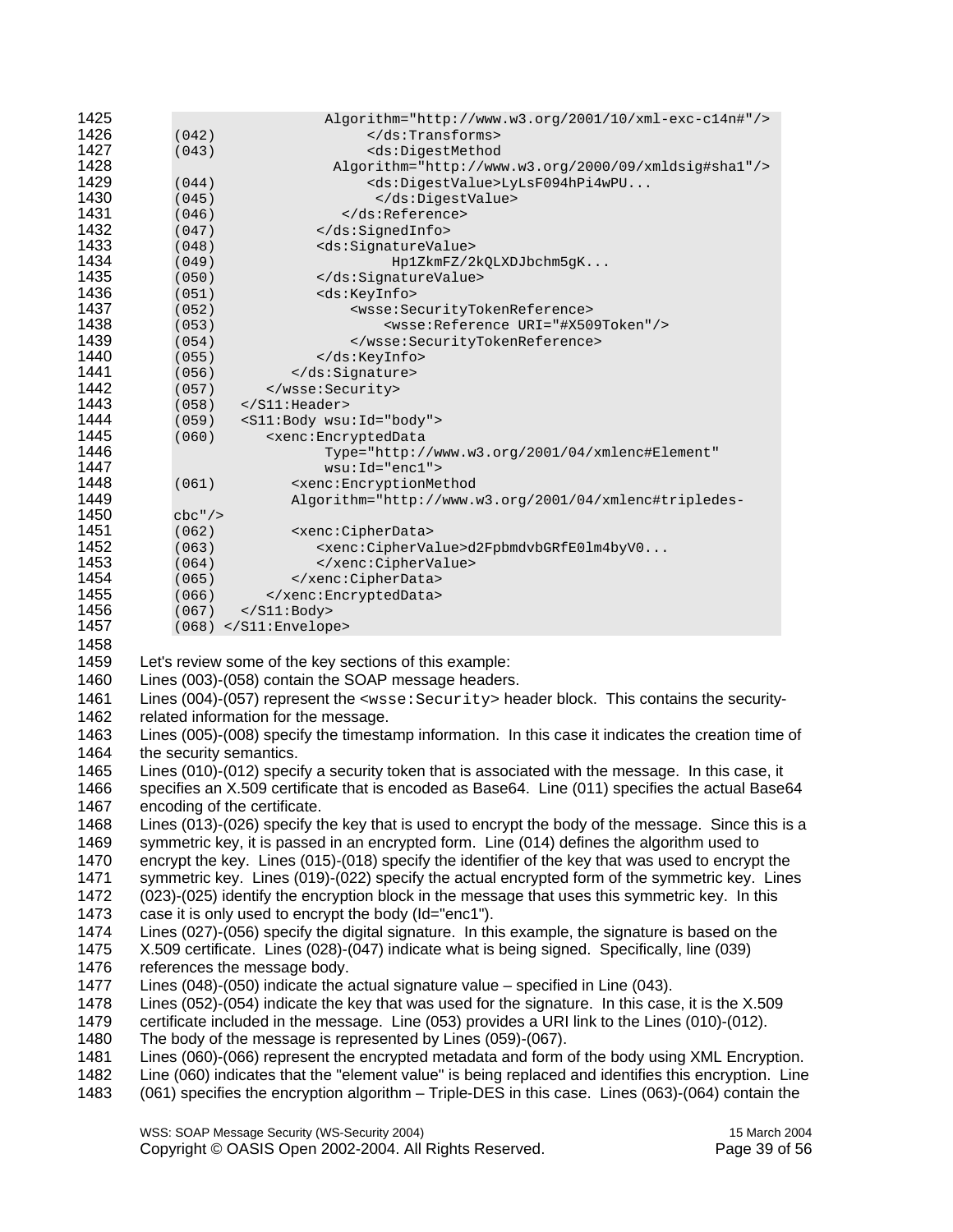1484 actual cipher text (i.e., the result of the encryption). Note that we don't include a reference to the 1485 key as the key references this encryption – Line (024). key as the key references this encryption – Line (024).

WSS: SOAP Message Security (WS-Security 2004) 15 March 2004 Copyright © OASIS Open 2002-2004. All Rights Reserved. Page 40 of 56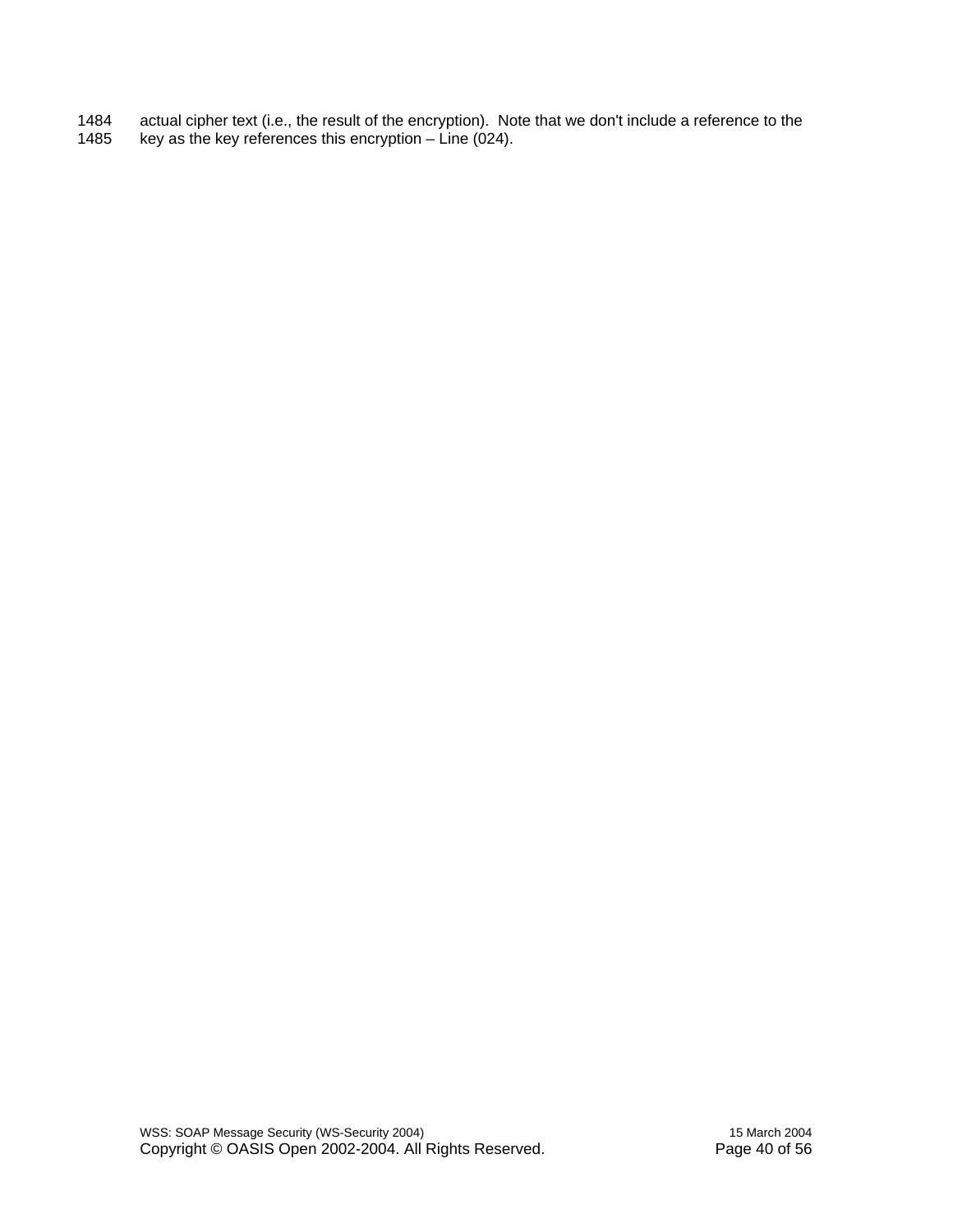### <sup>1486</sup>**12 Error Handling**

1487 There are many circumstances where an *error* can occur while processing security information. 1488 For example:

- 1489 Invalid or unsupported type of security token, signing, or encryption
- 1490 Invalid or unauthenticated or unauthenticatable security token
- 1491 Invalid signature
- 1492 Decryption failure
- 1493 Referenced security token is unavailable
- 1494 Unsupported namespace

1495 If a service does not perform its normal operation because of the contents of the Security header, 1496 then that MAY be reported using SOAP's Fault Mechanism. This specification does not mandate 1497 that faults be returned as this could be used as part of a denial of service or cryptographic

1498 attack. We combine signature and encryption failures to mitigate certain types of attacks. 1499 If a failure is returned to a producer then the failure MUST be reported using the SOAP Fault 1500 mechanism. The following tables outline the predefined security fault codes. The "unsupported" 1501 classes of errors are as follows. Note that the reason text provided below is RECOMMENDED, 1502 but alternative text MAY be provided if more descriptive or preferred by the implementation. The 1503 tables below are defined in terms of SOAP 1.1. For SOAP 1.2, the Fault/Code/Value is 1504 env:Sender (as defined in SOAP 1.2) and the Fault/Code/Subcode/Value is the *faultcode* below 1505 and the Fault/Reason/Text is the *faultstring* below.

1506

| Error that occurred (faultstring)                            | Faultcode                     |
|--------------------------------------------------------------|-------------------------------|
| An unsupported token was provided                            | wsse:UnsupportedSecurityToken |
| An unsupported signature or encryption algorithm<br>was used | wsse:UnsupportedAlgorithm     |

#### 1507 The "failure" class of errors are:

| Error that occurred (faultstring)                                             | faultcode                     |
|-------------------------------------------------------------------------------|-------------------------------|
| An error was discovered processing the<br><wsse: security=""> header.</wsse:> | wsse:InvalidSecurity          |
| An invalid security token was provided                                        | wsse:InvalidSecurityToken     |
| The security token could not be authenticated or<br>authorized                | wsse:FailedAuthentication     |
| The signature or decryption was invalid                                       | wsse:FailedCheck              |
| Referenced security token could not be retrieved                              | wsse:SecurityTokenUnavailable |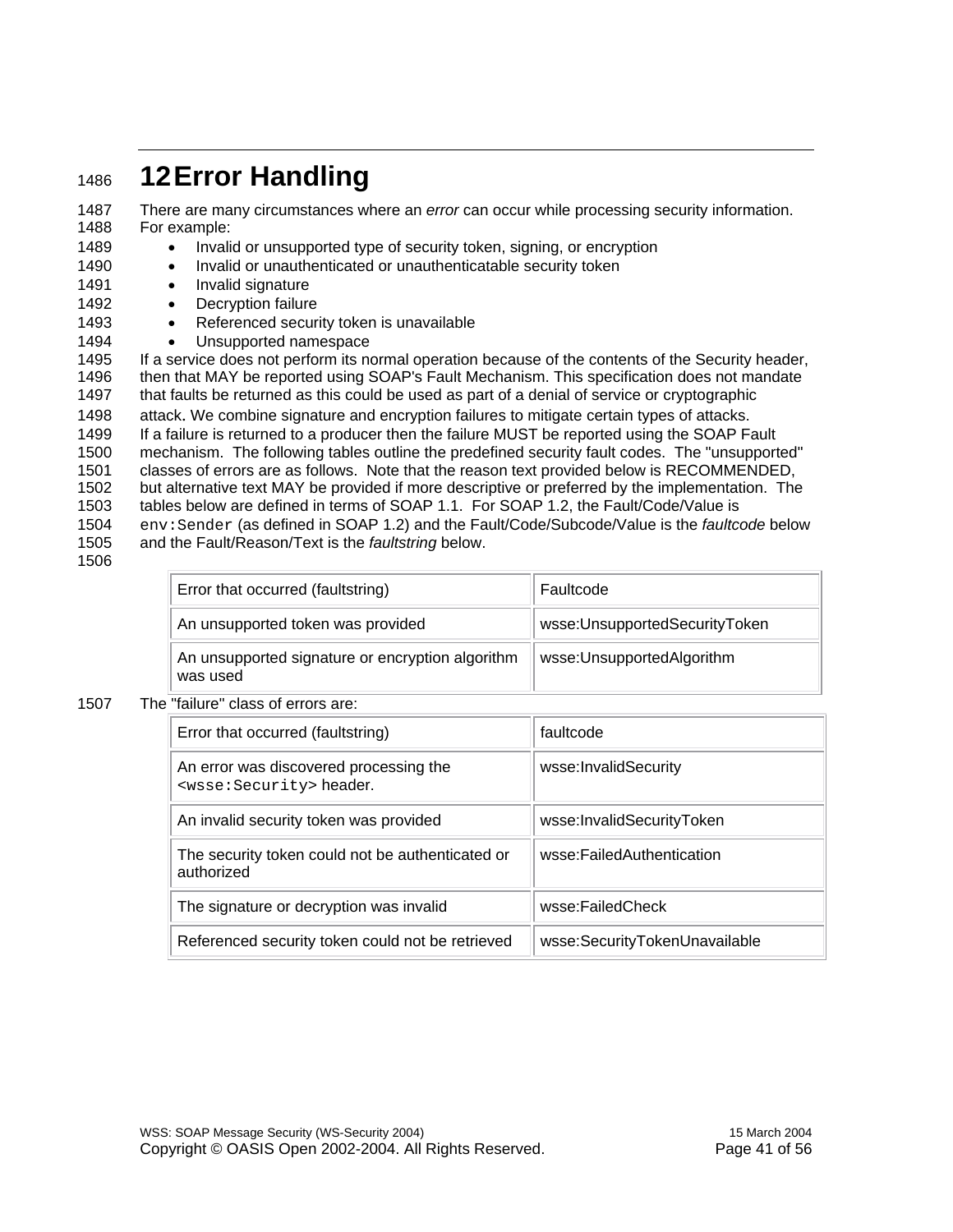### <sup>1508</sup>**13 Security Considerations**

1509

1510 As stated in the Goals and Requirements section of this document, this specification is meant to 1511 provide extensible framework and flexible syntax, with which one could implement various 1512 security mechanisms. This framework and syntax by itself *does not provide any guarantee of*  1513 *security.* When implementing and using this framework and syntax, one must make every effort to 1514 ensure that the result is not vulnerable to any one of a wide range of attacks.

#### 1515

#### 1516 **13.1 General Considerations**

1517

1518 It is not feasible to provide a comprehensive list of security considerations for such an extensible 1519 set of mechanisms. A complete security analysis MUST be conducted on specific solutions based 1520 on this specification. Below we illustrate some of the security concerns that often come up with 1521 protocols of this type, but we stress that this *is not an exhaustive list of concerns.*

1522 • freshness guarantee (e.g., the danger of replay, delayed messages and the danger of 1523 relying on timestamps assuming secure clock synchronization) 1524 • proper use of digital signature and encryption (signing/encrypting critical parts of the 1525 message, interactions between signatures and encryption), i.e., signatures on (content 1526 of) encrypted messages leak information when in plain-text) 1527 • protection of security tokens (integrity) 1528 • certificate verification (including revocation issues) 1529 • the danger of using passwords without outmost protection (i.e. dictionary attacks against 1530 passwords, replay, insecurity of password derived keys, ...) 1531 • the use of randomness (or strong pseudo-randomness) 1532 • interaction between the security mechanisms implementing this standard and other 1533 system component 1534 • man-in-the-middle attacks 1535 • PKI attacks (i.e. identity mix-ups) 1536 There are other security concerns that one may need to consider in security protocols. The list 1537 above should not be used as a "check list" instead of a comprehensive security analysis. The

1538 next section will give a few details on some of the considerations in this list. 1539

#### 1540 **13.2 Additional Considerations**

#### 1541 **13.2.1 Replay**

1542 Digital signatures alone do not provide message authentication. One can record a signed 1543 message and resend it (a replay attack).It is strongly RECOMMENDED that messages include 1544 digitally signed elements to allow message recipients to detect replays of the message when the 1545 messages are exchanged via an open network. These can be part of the message or of the 1546 1646.<br>1546 headers defined from other SOAP extensions. Four typical approaches are: Timestamp. headers defined from other SOAP extensions. Four typical approaches are: Timestamp, 1547 Sequence Number, Expirations and Message Correlation. Signed timestamps MAY be used to 1548 keep track of messages (possibly by caching the most recent timestamp from a specific service) 1549 and detect replays of previous messages. It is RECOMMENDED that timestamps be cached for 1550 a given period of time, as a guideline, a value of five minutes can be used as a minimum to detect 1551 replays, and that timestamps older than that given period of time set be rejected in interactive 1552 scenarios.

WSS: SOAP Message Security (WS-Security 2004) 15 March 2004 Copyright © OASIS Open 2002-2004. All Rights Reserved. Page 42 of 56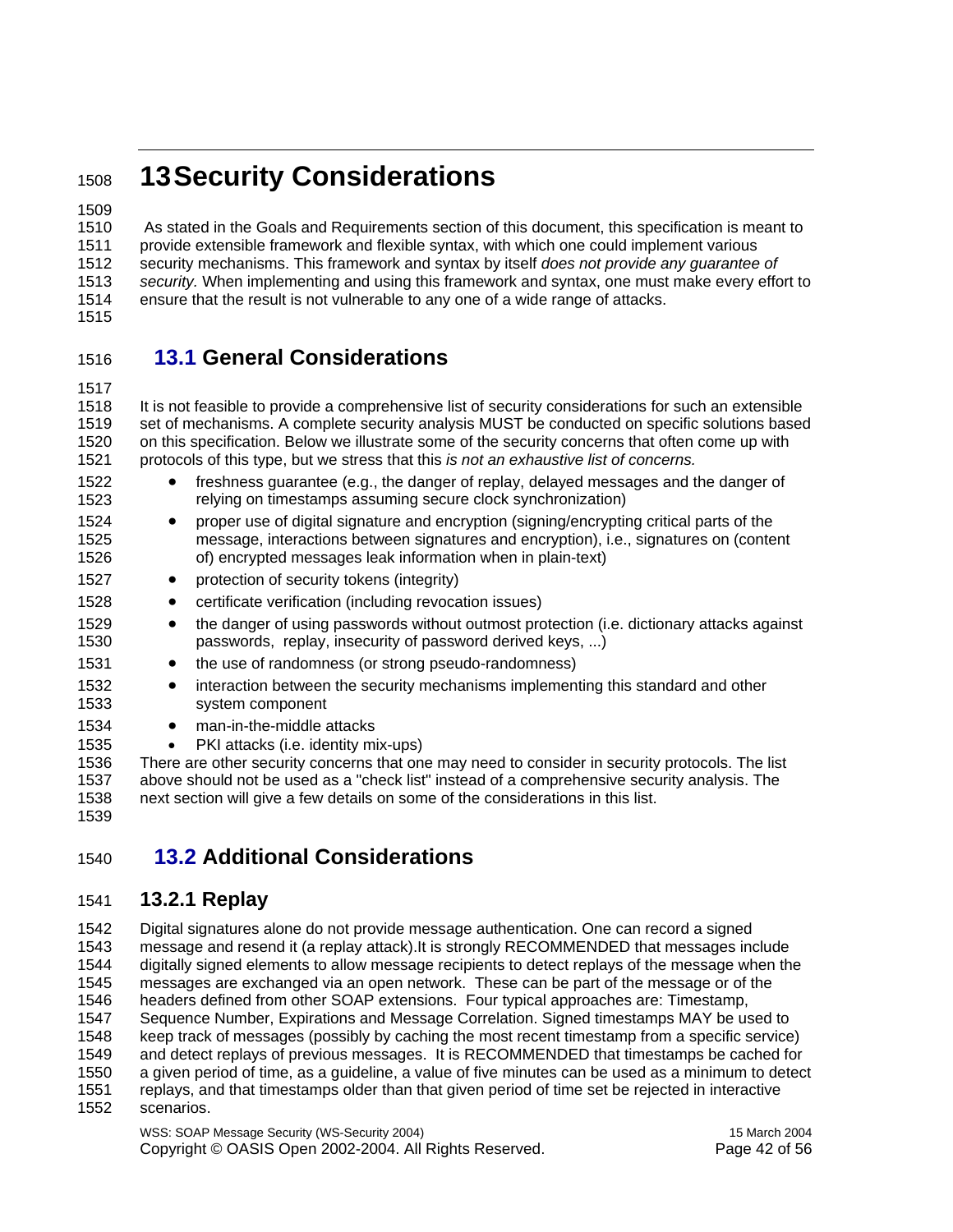#### 1553 **13.2.2 Combining Security Mechanisms**

1554 This specification defines the use of XML Signature and XML Encryption in SOAP headers. As 1555 one of the building blocks for securing SOAP messages, it is intended to be used in conjunction 1556 with other security techniques. Digital signatures need to be understood in the context of other 1557 security mechanisms and possible threats to an entity.

1558 Implementers should also be aware of all the security implications resulting from the use of digital

1559 signatures in general and XML Signature in particular. When building trust into an application

1560 based on a digital signature there are other technologies, such as certificate evaluation, that must 1561 be incorporated, but these are outside the scope of this document.

1562 As described in XML Encryption, the combination of signing and encryption over a common data

1563 item may introduce some cryptographic vulnerability. For example, encrypting digitally signed

1564 data, while leaving the digital signature in the clear, may allow plain text guessing attacks.

#### 1565 **13.2.3 Challenges**

1566 When digital signatures are used for verifying the claims pertaining to the sending entity, the 1567 producer must demonstrate knowledge of the confirmation key. One way to achieve this is to use 1568 a challenge-response type of protocol. Such a protocol is outside the scope of this document. 1569 To this end, the developers can attach timestamps, expirations, and sequences to messages.

#### 1570 **13.2.4 Protecting Security Tokens and Keys**

1571 Implementers should be aware of the possibility of a token substitution attack. In any situation 1572 where a digital signature is verified by reference to a token provided in the message, which 1573 specifies the key, it may be possible for an unscrupulous producer to later claim that a different 1574 token, containing the same key, but different information was intended.

1575 An example of this would be a user who had multiple X.509 certificates issued relating to the 1576 same key pair but with different attributes, constraints or reliance limits. Note that the signature of 1577 the token by its issuing authority does not prevent this attack. Nor can an authority effectively 1578 prevent a different authority from issuing a token over the same key if the user can prove 1579 possession of the secret.

1580 The most straightforward counter to this attack is to insist that the token (or its unique identifying 1581 data) be included under the signature of the producer. If the nature of the application is such that 1582 the contents of the token are irrelevant, assuming it has been issued by a trusted authority, this 1583 attack may be ignored. However because application semantics may change over time, best 1584 practice is to prevent this attack.

- 1585 Requestors should use digital signatures to sign security tokens that do not include signatures (or 1586 other protection mechanisms) to ensure that they have not been altered in transit. It is strongly
- 1587 RECOMMENDED that all relevant and immutable message content be signed by the producer. 1588 Receivers SHOULD only consider those portions of the document that are covered by the 1589 producer's signature as being subject to the security tokens in the message. Security tokens
- 1590 appearing in <wsse: Security> header elements SHOULD be signed by their issuing authority
- 1591 so that message receivers can have confidence that the security tokens have not been forged or
- 1592 altered since their issuance. It is strongly RECOMMENDED that a message producer sign any 1593 <wsse:SecurityToken> elements that it is confirming and that are not signed by their issuing 1594 authority.
- 1595 When a requester provides, within the request, a Public Key to be used to encrypt the response, 1596 it is possible that an attacker in the middle may substitute a different Public Key, thus allowing the 1597 attacker to read the response. The best way to prevent this attack is to bind the encryption key in 1598 some way to the request. One simple way of doing this is to use the same key pair to sign the 1599 request as to encrypt the response. However, if policy requires the use of distinct key pairs for 1600 signing and encryption, then the Public Key provided in the request should be included under the
- 1601 signature of the request.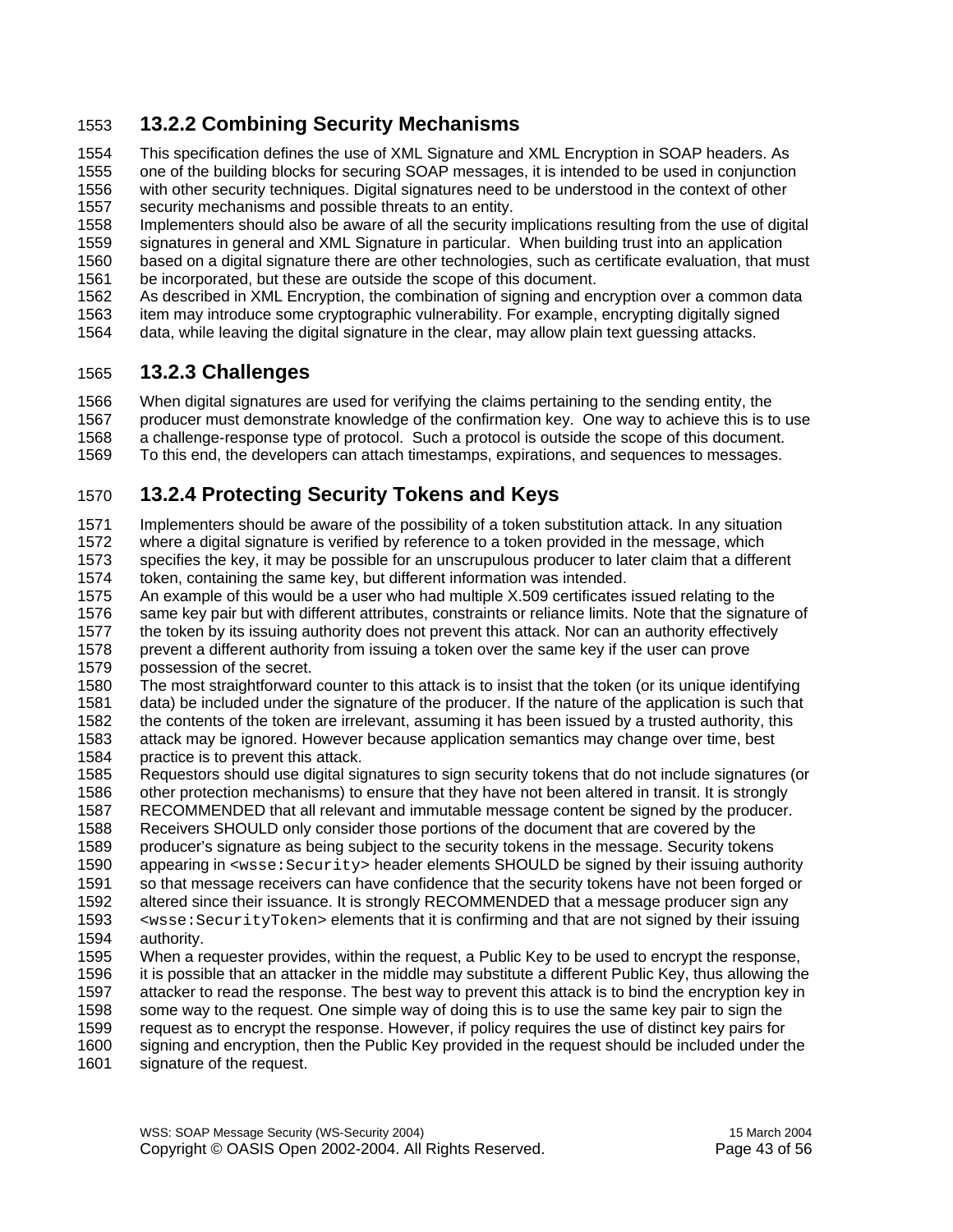#### 1602 **13.2.5 Protecting Timestamps and Ids**

1603 In order to *trust* wsu: Id attributes and <wsu:Timestamp> elements, they SHOULD be signed<br>1604 using the mechanisms outlined in this specification. This allows readers of the IDs and 1604 using the mechanisms outlined in this specification. This allows readers of the IDs and<br>1605 timestamps information to be certain that the IDs and timestamps haven't been forged o 1605 timestamps information to be certain that the IDs and timestamps haven't been forged or altered<br>1606 in any way. It is strongly RECOMMENDED that IDs and timestamp elements be signed. in any way. It is strongly RECOMMENDED that IDs and timestamp elements be signed.

1607<br>1608

This section is non-normative.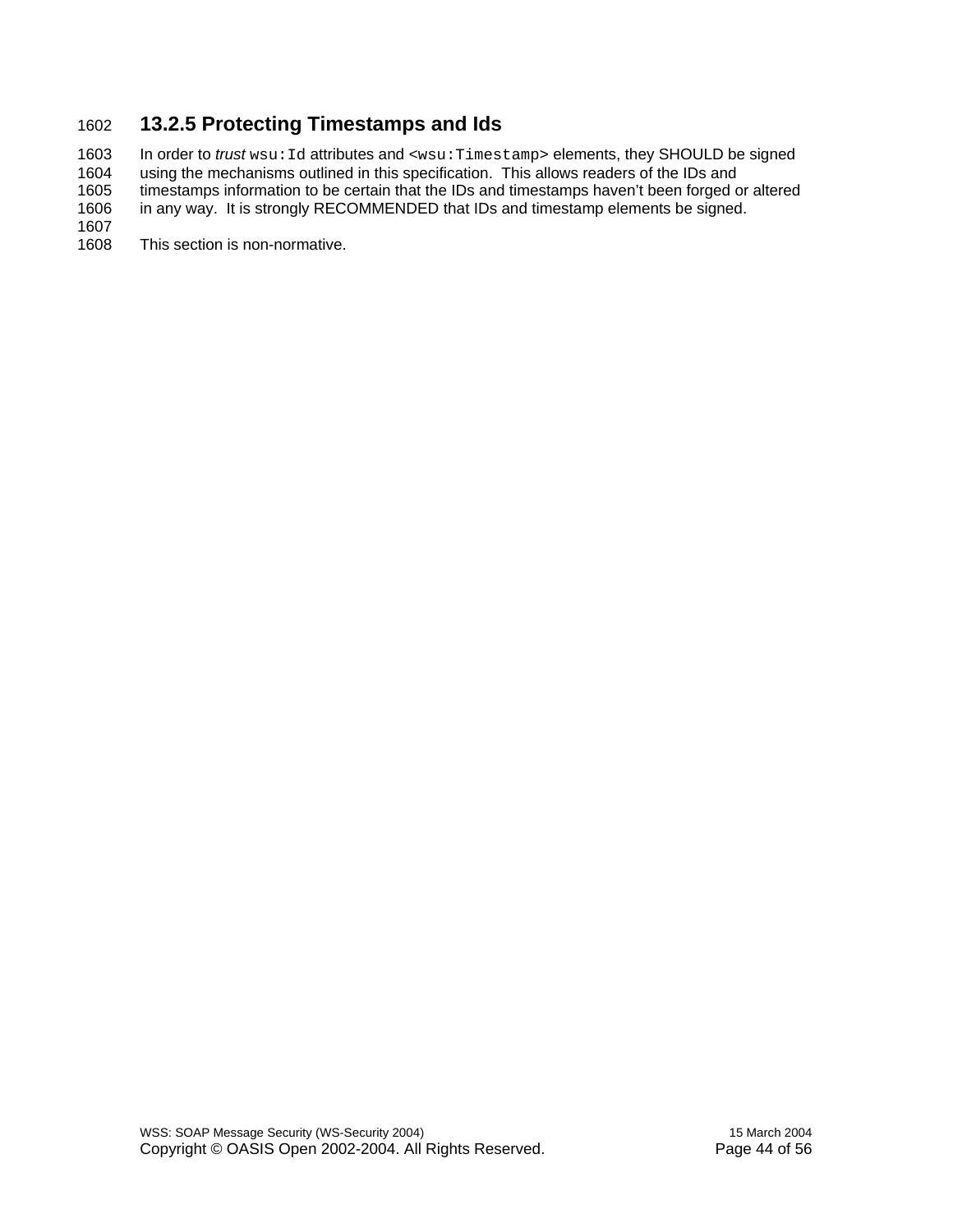### <sup>1609</sup>**14 Interoperability Notes**

1610 Based on interoperability experiences with this and similar specifications, the following list 1611 highlights several common areas where interoperability issues have been discovered. Care 1612 should be taken when implementing to avoid these issues. It should be noted that some of these 1613 may seem "obvious", but have been problematic during testing. 1614 • **Key Identifiers:** Make sure you understand the algorithm and how it is applied to security 1615 tokens. 1616 • **EncryptedKey:** The <xenc:EncryptedKey> element from XML Encryption requires a 1617 Type attribute whose value is one of a pre-defined list of values. Ensure that a correct 1618 value is used. 1619 • **Encryption Padding:** The XML Encryption random block cipher padding has caused 1620 issues with certain decryption implementations; be careful to follow the specifications 1621 exactly. 1622 • **IDs:** The specification recognizes three specific ID elements: the global wsu:Id attribute 1623 and the local Id attributes on XML Signature and XML Encryption elements (because the 1624 latter two do not allow global attributes). If any other element does not allow global 1625 attributes, it cannot be directly signed using an ID reference. Note that the global 1626 **attribute wsu: Id MUST carry the namespace specification.** 1627 • **Time Formats:** This specification uses a restricted version of the XML Schema 1628 xsd:dateTime element. Take care to ensure compliance with the specified restrictions. 1629 • **Byte Order Marker (BOM):** Some implementations have problems processing the BOM 1630 marker. It is suggested that usage of this be optional. 1631 • **SOAP, WSDL, HTTP:** Various interoperability issues have been seen with incorrect 1632 SOAP, WSDL, and HTTP semantics being applied. Care should be taken to carefully 1633 adhere to these specifications and any interoperability guidelines that are available. 1634 This section is non-normative.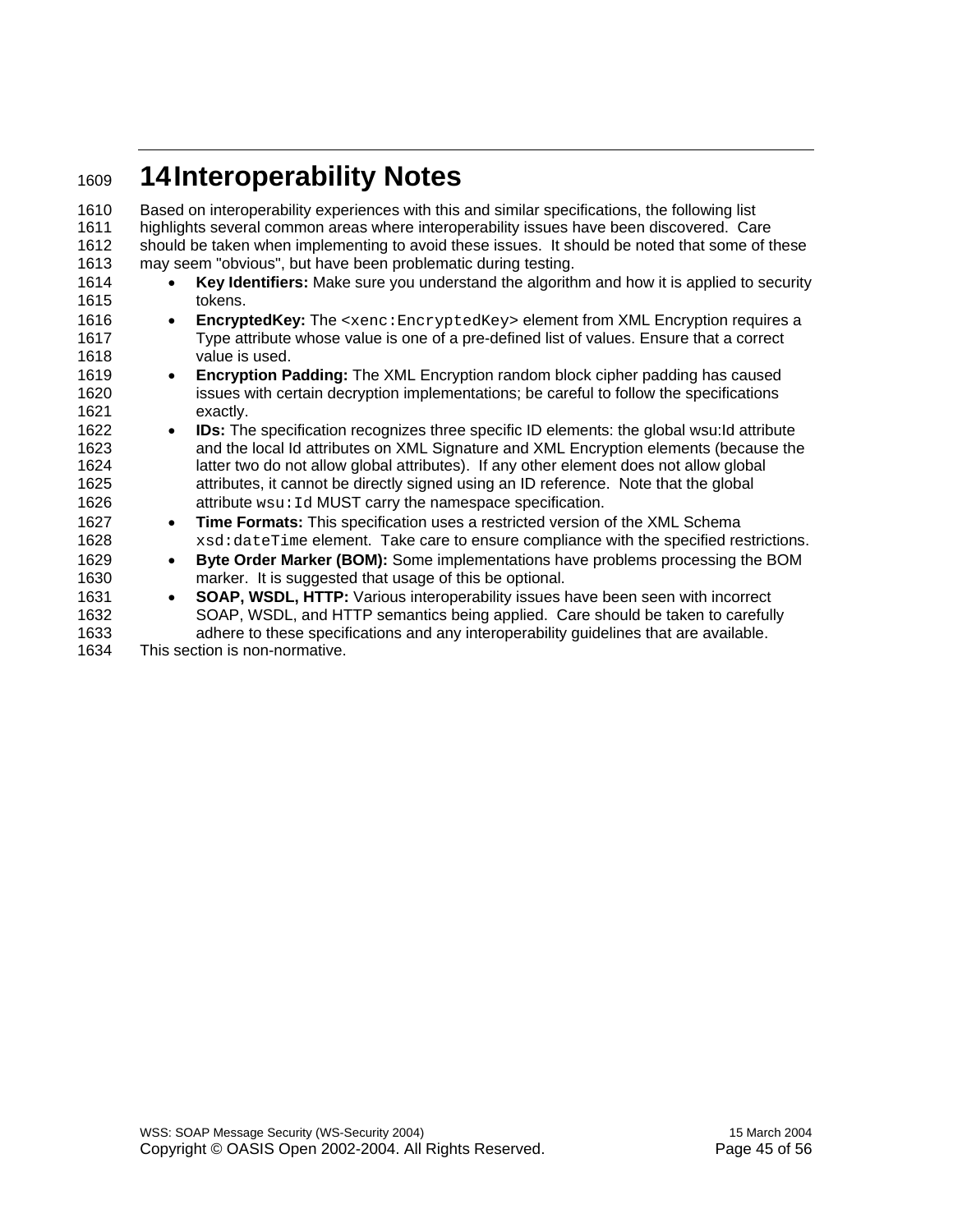### <sup>1635</sup>**15 Privacy Considerations**

1636 In the context of this specification, we are only concerned with potential privacy violation by the 1637 security elements defined here. Privacy of the content of the payload message is out of scope. 1638 Producers or sending applications should be aware that claims, as collected in security tokens, 1639 are typically personal information, and should thus only be sent according to the producer's privacy policies. Future standards may allow privacy obligations or restrictions to be added to this 1641 data. Unless such standards are used, the producer must ensure by out-of-band means that the 1642 recipient is bound to adhering to all restrictions associated with the data, and the recipient must 1643 similarly ensure by out-of-band means that it has the necessary consent for its intended similarly ensure by out-of-band means that it has the necessary consent for its intended 1644 processing of the data. 1645 If claim data are visible to intermediaries, then the policies must also allow the release to these 1646 intermediaries. As most personal information cannot be released to arbitrary parties, this will 1647 typically require that the actors are referenced in an identifiable way; such identifiable references 1648 are also typically needed to obtain appropriate encryption keys for the intermediaries. 1649 If intermediaries add claims, they should be guided by their privacy policies just like the original 1650 producers.

- 1651 Intermediaries may also gain traffic information from a SOAP message exchange, e.g., who
- 1652 communicates with whom at what time. Producers that use intermediaries should verify that
- 1653 releasing this traffic information to the chosen intermediaries conforms to their privacy policies.
- 1654 This section is non-normative.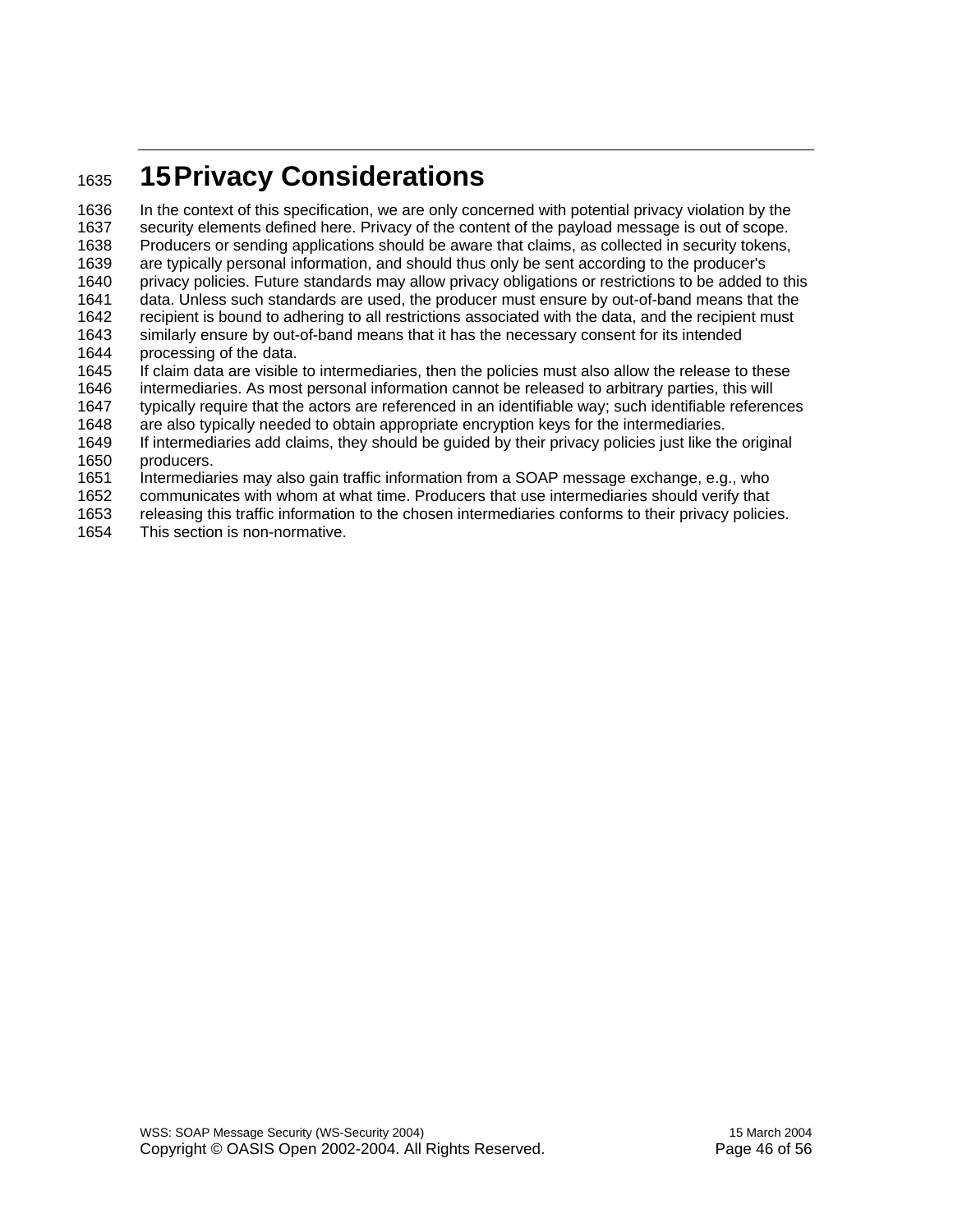### <sup>1655</sup>**16 References**

| 1656                         | [GLOSS]                                                                                  | Informational RFC 2828, "Internet Security Glossary," May 2000.                                                                                                                                               |
|------------------------------|------------------------------------------------------------------------------------------|---------------------------------------------------------------------------------------------------------------------------------------------------------------------------------------------------------------|
| 1657<br>1658                 | [KERBEROS]                                                                               | J. Kohl and C. Neuman, "The Kerberos Network Authentication Service<br>(V5)," RFC 1510, September 1993, http://www.ietf.org/rfc/rfc1510.txt.                                                                  |
| 1659<br>1660                 | [KEYWORDS]                                                                               | S. Bradner, "Key words for use in RFCs to Indicate Requirement Levels,"<br>RFC 2119, Harvard University, March 1997                                                                                           |
| 1661<br>1662<br>1663         | $[SHA-1]$                                                                                | FIPS PUB 180-1. Secure Hash Standard. U.S. Department of<br>Commerce / National Institute of Standards and Technology.<br>http://csrc.nist.gov/publications/fips/fips180-1/fip180-1.txt                       |
| 1664                         | [SOAP11]                                                                                 | W3C Note, "SOAP: Simple Object Access Protocol 1.1," 08 May 2000.                                                                                                                                             |
| 1665<br>1666                 | [SOAP12]                                                                                 | W3C Recomendation, "http://www.w3.org/TR/2003/REC-soap12-part1-<br>20030624/", 24 June 2003                                                                                                                   |
| 1667<br>1668                 | [SOAPSEC]                                                                                | W3C Note, "SOAP Security Extensions: Digital Signature," 06 February<br>2001.                                                                                                                                 |
| 1669<br>1670<br>1671         | [URI]                                                                                    | T. Berners-Lee, R. Fielding, L. Masinter, "Uniform Resource Identifiers<br>(URI): Generic Syntax," RFC 2396, MIT/LCS, U.C. Irvine, Xerox<br>Corporation, August 1998.                                         |
| 1672                         | [XPATH]                                                                                  | W3C Recommendation, "XML Path Language", 16 November 1999                                                                                                                                                     |
| 1673                         | The following are non-normative references included for background and related material: |                                                                                                                                                                                                               |
| 1674<br>1675<br>1676         | [WS-SECURITY]                                                                            | "Web Services Security Language", IBM, Microsoft, VeriSign, April 2002.<br>"WS-Security Addendum", IBM, Microsoft, VeriSign, August 2002.<br>"WS-Security XML Tokens", IBM, Microsoft, VeriSign, August 2002. |
| 1677                         | [XMLC14N]                                                                                | W3C Recommendation, "Canonical XML Version 1.0," 15 March 2001                                                                                                                                                |
| 1678<br>1679                 | [EXCC14N]                                                                                | W3C Recommendation, "Exclusive XML Canonicalization Version 1.0," 8<br><b>July 2002.</b>                                                                                                                      |
| 1680<br>1681                 | [XMLENC]                                                                                 | W3C Working Draft, "XML Encryption Syntax and Processing," 04 March<br>2002                                                                                                                                   |
| 1682<br>1683                 |                                                                                          | W3C Recommendation, "Decryption Transform for XML Signature", 10<br>December 2002.                                                                                                                            |
| 1684                         | $[XML-ns]$                                                                               | W3C Recommendation, "Namespaces in XML," 14 January 1999.                                                                                                                                                     |
| 1685<br>1686                 | <b>[XMLSCHEMA]</b>                                                                       | W3C Recommendation, "XML Schema Part 1: Structures,"2 May 2001.<br>W3C Recommendation, "XML Schema Part 2: Datatypes," 2 May 2001.                                                                            |
| 1687<br>1688                 | [XMLSIG]                                                                                 | W3C Recommendation, "XML Signature Syntax and Processing," 12<br>February 2002.                                                                                                                               |
| 1689<br>1690<br>1691<br>1692 | [X509]                                                                                   | S. Santesson, et al, "Internet X.509 Public Key Infrastructure Qualified<br>Certificates Profile,"<br>http://www.itu.int/rec/recommendation.asp?type=items⟨=e&parent=<br>T-REC-X.509-200003-I                 |
| 1693<br>1694                 | [WSS-SAML]                                                                               | OASIS Working Draft 06, "Web Services Security SAML Token Profile",<br>21 February 2003                                                                                                                       |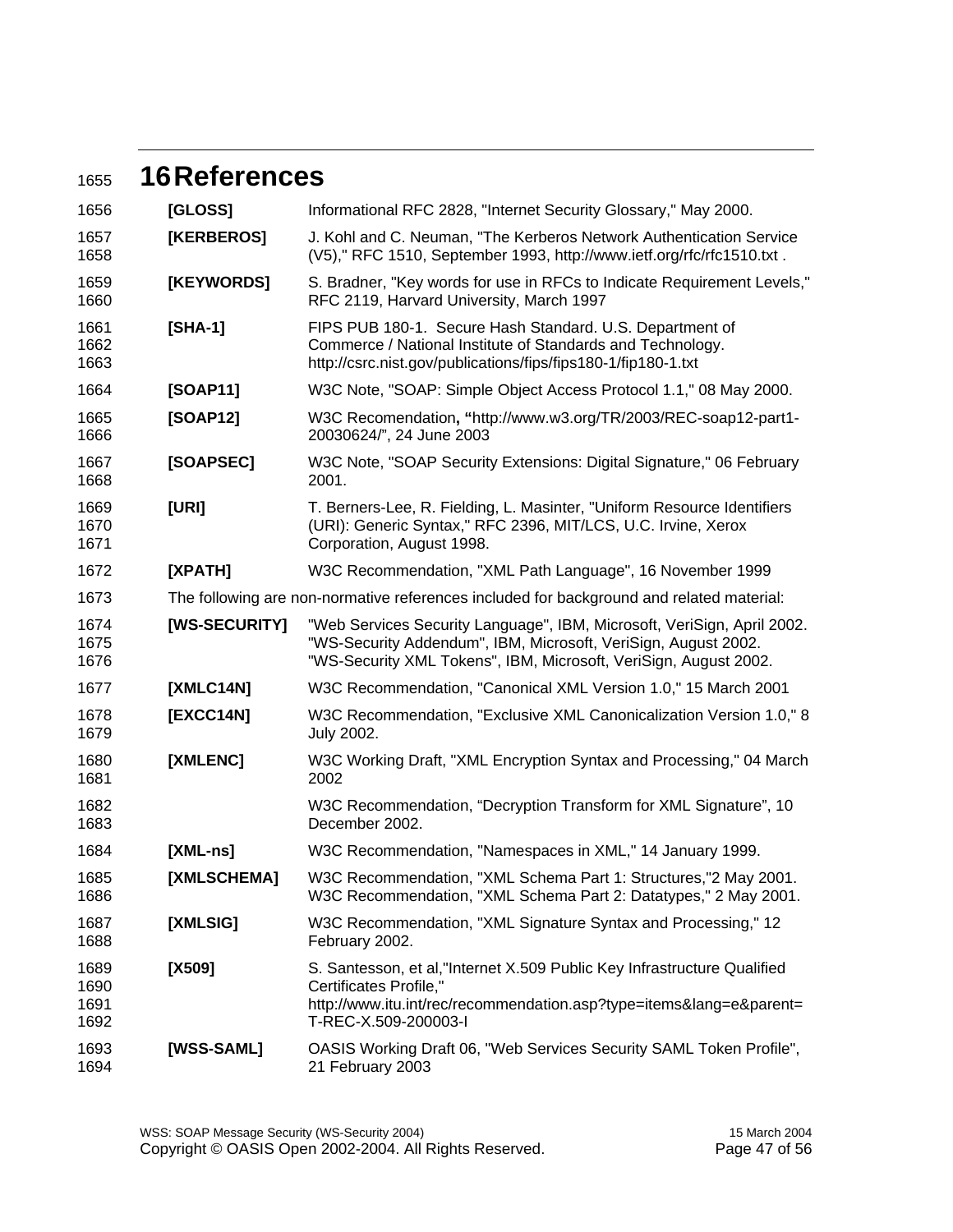| 1695<br>1696         | [WSS-XrML] | OASIS Working Draft 03, "Web Services Security XrML Token Profile",<br>30 January 2003                                                                                                  |
|----------------------|------------|-----------------------------------------------------------------------------------------------------------------------------------------------------------------------------------------|
| 1697<br>1698<br>1699 | [WSS-X509] | OASIS, "Web Services Security X.509 Certificate Token Profile", 19<br>January 2004, http://www.docs.oasis-open.org/wss/2004/01/oasis-<br>200401-wss-x509-token-profile-1.0              |
| 1700<br>1701         |            | <b>[WSSKERBEROS]</b> OASIS Working Draft 03, "Web Services Security Kerberos Profile", 30<br>January 2003                                                                               |
| 1702<br>1703<br>1704 |            | <b>[WSSUSERNAME]</b> OASIS,"Web Services Security UsernameToken Profile" 19 January<br>2004, http://www.docs.oasis-open.org/wss/2004/01/oasis-200401-wss-<br>username-token-profile-1.0 |
| 1705<br>1706         | [WSS-XCBF] | OASIS Working Draft 1.1, "Web Services Security XCBF Token Profile",<br>30 March 2003                                                                                                   |
| 1707<br>1708         | [XPOINTER] | "XML Pointer Language (XPointer) Version 1.0, Candidate<br>Recommendation", DeRose, Maler, Daniel, 11 September 2001.                                                                   |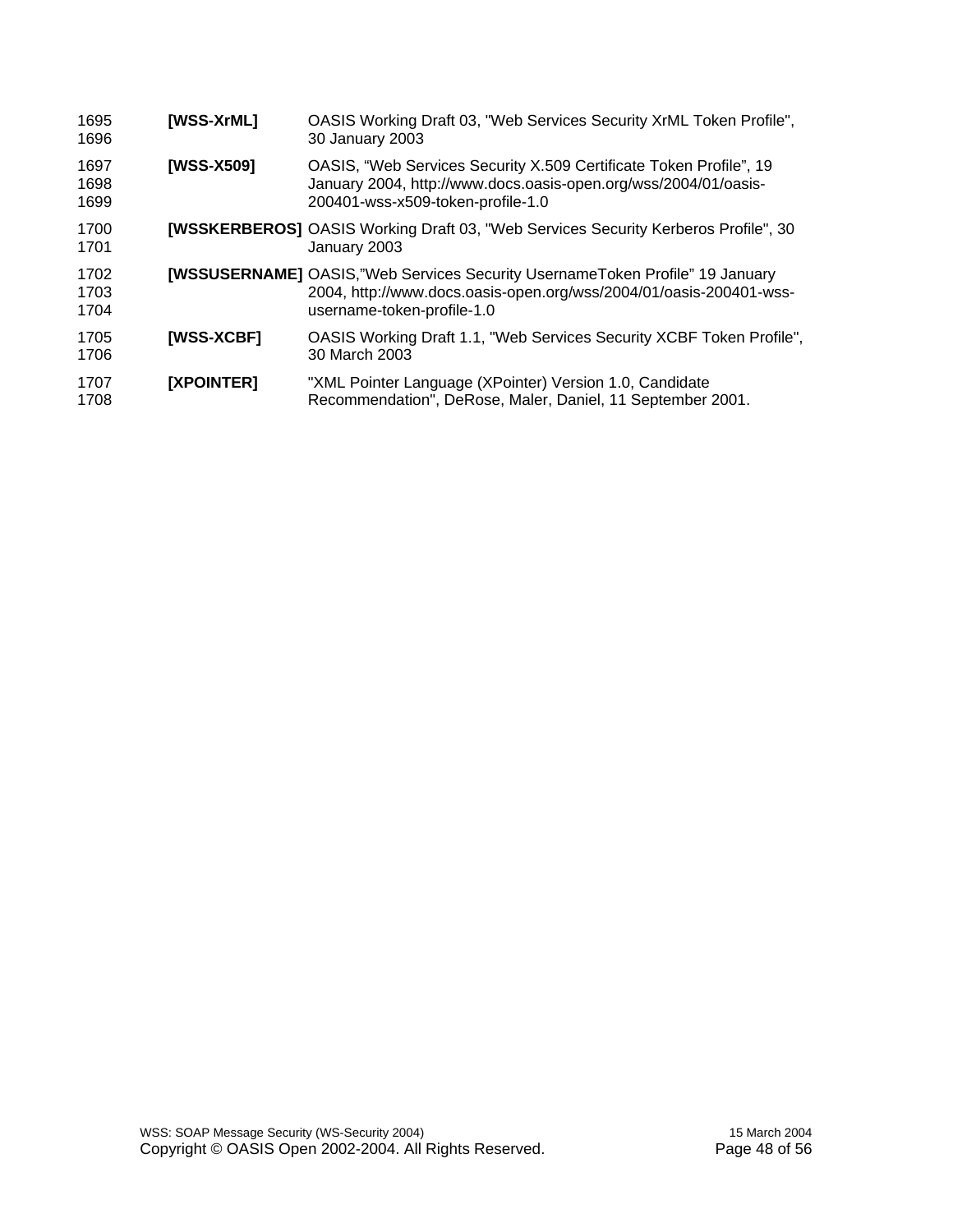### <sup>1709</sup>**Appendix A: Utility Elements and Attributes**

1710 These specifications define several elements, attributes, and attribute groups which can be re-1711 used by other specifications. This appendix provides an overview of these *utility* components. It 1712 should be noted that the detailed descriptions are provided in the specification and this appendix 1713 will reference these sections as well as calling out other aspects not documented in the 1714 specification.

### <sup>1715</sup>**A.1. Identification Attribute**

1716 There are many situations where elements within SOAP messages need to be referenced. For 1717 example, when signing a SOAP message, selected elements are included in the signature. XML 1718 Schema Part 2 provides several built-in data types that may be used for identifying and 1719 referencing elements, but their use requires that consumers of the SOAP message either have or 1720 are able to obtain the schemas where the identity or reference mechanisms are defined. In some 1721 circumstances, for example, intermediaries, this can be problematic and not desirable. 1722 Consequently a mechanism is required for identifying and referencing elements, based on the 1723 SOAP foundation, which does not rely upon complete schema knowledge of the context in which 1724 an element is used. This functionality can be integrated into SOAP processors so that elements 1725 can be identified and referred to without dynamic schema discovery and processing. 1726 This specification specifies a namespace-qualified global attribute for identifying an element 1727 which can be applied to any element that either allows arbitrary attributes or specifically allows 1728 this attribute. This is a general purpose mechanism which can be re-used as needed. 1729 A detailed description can be found in Section 4.0 ID References. 1730

1731 This section is non-normative.

### <sup>1732</sup>**A.2. Timestamp Elements**

1733 The specification defines XML elements which may be used to express timestamp information 1734 such as creation and expiration. While defined in the context of message security, these 1735 elements can be re-used wherever these sorts of time statements need to be made. 1736 The elements in this specification are defined and illustrated using time references in terms of the 1737 *dateTime* type defined in XML Schema. It is RECOMMENDED that all time references use this<br>1738 type for interoperability. It is further RECOMMENDED that all references be in UTC time for type for interoperability. It is further RECOMMENDED that all references be in UTC time for 1739 increased interoperability. If, however, other time types are used, then the ValueType attribute 1740 MUST be specified to indicate the data type of the time format. MUST be specified to indicate the data type of the time format. 1741 The following table provides an overview of these elements:

1742

| Element                     | Description                                                        |
|-----------------------------|--------------------------------------------------------------------|
| <wsu:created></wsu:created> | This element is used to indicate the creation time associated with |
|                             | the enclosing context.                                             |
| <wsu:expires></wsu:expires> | This element is used to indicate the expiration time associated    |
|                             | with the enclosing context.                                        |

1743

1744 A detailed description can be found in Section 10.

1745

1746 This section is non-normative.

1747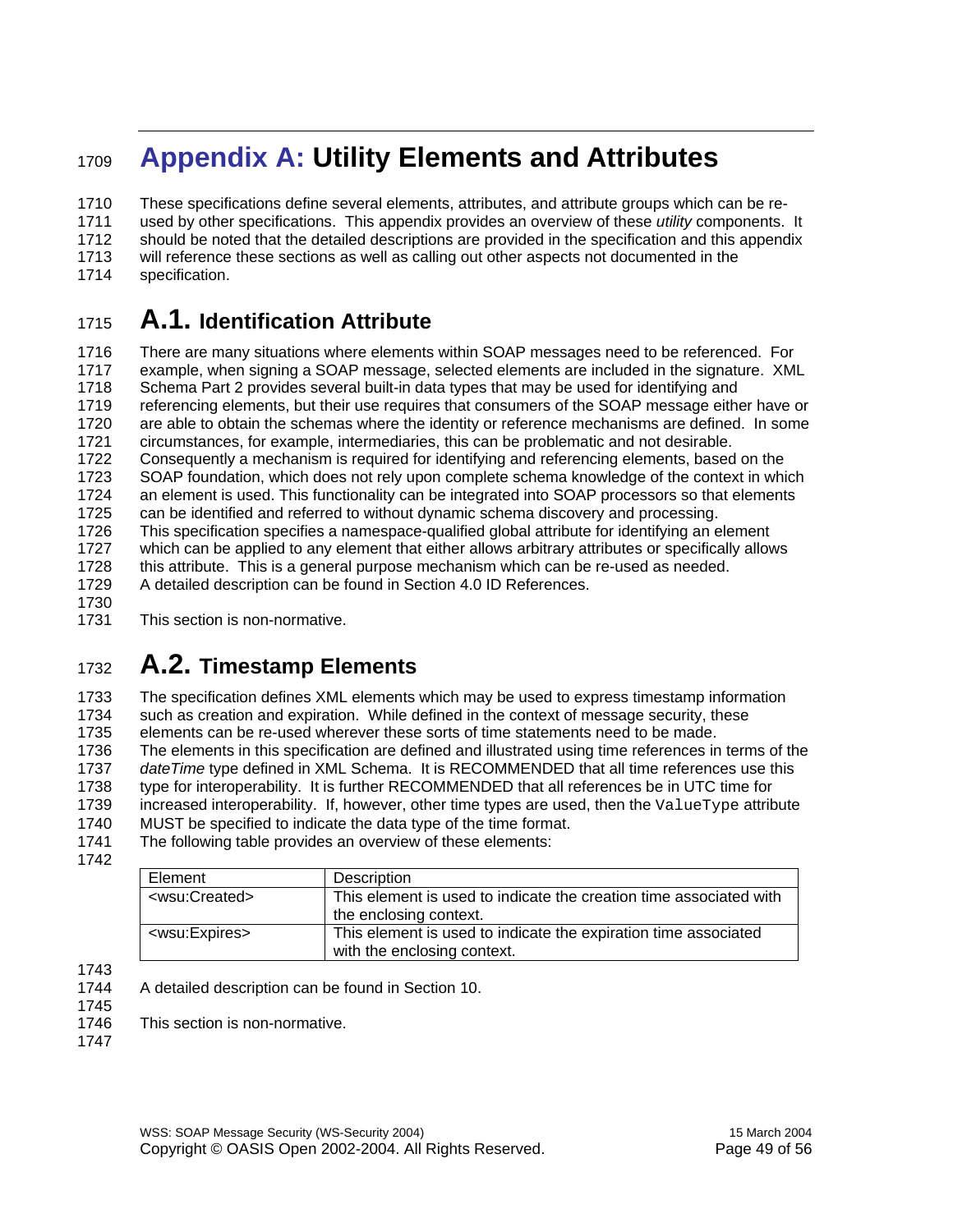### <sup>1748</sup>**A.3. General Schema Types**

1749 The schema for the utility aspects of this specification also defines some general purpose<br>1750 schema elements. While these elements are defined in this schema for use with this schema elements. While these elements are defined in this schema for use with this 1751 specification, they are general purpose definitions that may be used by other specifications as 1752 well.<br>1753 Spec

Specifically, the following schema elements are defined and can be re-used:

1754

| Schema Element                 | Description                                                                                                                                                                                     |
|--------------------------------|-------------------------------------------------------------------------------------------------------------------------------------------------------------------------------------------------|
| wsu:commonAtts attribute group | This attribute group defines the common<br>attributes recommended for elements. This<br>includes the wsu: Id attribute as well as<br>extensibility for other namespace qualified<br>attributes. |
| wsu:AttributedDateTime type    | This type extends the XML Schema dateTime<br>type to include the common attributes.                                                                                                             |
| wsu:AttributedURI type         | This type extends the XML Schema anyURI<br>type to include the common attributes.                                                                                                               |

1755

1756 This section is non-normative.

1757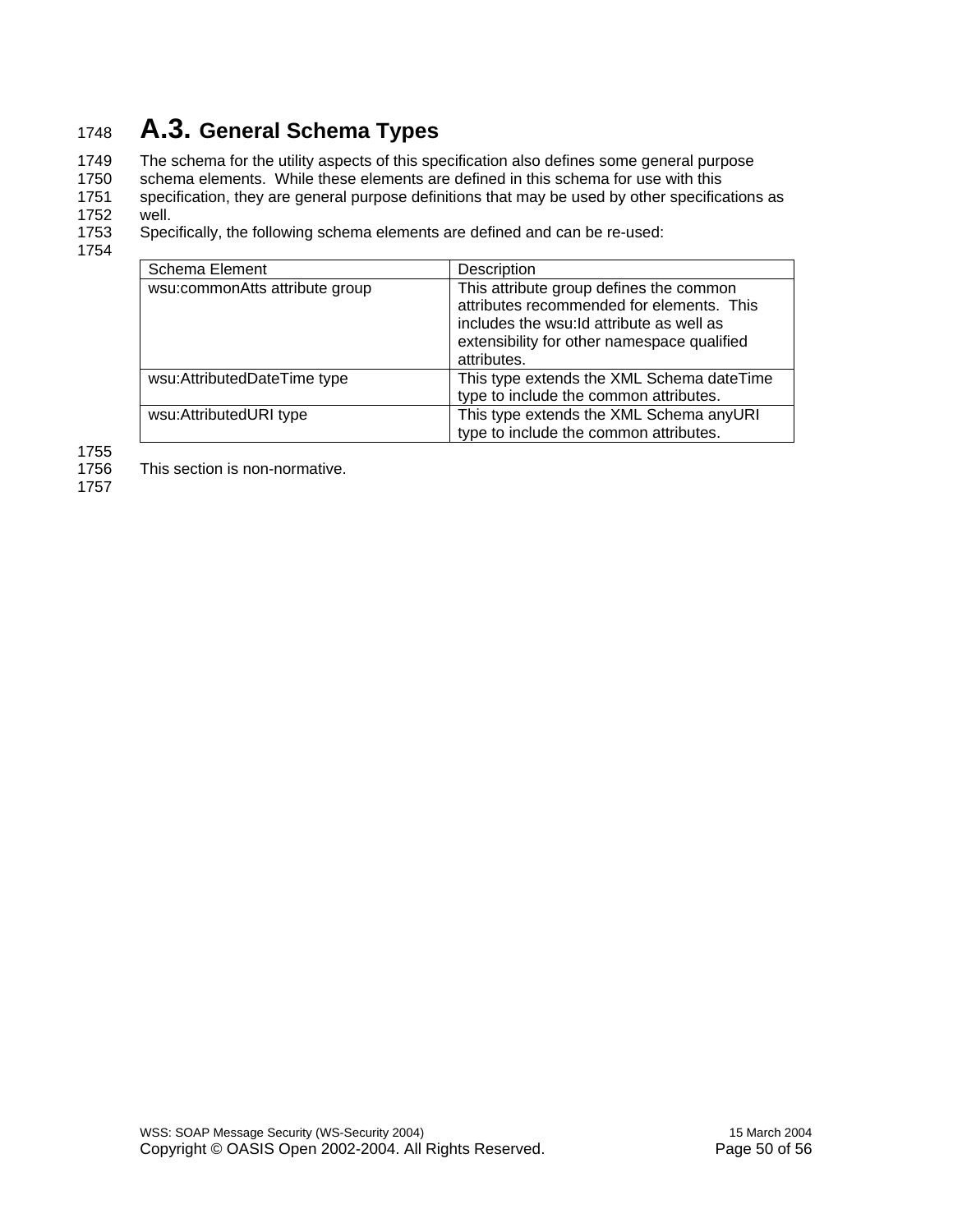### <sup>1758</sup>**Appendix B: SecurityTokenReference Model**

- 1759 This appendix provides a non-normative overview of the usage and processing models for the
- 1760 <wsse:SecurityTokenReference> element.
- 1761 There are several motivations for introducing the <wsse: SecurityTokenReference> 1762 element:
- 1763 The XML Signature reference mechanisms are focused on "key" references rather than general 1764 token references.
- 1765 The XML Signature reference mechanisms utilize a fairly closed schema which limits the 1766 extensibility that can be applied.
- 1767 There are additional types of general reference mechanisms that are needed, but are not covered 1768 by XML Signature.
- 1769 There are scenarios where a reference may occur outside of an XML Signature and the XML
- 1770 Signature schema is not appropriate or desired.
- 1771 The XML Signature references may include aspects (e.g. transforms) that may not apply to all 1772 references.
- 1773
- 1774 The following use cases drive the above motivations:
- 1775 **Local Reference** A security token, that is included in the message in the <wsse:Security>
- 1776 header, is associated with an XML Signature. The figure below illustrates this:
- 1777

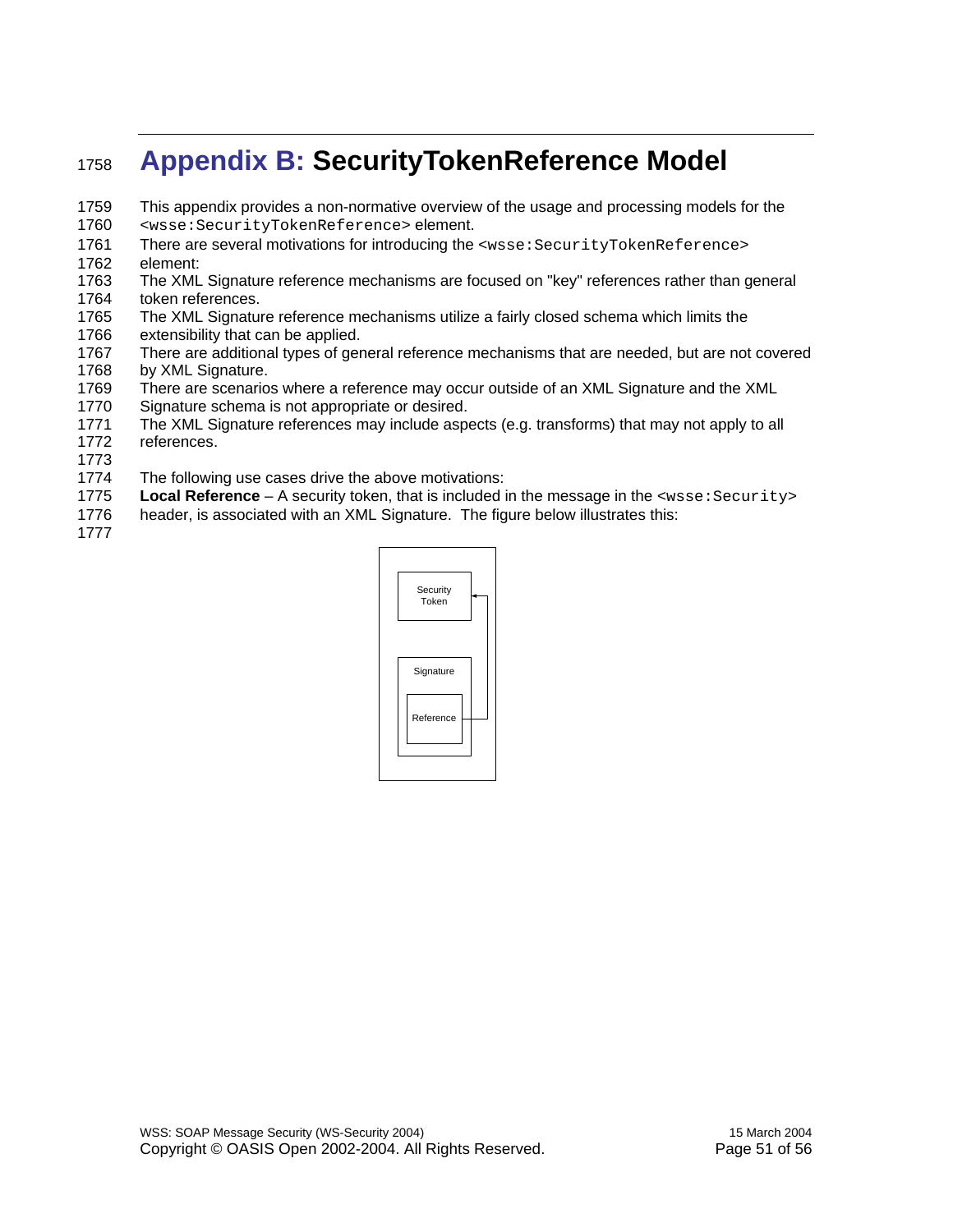#### 1778

1779 **Remote Reference** – A security token, that is not included in the message but may be available 1780 at a specific URI, is associated with an XML Signature. The figure below illustrates this:



1781

Key Identifier – A security token, which is associated with an XML Signature and identified using

1783 a known value that is the result of a well-known function of the security token (defined by the 1784 token format or profile). The figure below illustrates this where the token is located externally:



1785<br>1786

- Key Name A security token is associated with an XML Signature and identified using a known
- 1787 value that represents a "name" assertion within the security token (defined by the token format or
- 1788 profile). The figure below illustrates this where the token is located externally:



1789

- 1790 **Format-Specific References** A security token is associated with an XML Signature and 1791 identified using a mechanism specific to the token (rather than the general mechanisms
- 1792 described above). The figure below illustrates this:
- 1793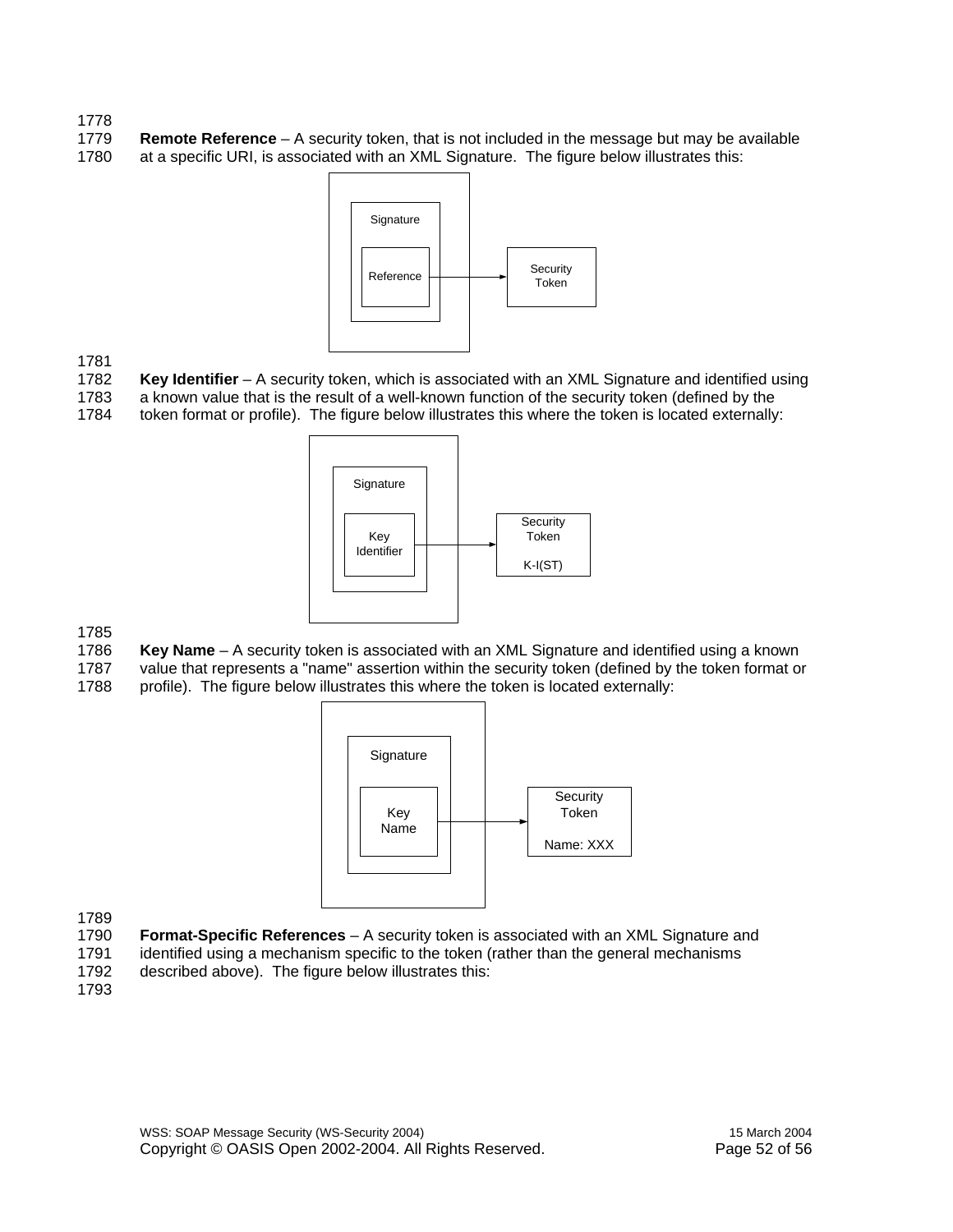

- 1794 **Non-Signature References** A message may contain XML that does not represent an XML
- 1795 signature, but may reference a security token (which may or may not be included in the 1796 message). The figure below illustrates this:



1797

1798

- 1799 All conformant implementations MUST be able to process the
- 1800 <wsse:SecurityTokenReference> element. However, they are not required to support all of 1801 the different types of references.
- 1802 The reference MAY include a *ValueType* attribute which provides a "hint" for the type of desired token.
- 1804 If multiple sub-elements are specified, together they describe the reference for the token.
- 1805 There are several challenges that implementations face when trying to interoperate:
- 1806 **ID References** The underlying XML referencing mechanism using the XML base type of ID
- 1807 provides a simple straightforward XML element reference. However, because this is an XML
- 1808 type, it can be bound to *any* attribute. Consequently in order to process the IDs and references 1809 requires the recipient to *understand* the schema. This may be an expensive task and in the
- 1810 general case impossible as there is no way to know the "schema location" for a specific 1811 namespace URI.
- 1812 **Ambiguity** The primary goal of a reference is to uniquely identify the desired token. ID 1813 references are, by definition, unique by XML. However, other mechanisms such as "principal
- 1814 name" are not required to be unique and therefore such references may be unique.
- 1815 The XML Signature specification defines a  $\langle ds : K(y)$  and  $\langle ds |$  element which is used to provide 1816 information about the "key" used in the signature. For token references within signatures, it is
- 1817 RECOMMENDED that the <wsse:SecurityTokenReference> be placed within the
- 1818 <ds:KeyInfo>. The XML Signature specification also defines mechanisms for referencing keys
- 1819 by identifier or passing specific keys. As a rule, the specific mechanisms defined in WSS: SOAP
- 1820 Message Security or its profiles are preferred over the mechanisms in XML Signature.
- 1821 The following provides additional details on the specific reference mechanisms defined in WSS:
- 1822 SOAP Message Security:
- 1823 **Direct References** The <wsse: Reference> element is used to provide a URI reference to 1824 the security token. If only the fragment is specified, then it references the security token within
- the security token. If only the fragment is specified, then it references the security token within

WSS: SOAP Message Security (WS-Security 2004) 15 March 2004 Copyright © OASIS Open 2002-2004. All Rights Reserved. Page 53 of 56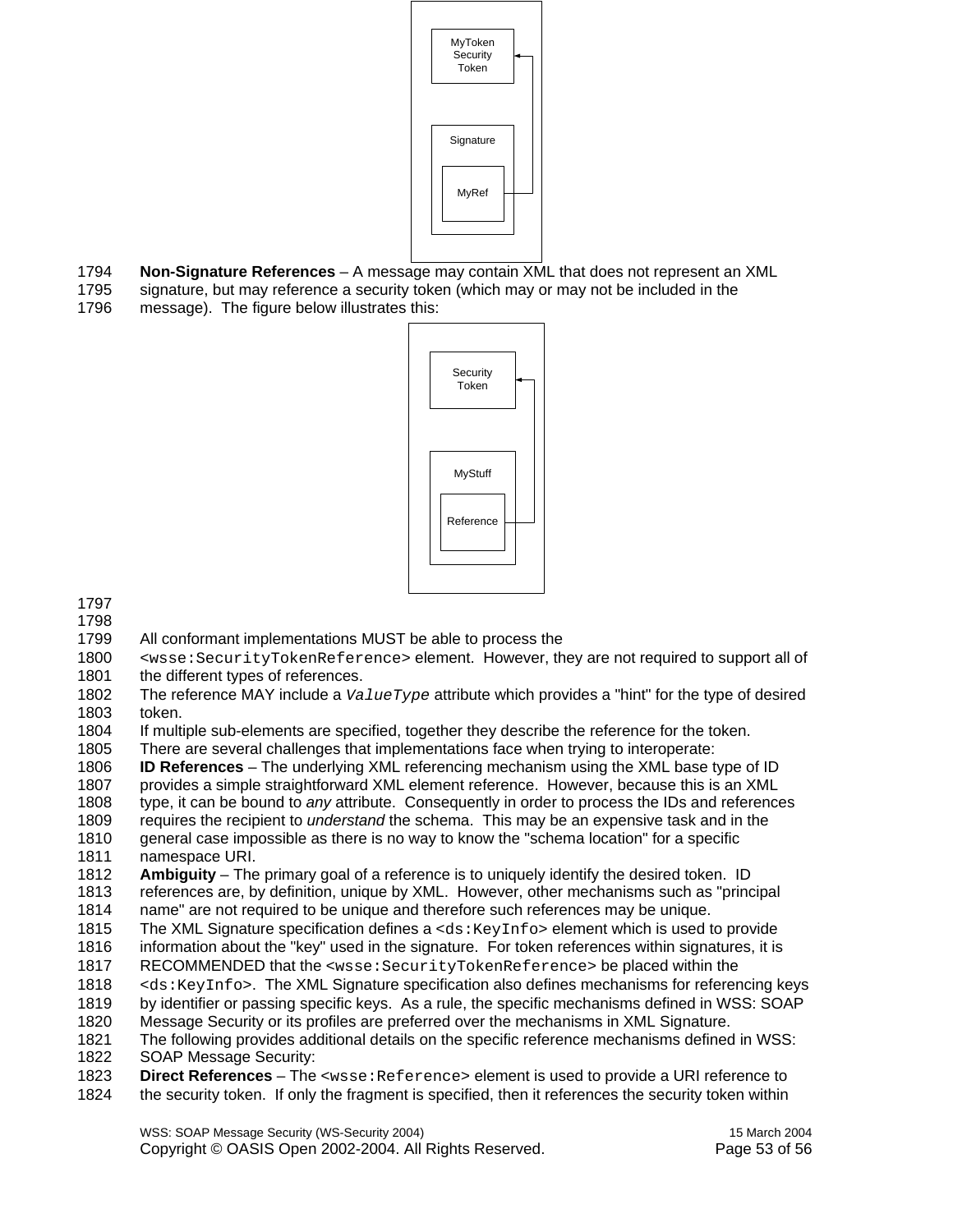1825 the document whose wsu: Id matches the fragment. For non-fragment URIs, the reference is to 1826 a [potentially external] security token identified using a URI. There are no implied semantics 1827 around the processing of the URI.

1828 **Key Identifiers** – The <wsse:KeyIdentifier> element is used to reference a security token 1829 by specifying a known value (identifier) for the token, which is determined by applying a special 1830 *function* to the security token (e.g. a hash of key fields). This approach is typically unique for the 1831 specific security token but requires a profile or token-specific function to be specified. The 1832 ValueType attribute defines the type of key identifier and, consequently, identifies the type of 1833 token referenced. The EncodingType attribute specifies how the unique value (identifier) is 1834 encoded. For example, a hash value may be encoded using base 64 encoding (the default). 1835 **Key Names** – The <ds:KeyName> element is used to reference a security token by specifying a 1836 specific value that is used to *match* an identity assertion within the security token. This is a 1837 subset match and may result in multiple security tokens that match the specified name. While 1838 XML Signature doesn't imply formatting semantics, WSS: SOAP Message Security 1839 RECOMMENDS that X.509 names be specified. 1840 It is expected that, where appropriate, profiles define if and how the reference mechanisms map

- 1841 to the specific token profile. Specifically, the profile should answer the following questions:
- 1842 What types of references can be used?
- 1843 How "Key Name" references map (if at all)?
- 1844 How "Key Identifier" references map (if at all)?
- 1845 Are there any additional profile or format-specific references?
- 1846
- 1847 This section is non-normative.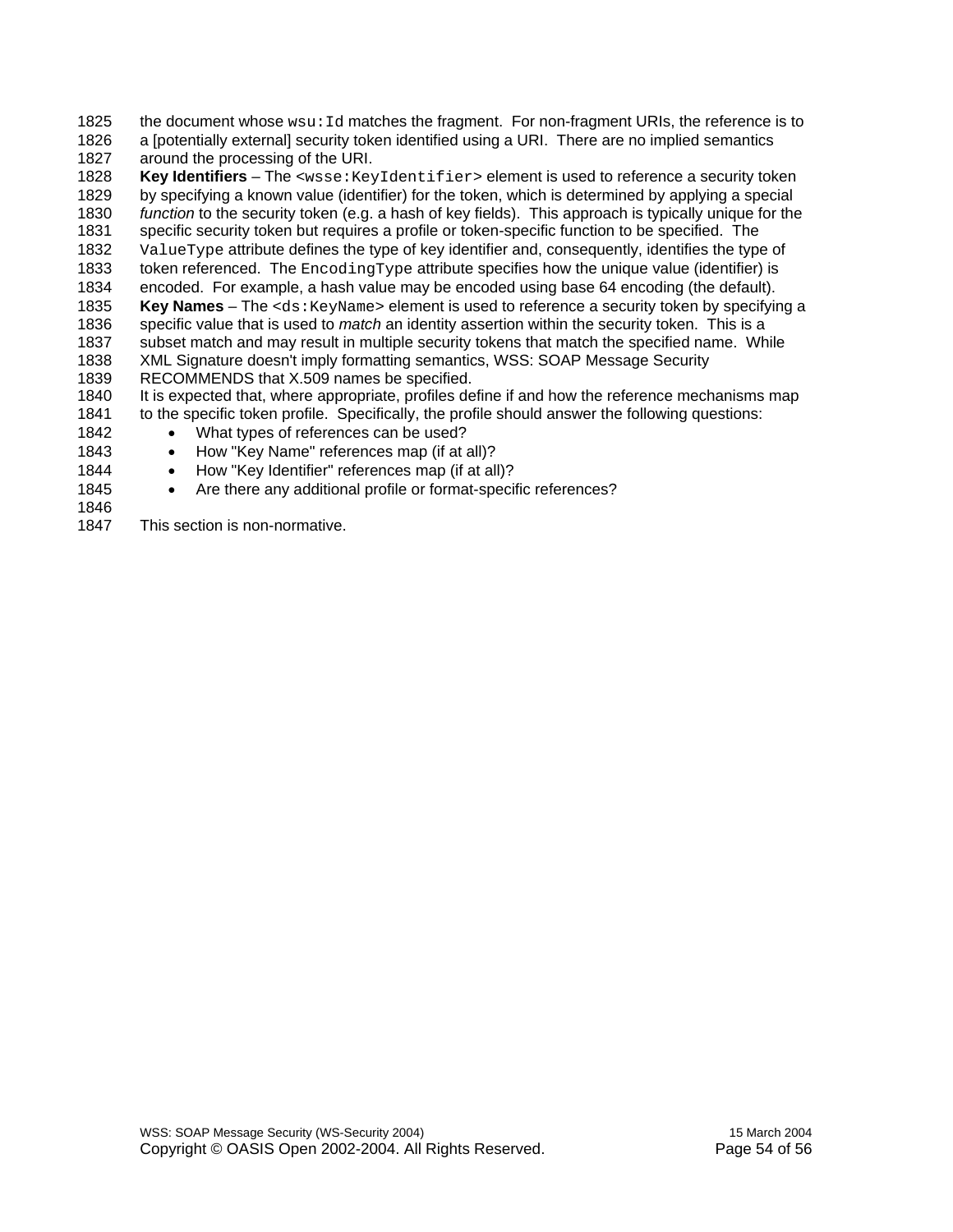# <sup>1848</sup>**Appendix C: Revision History**

| Rev | Date      | What                                                 |
|-----|-----------|------------------------------------------------------|
| 01  | 20-Sep-02 | Initial draft based on input documents and editorial |
|     |           | review                                               |
| 02  | 24-Oct-02 | Update with initial comments (technical and          |
|     |           | grammatical)                                         |
| 03  | 03-Nov-02 | Feedback updates                                     |
| 04  | 17-Nov-02 | Feedback updates                                     |
| 05  | 02-Dec-02 | Feedback updates                                     |
| 06  | 08-Dec-02 | Feedback updates                                     |
| 07  | 11-Dec-02 | Updates from F2F                                     |
| 08  | 12-Dec-02 | Updates from F2F                                     |
| 14  | 03-Jun-03 | Completed these pending issues - 62, 69, 70, 72, 74, |
|     |           | 84, 90, 94, 95, 96, 97, 98, 99, 101, 102, 103, 106,  |
|     |           | 107, 108, 110, 111                                   |
| 15  | 18-Jul-03 | Completed these pending issues $-78$ , 82, 104, 105, |
|     |           | 109, 111, 113                                        |
| 16  | 26-Aug-03 | Completed these pending issues - 99, 128, 130,       |
|     |           | 132, 134                                             |
| 18  | 15-Dec-03 | Editorial Updates based on Issue List #30            |
| 19  | 29-Dec-03 | Editorial Updates based on Issue List #31            |
| 20  | 14-Jan-04 | Completed issue 241 and feedback updates             |
| 21  | 19-Jan-04 | Editorial corrections for name space and document    |
|     |           | name                                                 |
| 22  | 17-Feb-04 | Editorial changes per Karl Best                      |

1849

1850 This section is non-normative.